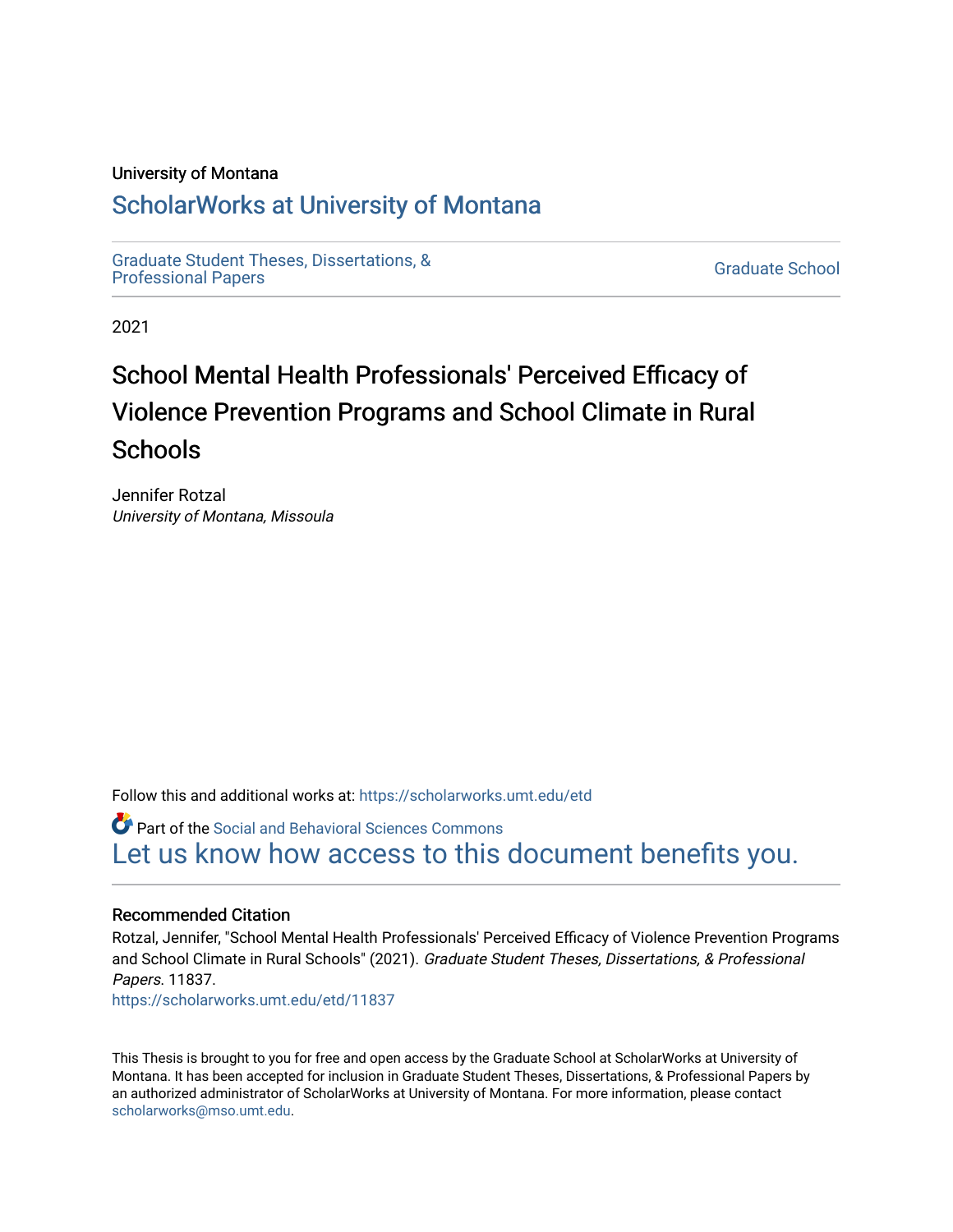School Mental Health Professionals' Perceived Efficacy of Violence Prevention Programs and

School Climate in Rural Schools

Jennifer Rotzal

School Psychology, University of Montana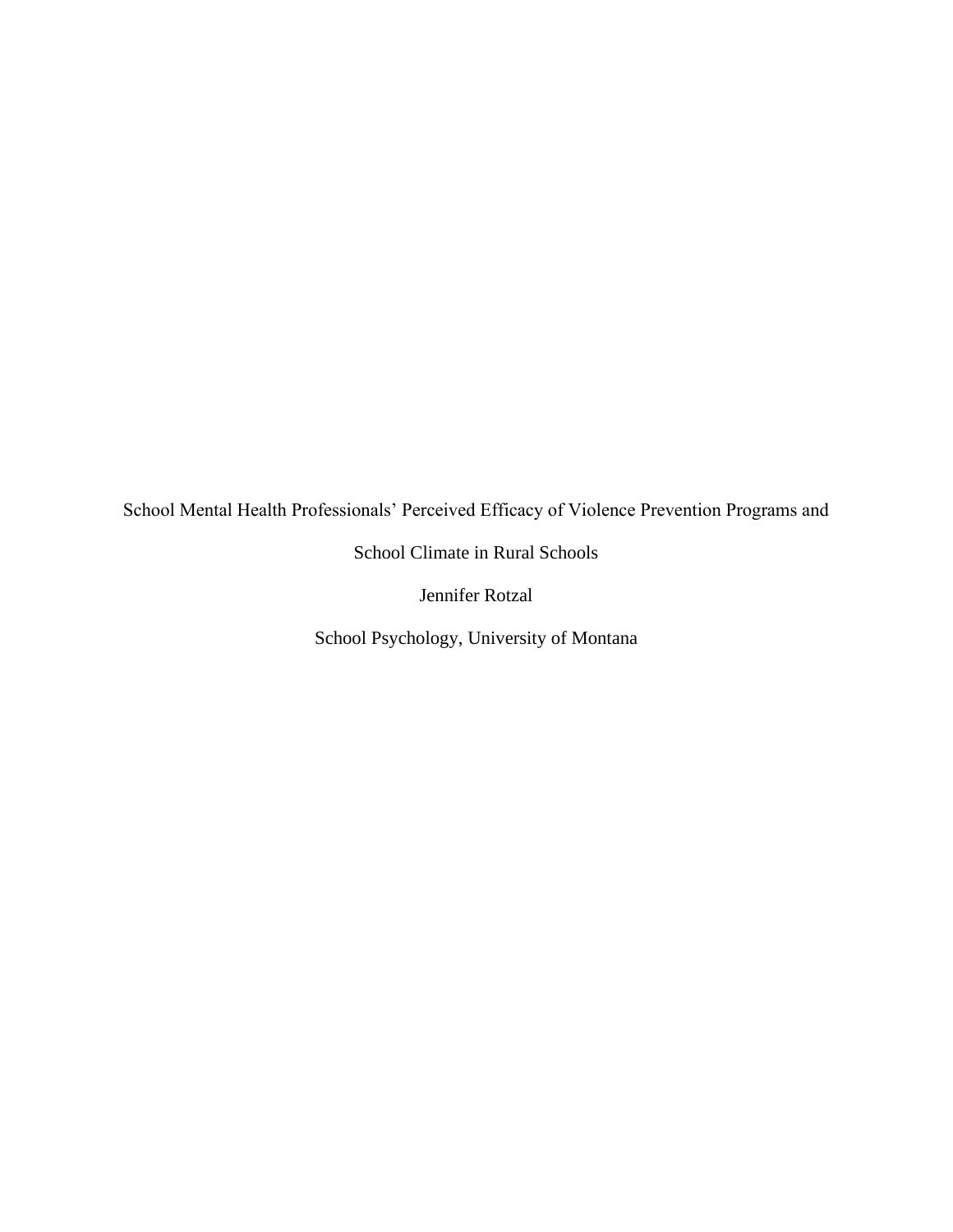## SCHOOL MENTAL HEALTH PROFESSIONALS' PERCEIVED EFFICACY OF VIOLENCE PREVENTION PROGRAMS AND SCHOOL CLIMATE IN RURAL SCHOOLS By

JENNIFER LYNN ROTZAL M.S.Ed., University of Pennsylvania, Philadelphia, PA, 19104, 2017 B.A. Pennsylvania State University, Abington, PA, 19000, 2016

> Thesis presented in partial fulfillment of the requirements for the degree of

> > Doctor of Philosophy In School Psychology

The University of Montana Missoula, MT

May 2024 Approved by: Scott Whittenburg, Dean of The Graduate School Graduate School

> Jacqueline Brown, Ph.D., Chair Psychology

> > Greg Machek, Ph.D. Psychology

Emily Sallee, Ph.D. Counseling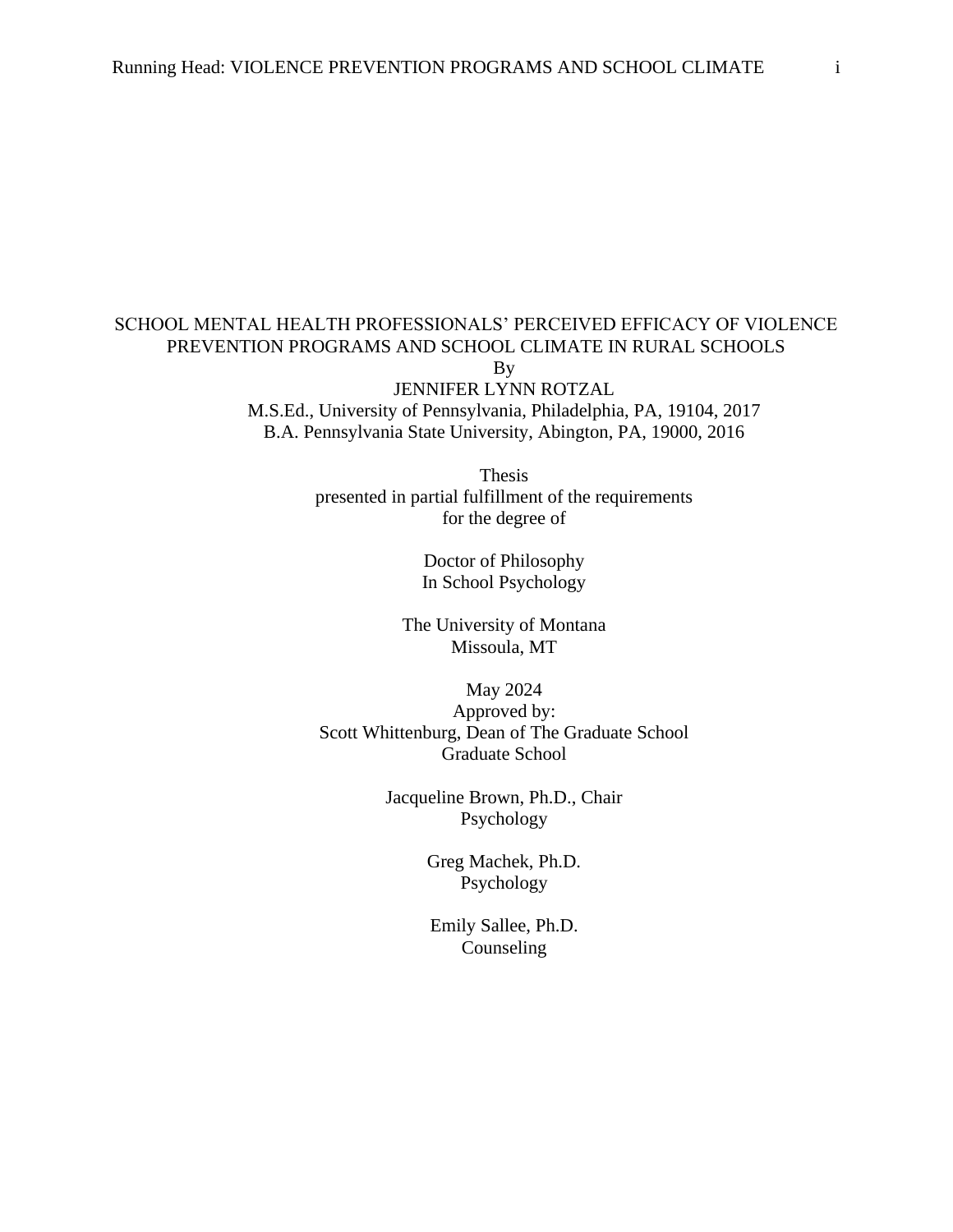## © COPYRIGHT

by

Jennifer Lynn Rotzal

2021

All Rights Reserved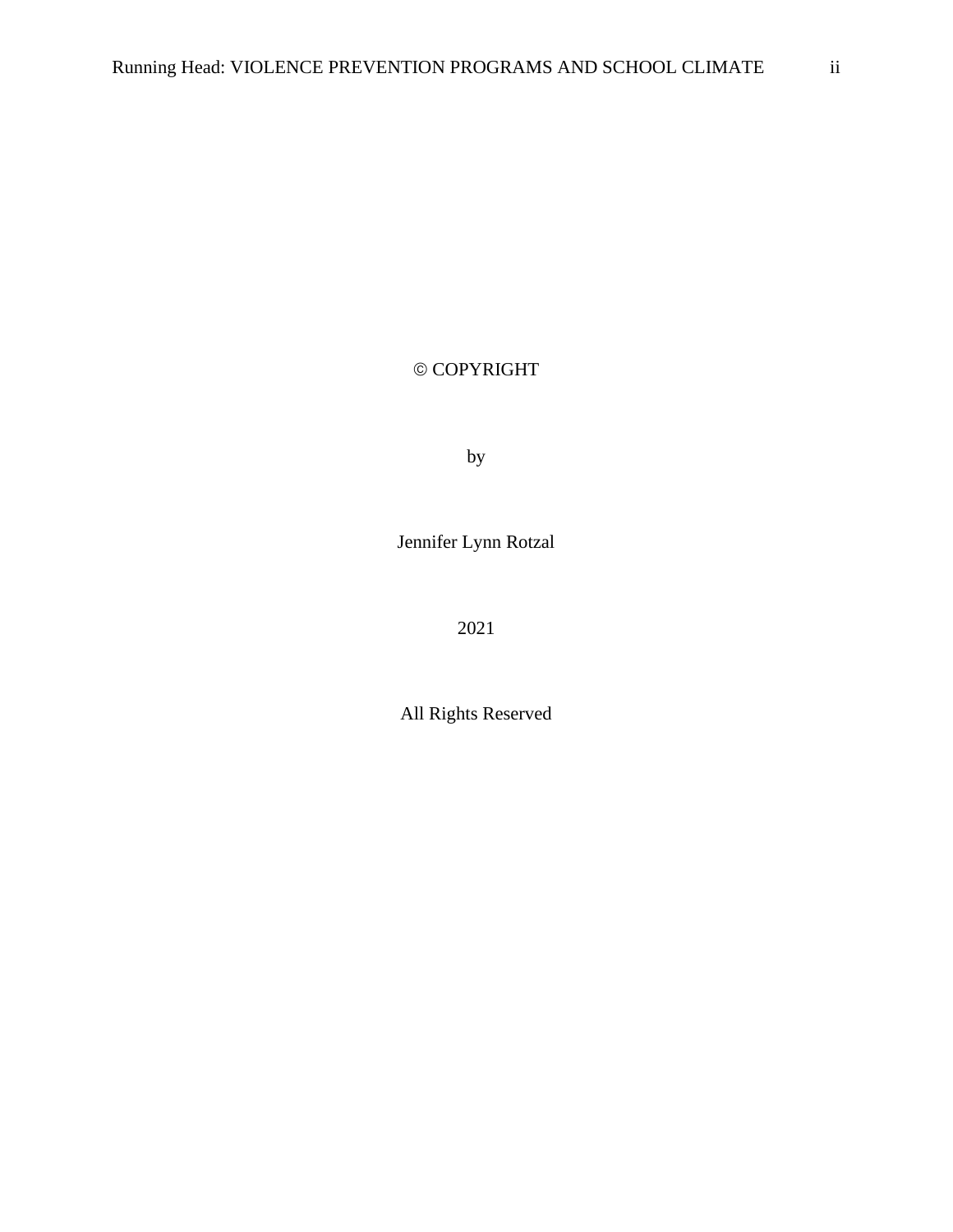## **Table of Contents**

| School Violence Prevention Programs and School Climate in Rural Schools  32                                                                                                                                                                                                                                                                                                                                                                                                                                            |  |
|------------------------------------------------------------------------------------------------------------------------------------------------------------------------------------------------------------------------------------------------------------------------------------------------------------------------------------------------------------------------------------------------------------------------------------------------------------------------------------------------------------------------|--|
|                                                                                                                                                                                                                                                                                                                                                                                                                                                                                                                        |  |
|                                                                                                                                                                                                                                                                                                                                                                                                                                                                                                                        |  |
|                                                                                                                                                                                                                                                                                                                                                                                                                                                                                                                        |  |
|                                                                                                                                                                                                                                                                                                                                                                                                                                                                                                                        |  |
| $\textbf{Measures} \textcolor{red}{} \textcolor{red}{} \textcolor{red}{} \textcolor{red}{} \textcolor{red}{} \textcolor{red}{} \textcolor{red}{} \textcolor{red}{} \textcolor{red}{} \textcolor{red}{} \textcolor{red}{} \textcolor{red}{} \textcolor{red}{} \textcolor{red}{} \textcolor{red}{} \textcolor{red}{} \textcolor{red}{} \textcolor{red}{} \textcolor{red}{} \textcolor{red}{} \textcolor{red}{} \textcolor{red}{} \textcolor{red}{} \textcolor{red}{} \textcolor{red}{} \textcolor{red}{} \textcolor{red$ |  |
|                                                                                                                                                                                                                                                                                                                                                                                                                                                                                                                        |  |
|                                                                                                                                                                                                                                                                                                                                                                                                                                                                                                                        |  |
|                                                                                                                                                                                                                                                                                                                                                                                                                                                                                                                        |  |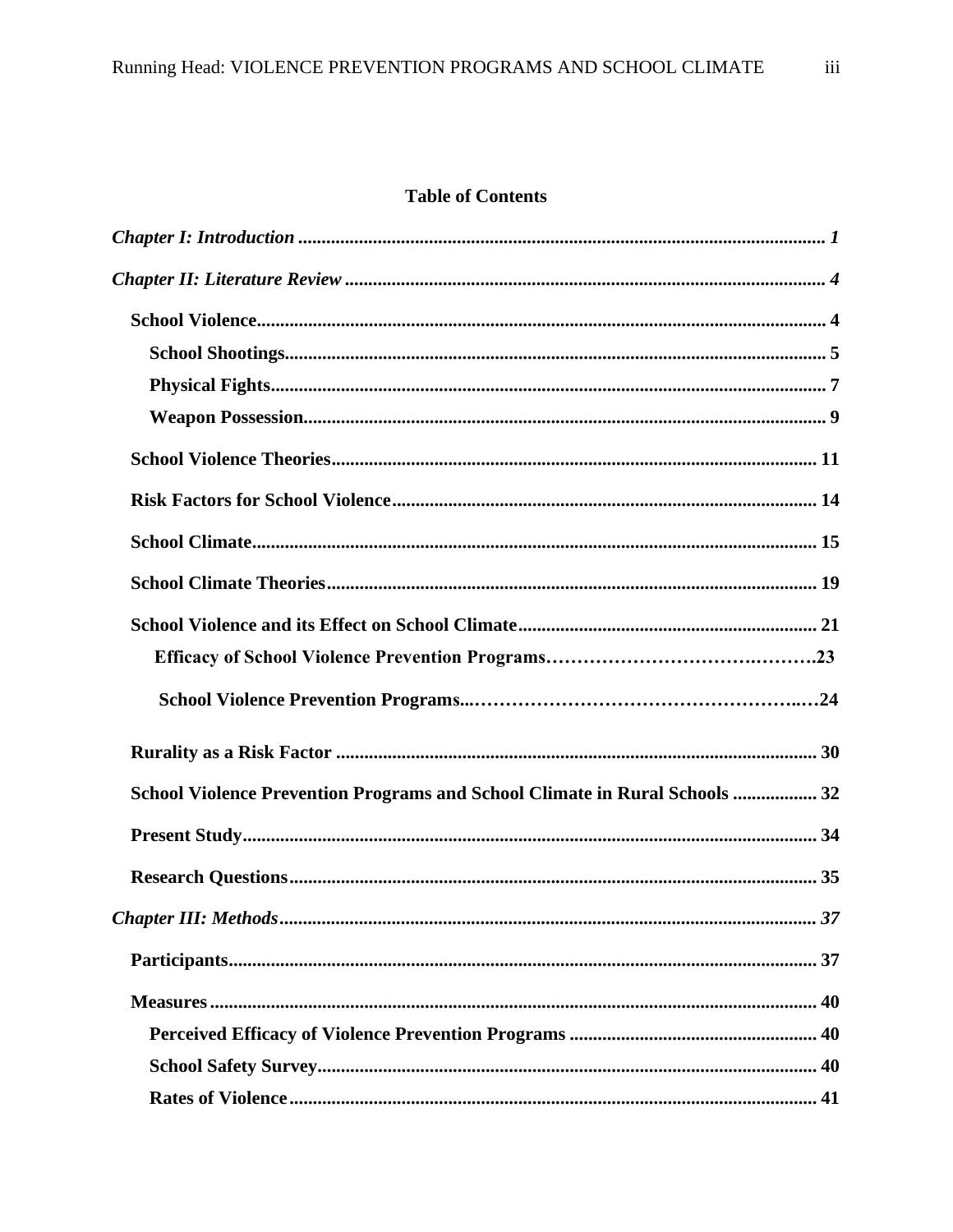<span id="page-5-0"></span>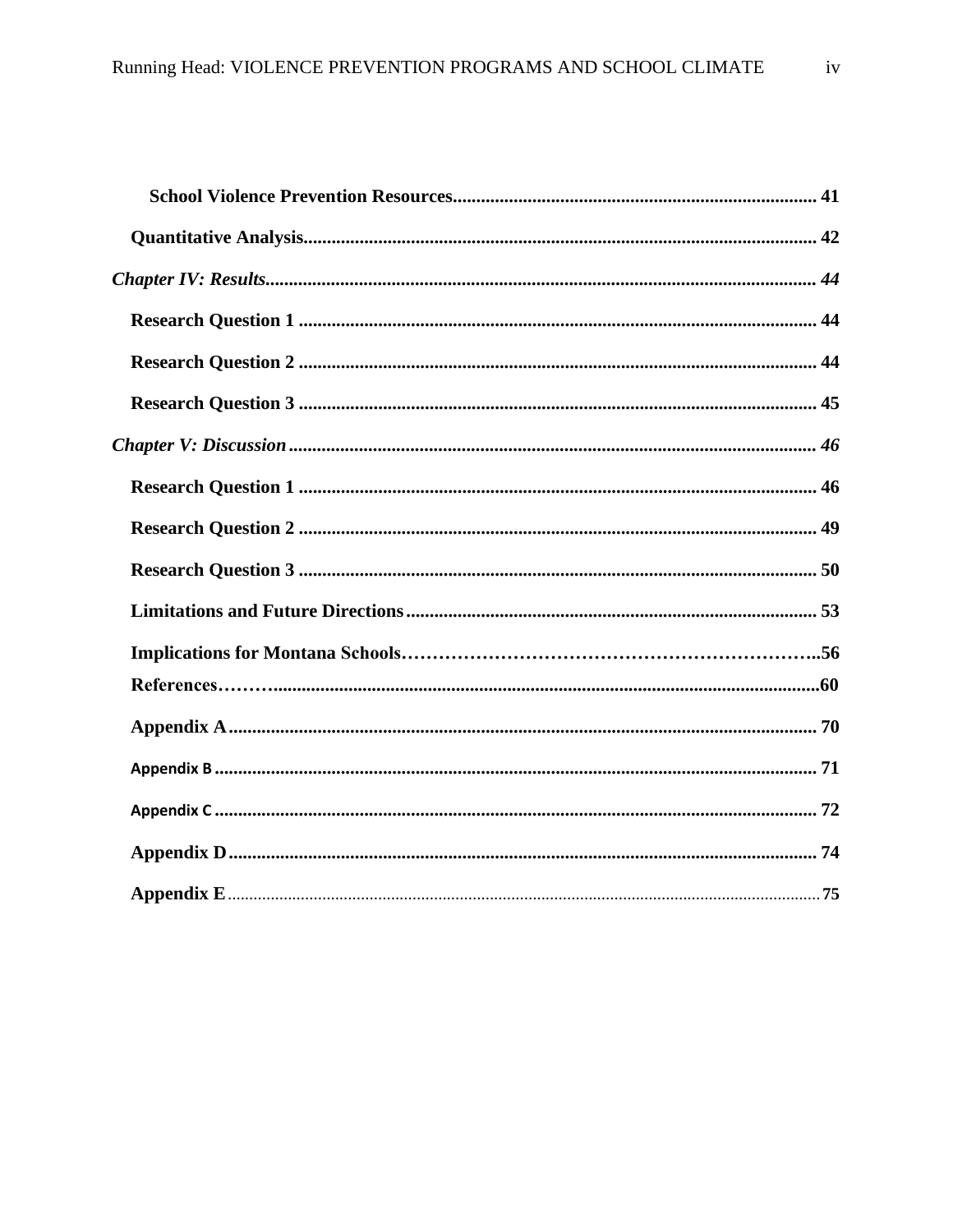#### **Chapter I: Introduction**

In the United States, incidents of school violence increased 113 percent during the 2017- 2018 school year from the 2016-2017 school year (Klinger, 2019). This increase in violence in schools makes the current movement for safer schools all the more critical. Although highprofile school shootings often obtain media attention, school violence remains a significant problem in the United States. Further, aside from the tragic but statistically rare school shootings, school violence encompasses several forms of physical violence, such as assaults; sexual violence, such as rape and sexual harassment; varying forms of bullying, including cyberbullying, and bringing weapons to school. The increase in threats and violence on school grounds, along with the growing movement for safer schools, highlights the need for action and further investigation pertaining to what improves school safety and provides a safe and enriching environment for students.

Not surprisingly, forms of aggression have been shown to negatively affect students and school climate. Specifically, rates of violence are known to cause both student mental health and school climate to suffer (Kutsyuruba et al., 2015). According to school climate theories, the presence of school violence is a significant indicator of a negative school climate (Peterson  $\&$ Skiba, 2000). Several of these theories build upon the framework of Bronfenbrenner's ecological systems theory (Wang  $\&$  Degol, 2016), which posits that the environments in which human development occur are interactive and influential, ranging from proximal to distal (Bronfenbrenner, 1992). With an average school day lasting about 6 hours, it is estimated that students spend over 1,000 hours a year on school grounds (Snyder et al., 2019), indicating that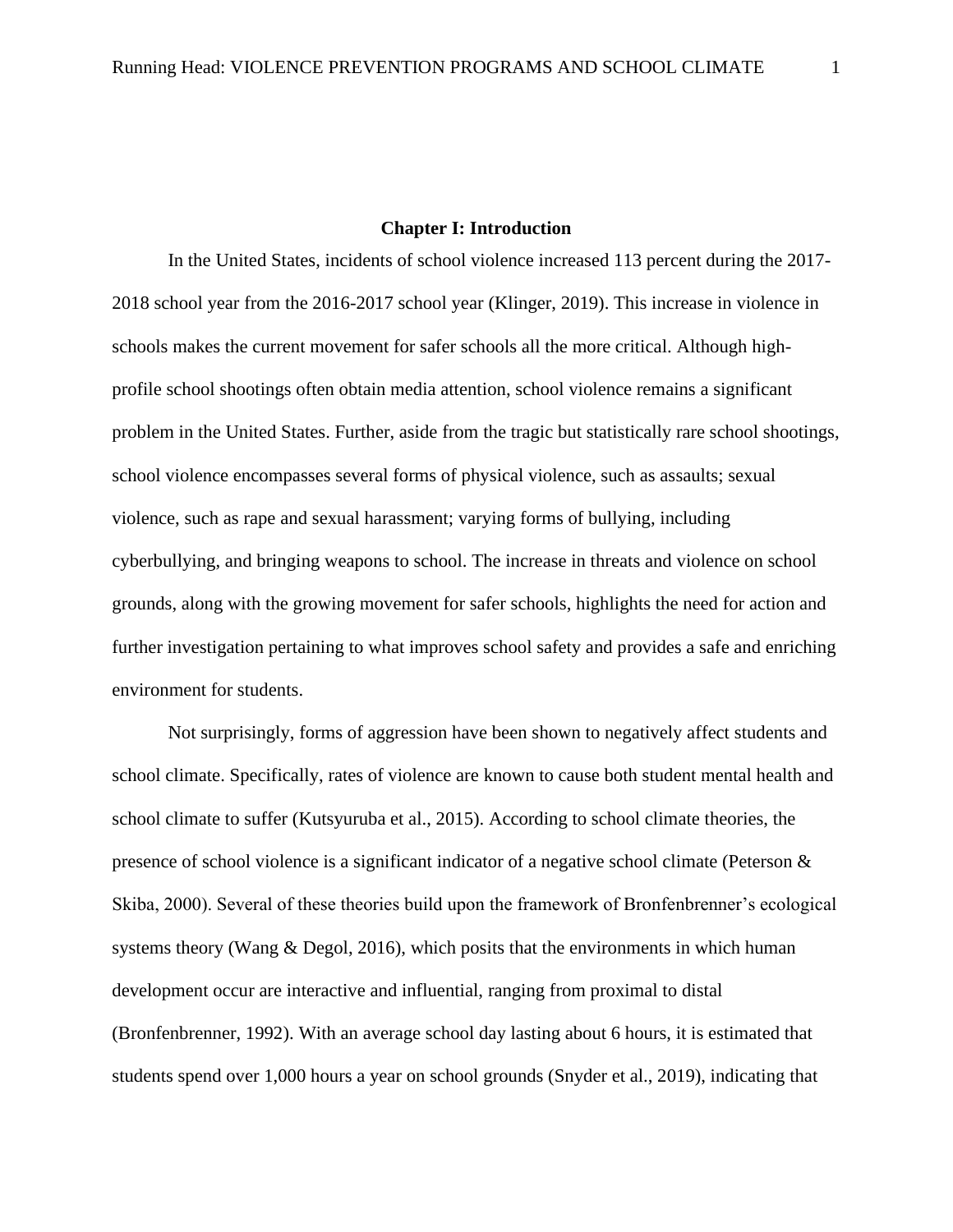they spend approximately one eighth of the year in school. Considering this significant amount of time spent in school, it is critical to identify the influence that the school environment can have on a student's well-being, as well as recognize the theories that address how school violence negatively affects school climate.

Despite media portrayals of violence within inner-city schools, such behavior is not exclusive to urban schools. Schools where there are fewer resources, and subsequently fewer preventative measures, are at the greatest risk of school violence, as seen in a longitudinal study by the Rural Adaption Project. The results of this study suggested that rural schools tend to lack the resources for violence prevention programs compared to suburban and urban schools (Cotter et al., 2015). In spite of this knowledge, there has been little research conducted on how the lack of school violence prevention programs affects school climate. Specifically, there is little information on how school mental health professionals believe the presence or lack of school violence intervention programs affects their school's climate. Because school mental health professionals are on the front line of support when incidents of school violence occur, it is vital to hear their perspectives, assess the perceived efficacy of programs, and determine whether these programs improve school climate.

To identify the effectiveness of school violence prevention programs and how it affects school climate in rural schools, we developed a survey that was distributed to school psychologists and school counselors. Because research has indicated that the implementation of school violence prevention programs has improved school climate in urban and suburban schools, it is hypothesized that this will also stand true for rural schools. Further information on the effect of school violence prevention programs in rural schools can also provide insight on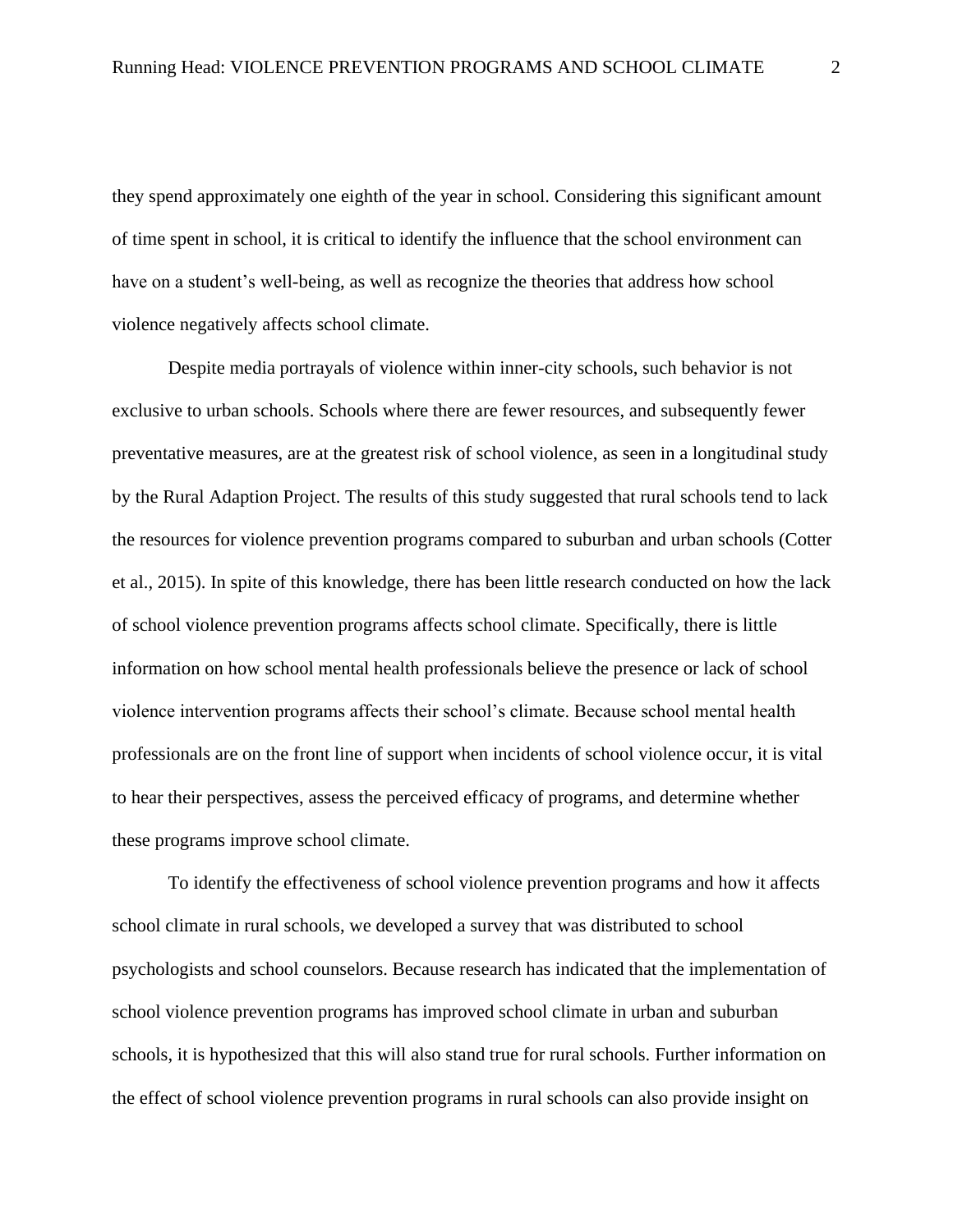<span id="page-8-0"></span>whether rurality affects the efficacy of programs or practices. One of the greatest threats to school safety is the lack of safety practices or programs; therefore, it is imperative to understand the relationship between such programs and school climate.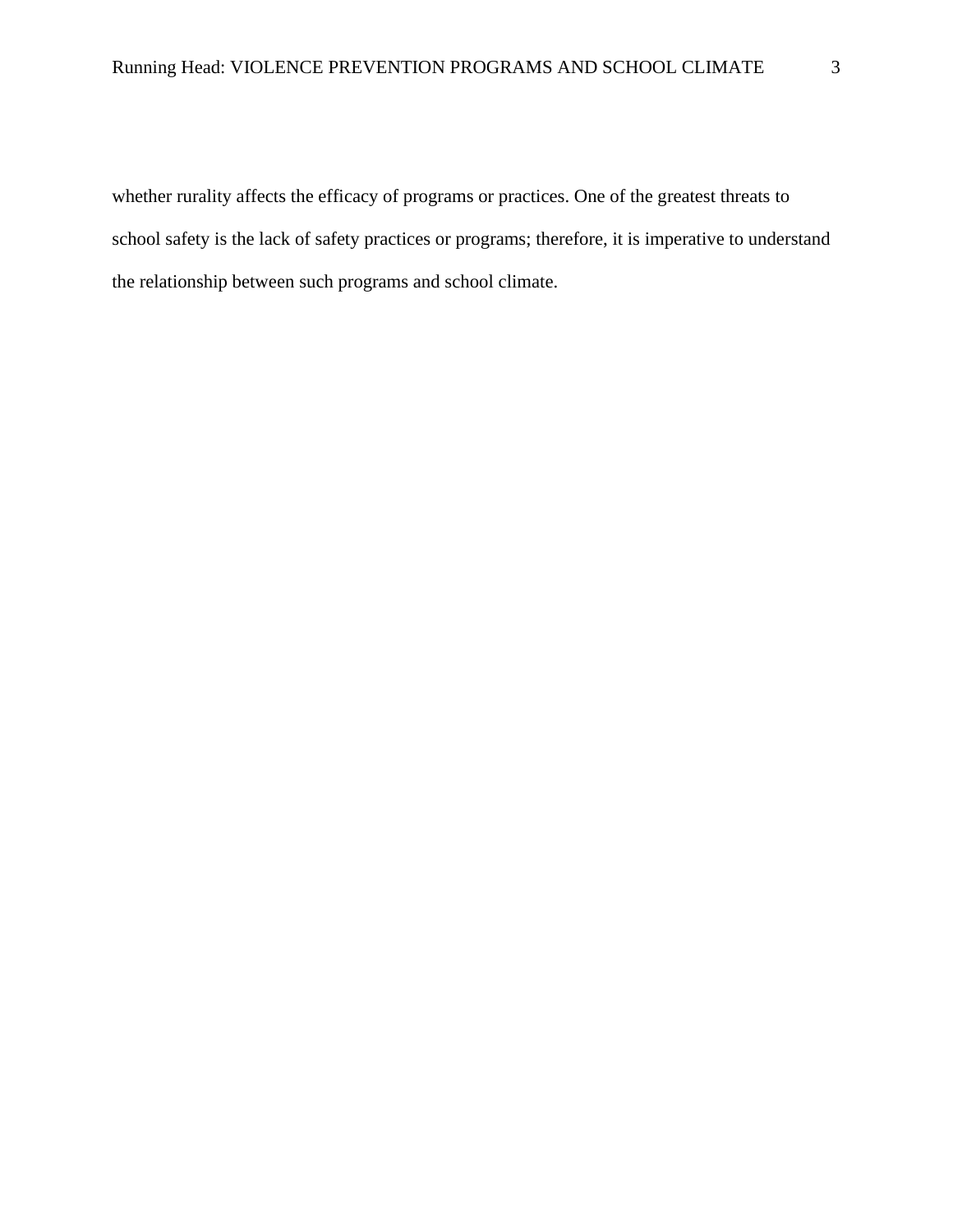#### **Chapter II: Literature Review**

### <span id="page-9-0"></span>**School Violence**

School violence has been of great concern to policy makers and school professionals. With the influx of deadly school violence incidents over the recent decades, it is the perception of school administrators and teachers that school violence incidents are increasing with no signs of decline (Wynne & Joo, 2011). Program developers and policy makers have encouraged the implementation of school violence prevention programs, but despite over 200 institutional programs designed to prevent school violence, many schools struggle to implement such programs because of the resources they require.

Youth violence can be defined as the intentional use of physical force or power to threaten or harm others by youth ages 10-24 (Centers for Disease Control and Prevention, 2020). The types of youth violence can vary across communities and demographic groups but can affect youth from all communities, regardless of US geographic region. School violence, such as shootings, assaults, weapons in school, or fights, are all events that can negatively affect a student's functioning in school.

Such forms of youth violence have been labeled as adverse childhood experiences (ACE) that can negatively affect a youth's physical and mental well-being and put them at risk for future health problems, mental illness, and substance abuse (Centers for Disease Control and Prevention, 2020). Youth violence also increases the risk for behavioral and mental health difficulties, such as future violence perpetration and victimization, academic difficulties, school dropout, and suicide (Centers for Disease Control and Prevention, 2020). Beyond physical and mental difficulties, school violence affects communities by negatively impacting perceived and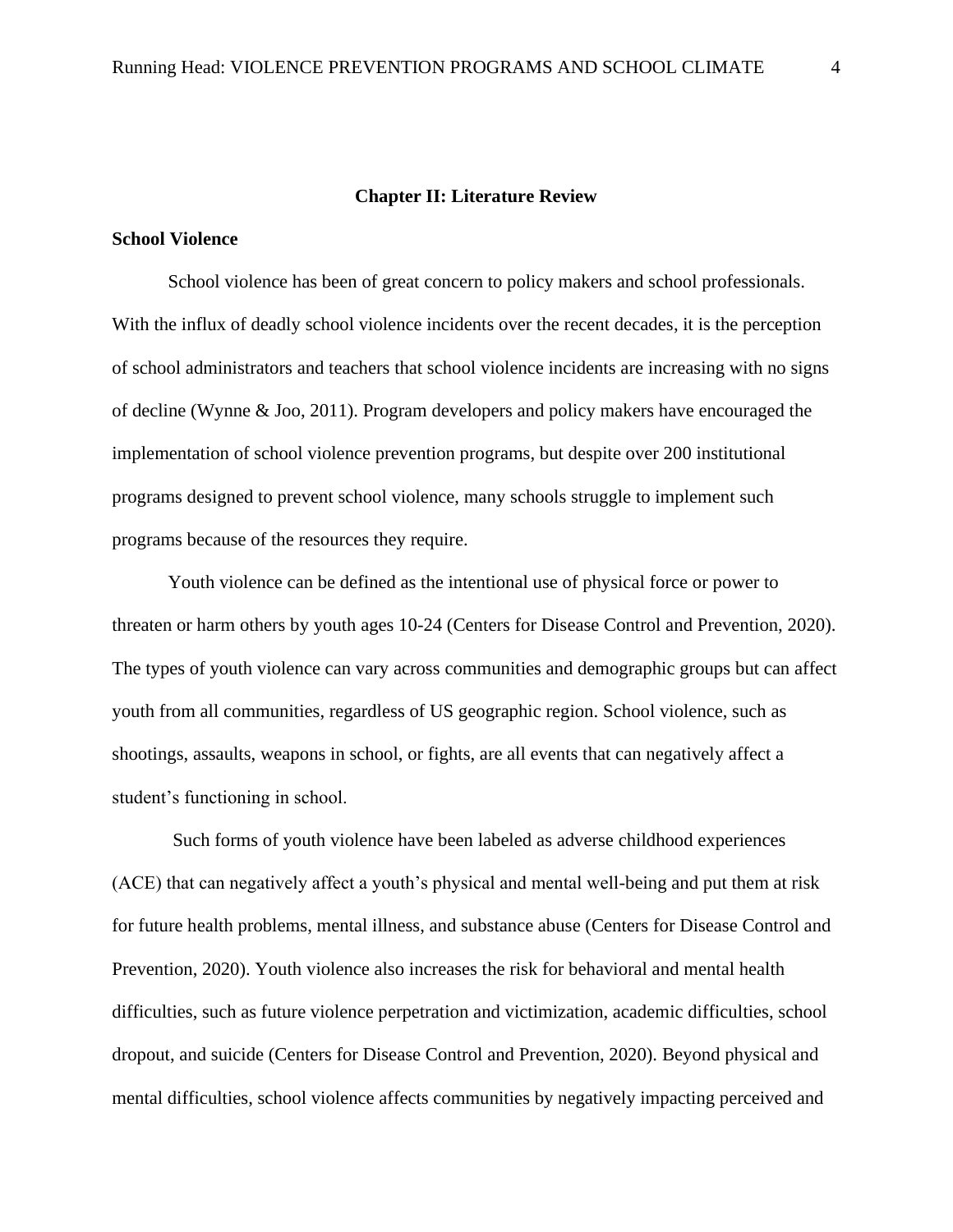actual safety of neighborhoods and schools. Unfortunately, acts of youth violence can put a strain on community resources and further limit the resources that states have for other community needs (Centers for Disease Control and Prevention, 2020). Specifically, school violence creates a crisis that school mental health professionals must immediately mitigate, when otherwise more of their time is spent meeting the mental health needs of students.

Results from a 2015 household survey found that 48 percent of students experienced one or more forms of victimization, including physical assaults, sexual abuse and assaults, and receiving intimidating threats (Finkelhor et al., 2016). On a broader scale, 79 percent of public schools reported having one or more incidents of violence, theft, or other crimes take place on campus during the 2015-16 school year, amounting to approximately 1.4 million crimes. Of these crimes, 47 percent of schools reported one or more violent incidents to the police, accounting for 449,000 crimes or acts of violence (Musu et al., 2018).

## <span id="page-10-0"></span>*School Shootings*

A particularly horrific and widely publicized form of school violence is school shootings. Tragic events such as the 1999 Columbine School shooting in Littleton, Colorado have spurred the movement of increasing school safety and eliminating gun violence in schools. In most reported shootings, both teachers and students have been victims (King, 2014). The combination of nonstop media coverage of school shootings and the perception that school shootings are increasing in frequency and severity has heightened the concern of students, school staff, faculty, and communities about the safety of their schools. Although statistically rare, the fear of school shootings has loomed over communities enough that scholars have developed the term "The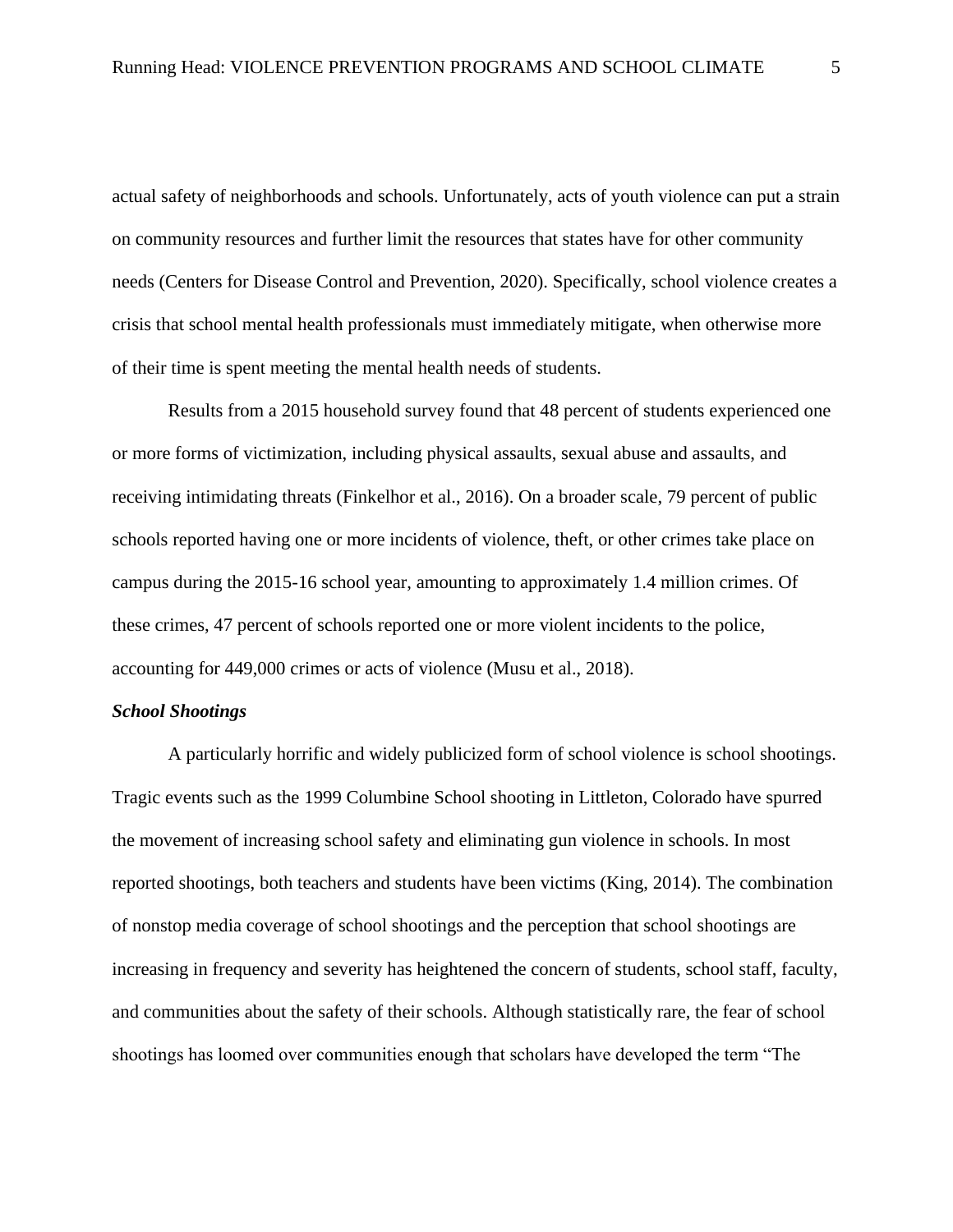Columbine Effect," referring to the way public fear of school shootings has remained a depiction of modern-day violence in American schools (Muschert et al., 2014).

There are five recognized forms of school shootings: rampage shootings, school-related mass murders, school-related terrorist attacks, school-related targeted shootings, and schoolrelated government shootings (Muschert, 2007). Of these varieties, the school related shooting incidents that have been the most common in the United States include rampage shootings, school-related mass murders, and school-related targeted shootings. The incidents that have gathered the most recent attention of the media are rampage shootings. These shootings are an expressive, non-targeted attack that are believed to take place to attain power or exact revenge on individuals or the community (Muschert, 2007). Rampage shootings take place at the institution and are committed by members or former members of that institution. Typically, the victims of a school shooting suffer as a tragic but indirect result of the perpetrator's feelings towards the organization. Although rampage shootings have taken place at several levels of educational institutions, they are most likely to occur in middle or high schools (Muschert, 2007). The 2012 Sandy Hook shooting in Newtown, Connecticut and the 2001 Columbine shooting in Littleton, Colorado are examples of rampage shootings that occurred at the elementary and high school level, respectively. Beyond educational institutions, the tragic 2017 Las Vegas shooting at the Route 91 Harvest Country Music Festival, the largest mass shooting in American history, is considered to be a rampage shooting.

Another category of shootings is school-related mass murders, which are carried out by an individual targeting particular groups of people or the school institution in general (Muschert 2007). Those who carry out school-related mass murders are known to be motivated by desires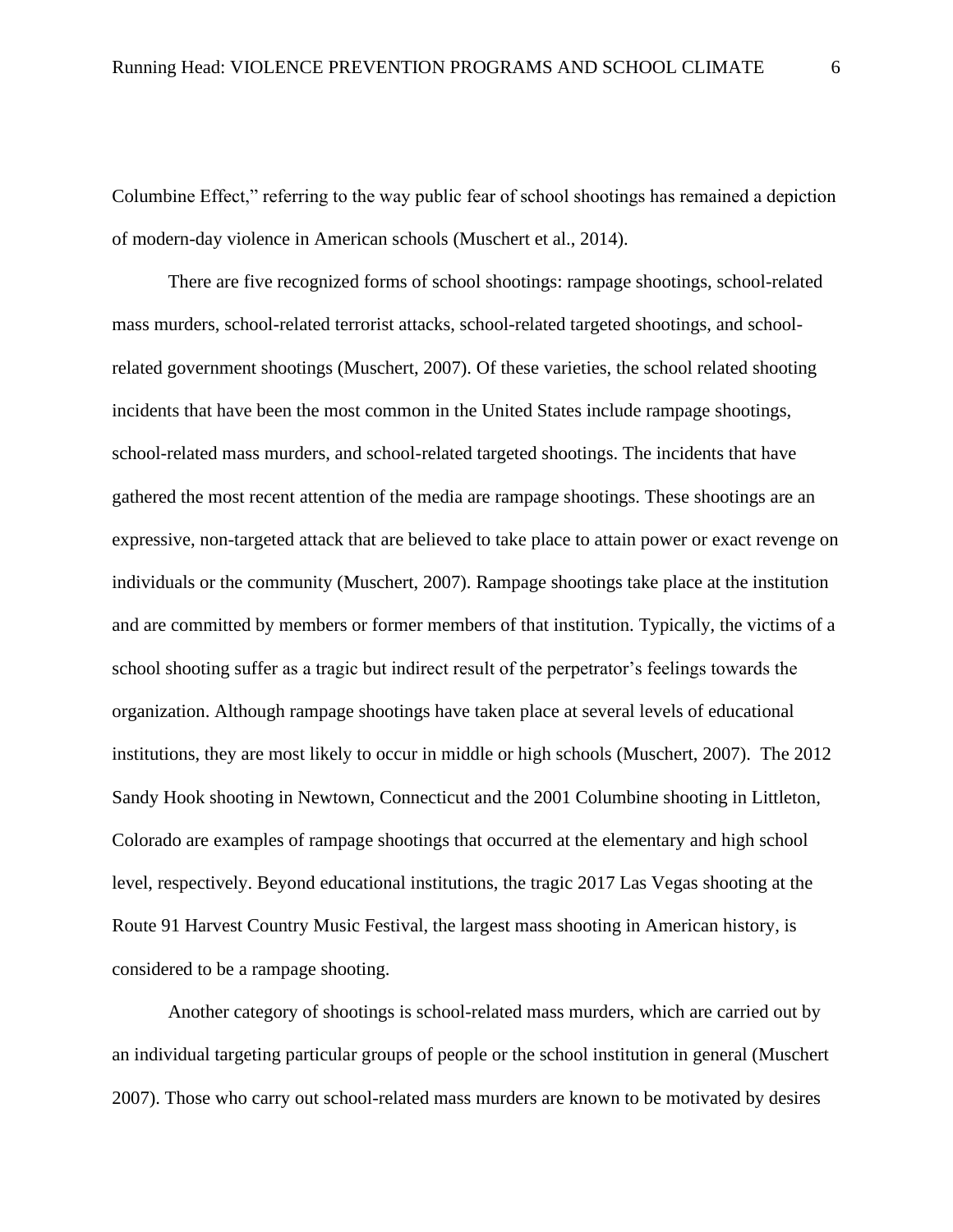of distorted loyalties or for power or revenge. The 2018 Marjory Stoneman Douglas High School shooting is considered to be a school-related mass murder, as the gunman was described as being a disgruntled former student of the high school. Reports indicated that the gunman was bullied and hoped to avenge those who had bullied him.

Another variation of school shootings is school-related target incidents, which occur when either a current or former member of the institution specifically attacks an individual or group of individuals to obtain revenge for real or perceived maltreatment (Muschert, 2007). This variation is different from a rampage shooting due to its victims being particularly targeted, rather than it being an attack on the entire school. An incident that fits this category is the 2003 shooting in Red Lion, Pennsylvania, when a student shot and killed a school administrator (Muschert, 2007). Although all varieties of these school shootings take place, it was the perceived increase of rampage school shootings in the late 1990s and early 21st century that catalyzed much of the social science research into how and why these incidents occur.

## <span id="page-12-0"></span>*Physical Fights*

A far more common and less publicized form of school violence is physical fights. From a broad perspective, scholars have defined physical fights as a stretch of serious competitive violence. In these circumstances, adolescents reported fighting most often with friends and relatives. A common manifestation of interpersonal violence, research has indicated a wide range in involvement in adolescent fights that vary across countries and gender. In a 2015 study, a data set comprised of results from almost eighty countries indicated that about 11 percent of boys reported engaging in frequent physical fighting, whereas 3 percent of girls reported this same behavior (Elgar et al., 2015). This study correlated average income and government spending on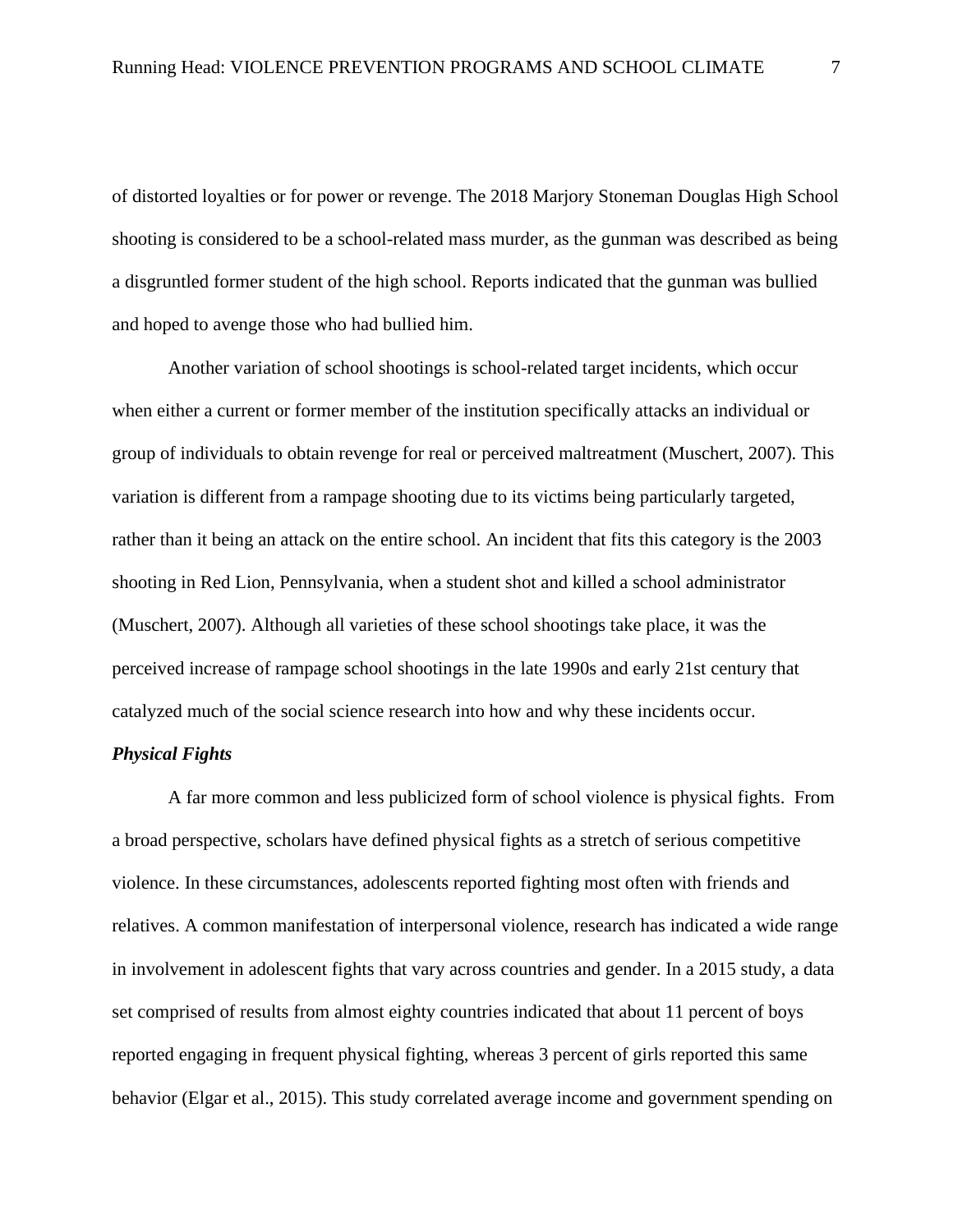education and rates of physical fighting among youth. In countries where rates of average income were low, there were more reports of physical fighting, suggesting that overall country wealth, or lack thereof, is a strong determinant of youth violence (Elgar et al., 2015). Studies that have focused exclusively on the United States have indicated that about 24 percent of the student population has engaged in a fight during the twelve months before the survey, with most of these fights occurring among males. This is not surprising since males are often more likely to engage in risky behaviors such as alcohol and drug usage and having multiple sexual partners (Kann et al., 2018). Many scholars suggest that the cultural perceptions of masculinity likely influence why males are more likely to engage in unhealthy behaviors (Elgar et al., 2015). Additionally, there tends to be more tolerance towards males who engage in such behaviors, as opposed to their female counterparts. In particular communities, where violence may feel like an acceptable action, males may not experience strong deterrents from engaging in violent behavior (Elgar et al., 2015).

Similar to gender differences, studies have identified racial-ethnicity differences surrounding physical fighting among high school students. Physical fighting is one of the many behaviors that is measured by monitoring systems such as the Youth Risk Behavior Surveillance Survey, or YRBSS. Developed in the 1990's, the YRBSS determines the prevalence of behaviors that contribute to leading causes of death, disability, and social problems among youth and adults in the U.S. (Kann et al., 2018). According to the 2019 Youth Risk Behavior Surveillance Survey (YRBSS), approximately 37 percent of Black males were likely to engage in physical fights, compared to 27 percent of White and 28 percent of Latino males (Centers for Disease Control and Prevention, 2020). Scholars have hypothesized that due to systemic racism issues such as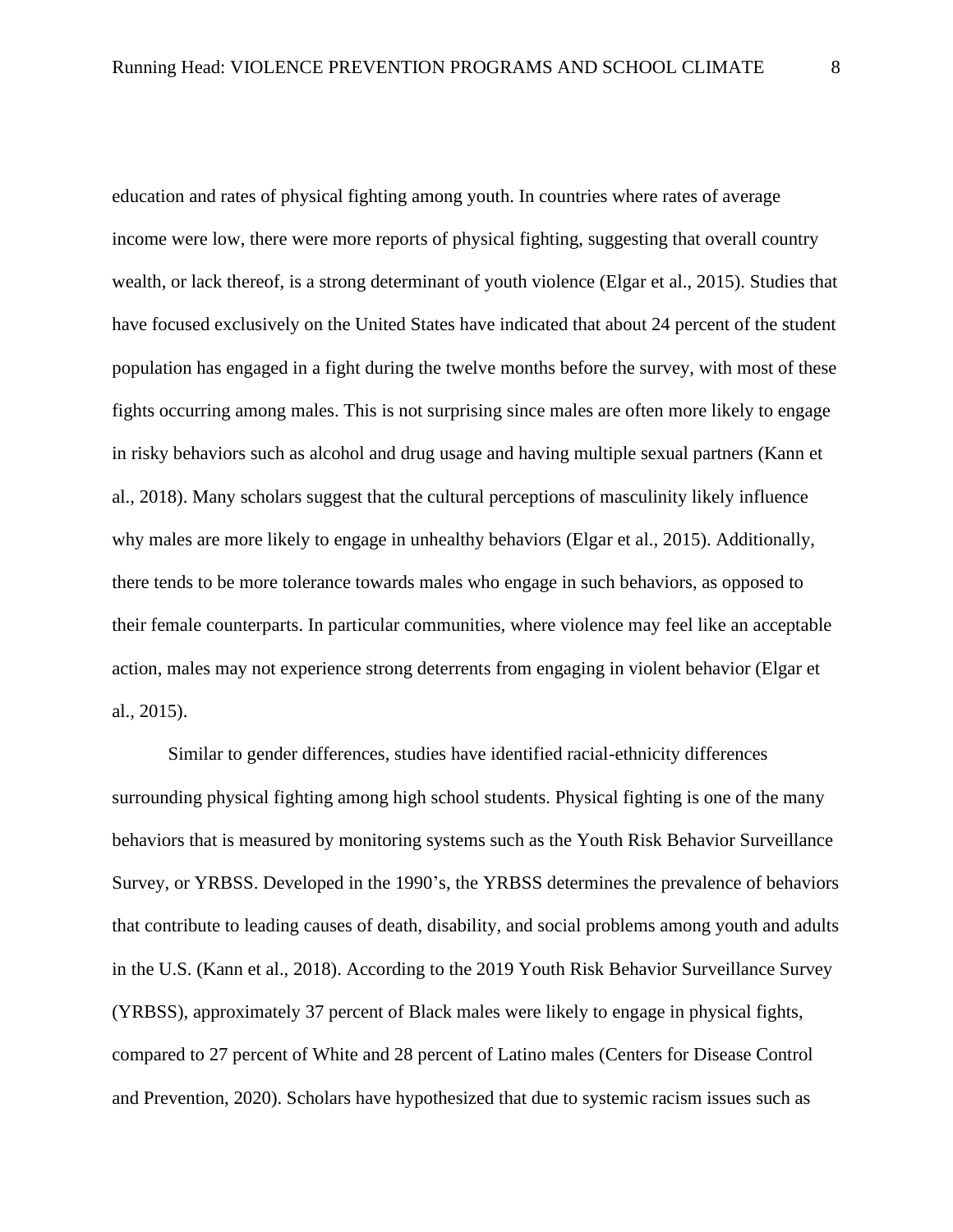poverty, ethnic minorities are more likely to live in unsafe environments, where these behaviors are either encouraged or done out of necessity. It is also important to note the similarity in rates of physical fighting among White (27 percent) and Latino (28 percent) males and how this could suggest that there is not as significant of a difference in physical fighting between these two races as some may stereotypically assume.

Results from the YRBSS also indicated that approximately 21 percent of students admitted having been in a physical fight at least one time during the previous twelve months, with about 8 percent reporting that these fights took place on school property (Centers for Disease Control and Prevention, 2020). This form of violence, whether taking place on school grounds or in the community, affects students' abilities to focus and achieve academically in school. Fights that occur on school grounds are more likely to impede on academic functioning, as there lies the risk of the possible continuation of the fight through the subsequent gossip of the fight or planning of future retaliation.

## <span id="page-14-0"></span>*Weapon Possession*

The act of bringing weapons to school, even if they are not used, is in itself an act of violence (King, 2014). Nationwide, roughly 14% of students carried a weapon (i.e., gun, knife, etc.) on at least one day during the previous 30 days prior to completing the survey, with about 3% of those students reporting that they carried a gun or other weapon on school property (Centers for Disease Control and Prevention, 2020). This national percentage varies greatly, with schools in Massachusetts reporting 11% of their students carrying a weapon in the previous 30 days, whereas Montana reported over 25% of students carrying a weapon during the same time frame (Centers for Disease Control and Prevention, 2020). This rate is believed to be much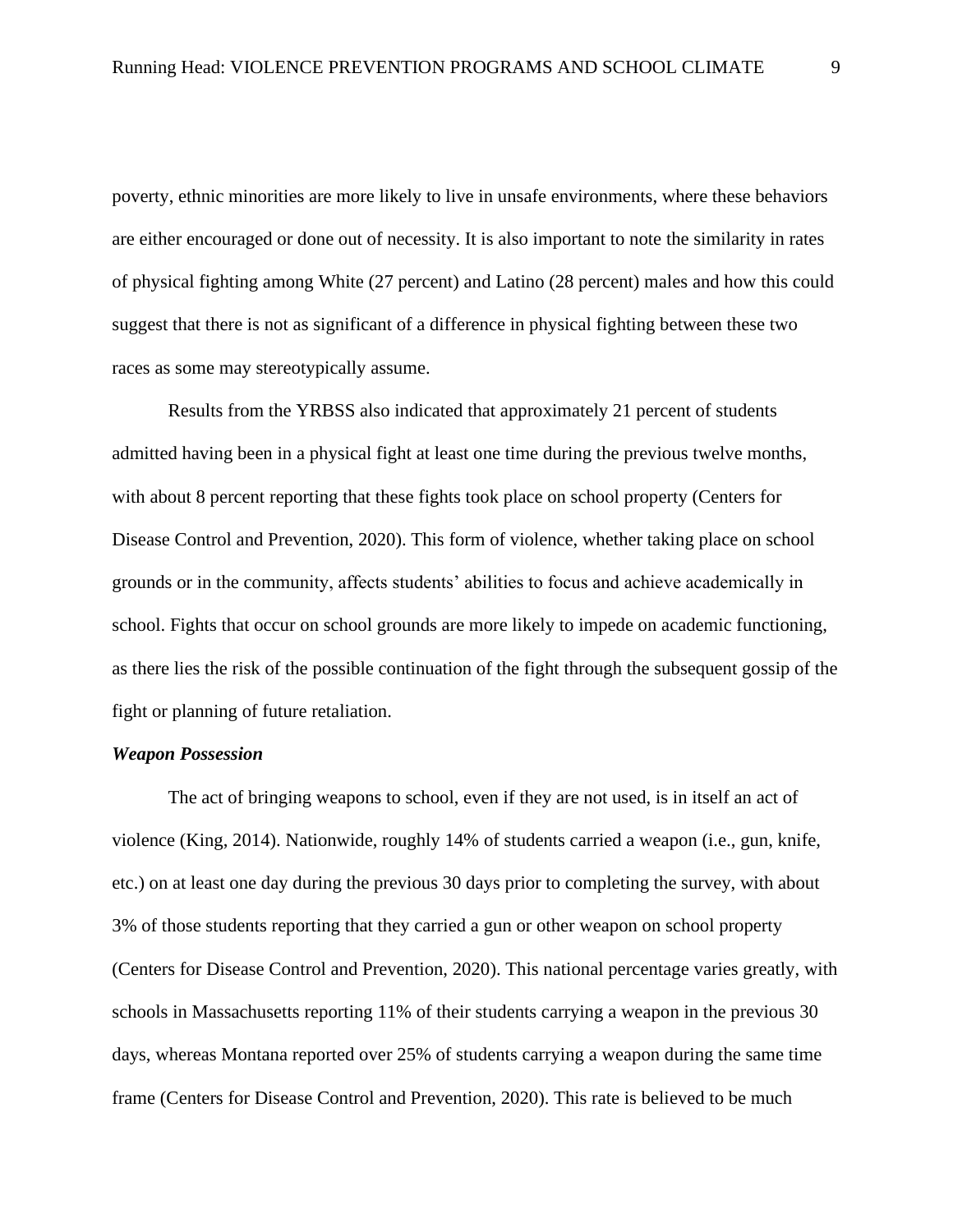higher among students in rural schools or states, which corresponds to the Montana statistic being significantly higher than its primarily urban counterpart. Furthermore, it is believed that students underreport whether they bring a weapon to school due to fear of punishment from families or schools.

The higher rate of weapon possession in rural schools is suggested to be due to the weapon culture that communities may possess. A study focusing on the tendency of weapon carrying based on U.S. geographic region and race found that those residing in the Western and Southern U.S. regions were more likely to carry guns for self-protection compared to their Northern counterparts (Felson & Pare, 2010). In many communities, the practice of carrying guns for protection is a cultural tradition that has been passed down for generations. Even though it has been over a century since the end of Western frontiers and a direct potential need for selfprotection, the cultural tradition of carrying firearms for protection may continue today. This practice may remain due to a "cultural lag," which suggests that a particular behavior, such as gun carrying, continues to be prevalent despite changing circumstances and the behavior no longer being adaptive to its environment (Felson & Pare, 2010). Further evidence of the influence of culture and tradition on weapon carrying is indicated in a longitudinal study by Wallace (2017), which identified a positive correlation between juvenile gun carrying and the rates of gun ownership in their community. Not surprisingly, weapon possession is also suggested to be higher in Western and Southern regions of the U.S. due to increased rates of using guns for sport, such as hunting (Felson & Pare, 2010).

Outside of community or cultural practices, school climate can be one of the many contextual factors that influences whether a student brings a weapon to school. Other contextual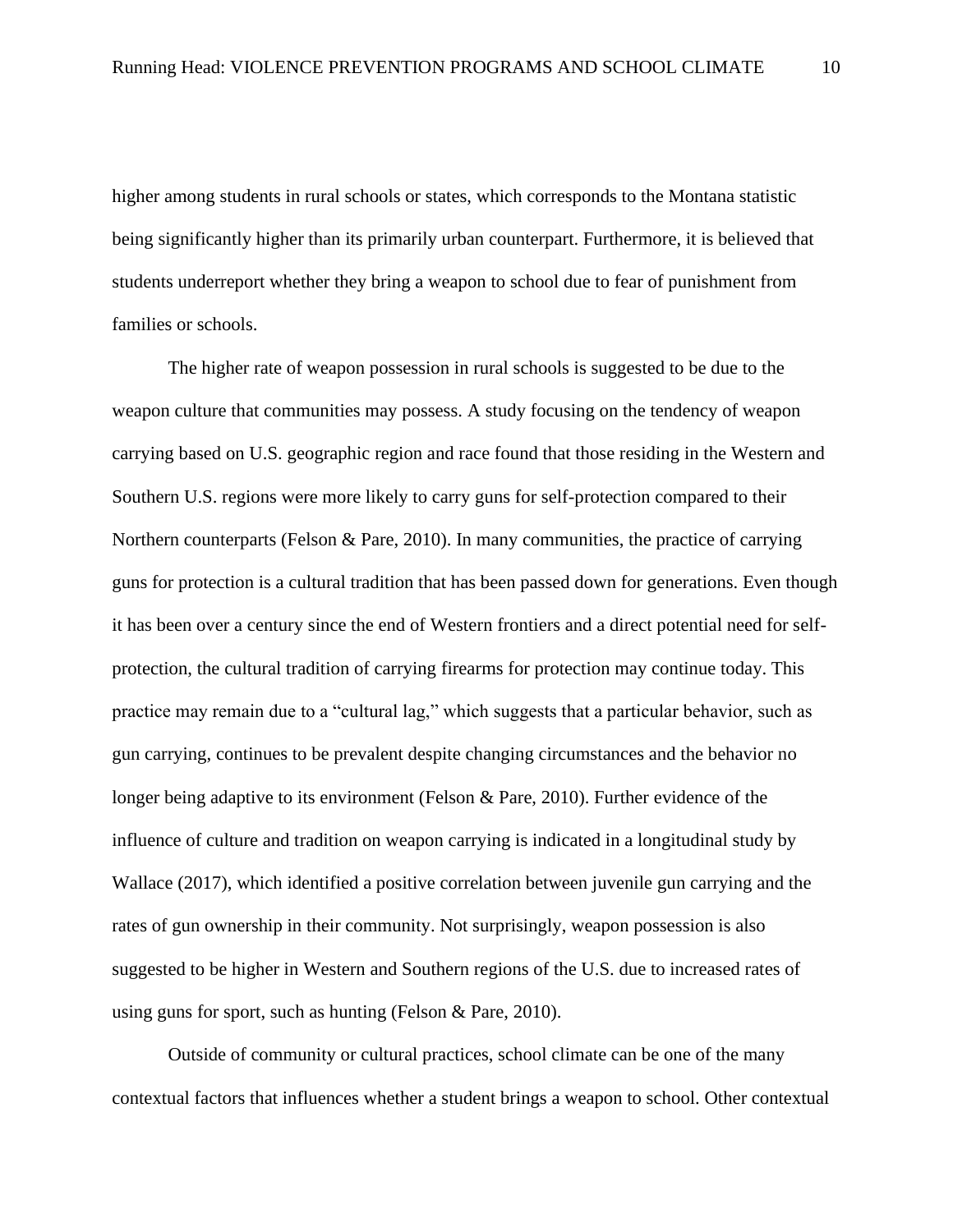factors include neighborhood and school characteristics, socioeconomic status, and race and/or ethnicity distributions; however, it is generally considered a nationwide public health issue. Students may also choose to carry a weapon at school as a result of peer influence, to reduce the risk of victimization, and fear or safety issues (Brank et al., 2007). Students who bring a weapon to school are more likely to engage in additional problematic behaviors (Brank et al., 2007), particularly if their peers are also bringing a weapon to school or are engaging in other criminal activities. Furthermore, one quarter to one half of students in grades five through twelve did not support the idea of telling an authority figure if a peer had a weapon at school, which is believed to be due to a variety of peer attitudinal norms such as the fear of social repercussions if caught tattling and wanting to appear nonchalant when faced with a potential threat (Perkins, Perkins & Craig, 2019).

## <span id="page-16-0"></span>**School Violence Theories**

School violence, regardless of extent or severity, has been linked to detrimental psychological effects on victims and limits the ability of school administrators to create a healthy and functioning learning environment. Students that are victims of violence on school grounds are more likely to engage in avoidant behavior and withdraw from school altogether (Wynne & Yoo, 2011). Over the past several decades, scholars have developed hypotheses as to why rates of school violence are rapidly increasing. There are several theoretical perspectives to better understand how and why school violence can occur, with more recent theories being outlined below.

 A commonly cited theory in school violence literature is routine activity theory, which suggests that acts of school violence occur when the following three circumstances are present: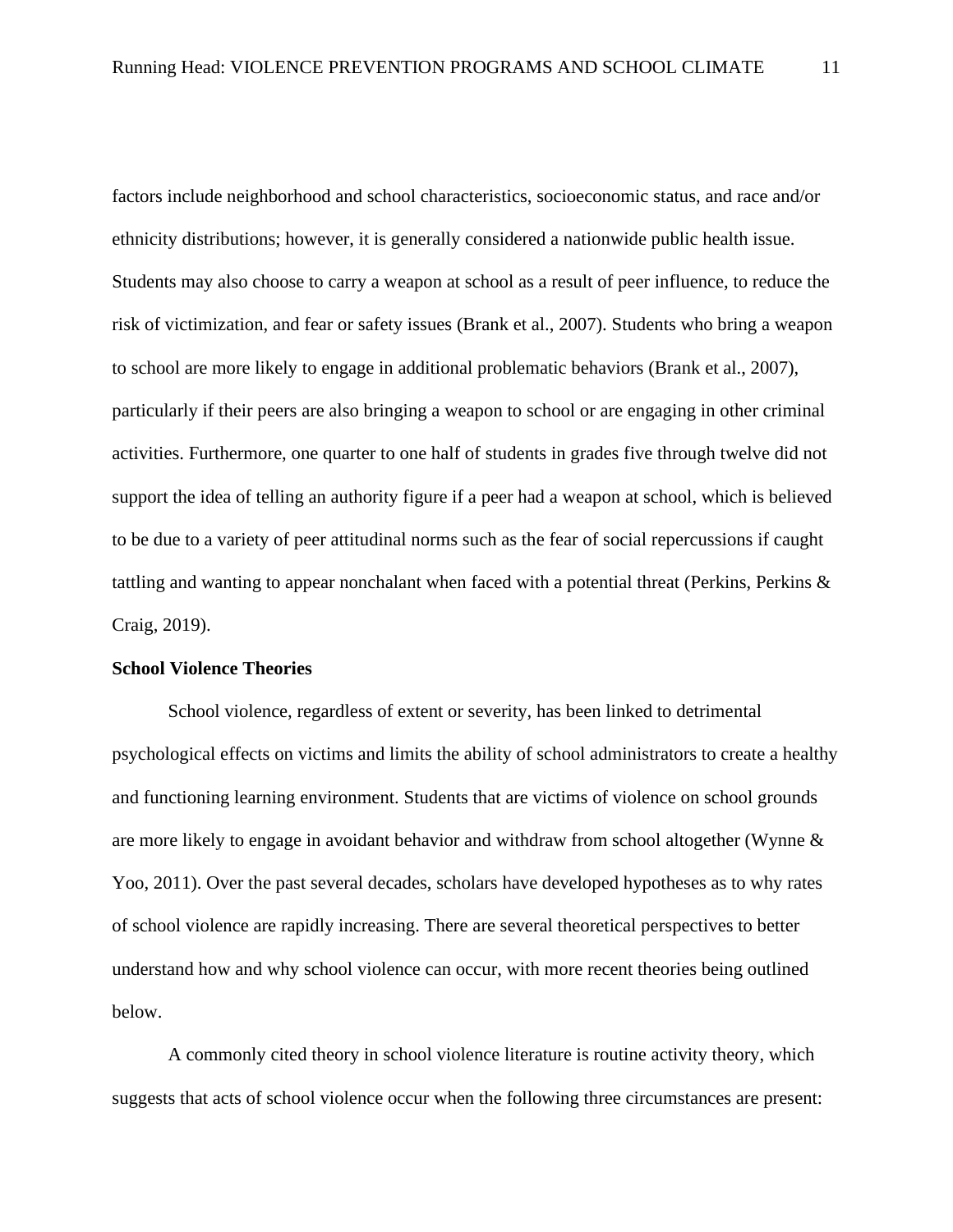a) a motivated offender, b) a suitable target, and (c) absence of capable guardians (Cohen & Felson, 1979). This theory is also applied to criminal behavior outside the school, with researchers believing that offenders are most likely to take advantage of a situation where they feel they have increased access to a target and limited guardianship of people or places (Wynne & Yoo, 2011). As a result, vulnerable targets are most likely to become the victims of these crimes of opportunity. Henson et al. (2010) gathered self-report data from 541 high school students, with results suggesting that students were more likely to engage in criminal or delinquent behavior when there was less likelihood of an adult or guardian being present. This study emphasized not only the importance of having adults present in youths' lives, but also the importance of providing a positive role model for adolescents to decrease the likelihood of criminal or delinquent behavior, as well as reduce the desire to engage in such behavior (Henson et al., 2010).

Proponents of the routine activity theory have focused on the individual- and school-level factors, as well as studying how one's daily routine can affect the student's risk of school victimization. However, some scholars believe that anti-violence policies that solely focus on the influence of routine activity theory in schools is too narrow of a lens (Muschert et al., 2014). Furthermore, failing to consider the multiple causal components of violence remains a risk. These include the wider cultural and structural context of the school and the interwoven role of school staff and district policy (Muschert et al., 2014).

Another common theory, defensible space theory, implies that acts of crime can be prevented by increasing opportunities for residents to control and defend their space against crime, while eliminating physical characteristics that attract offenders (Newman, 1972).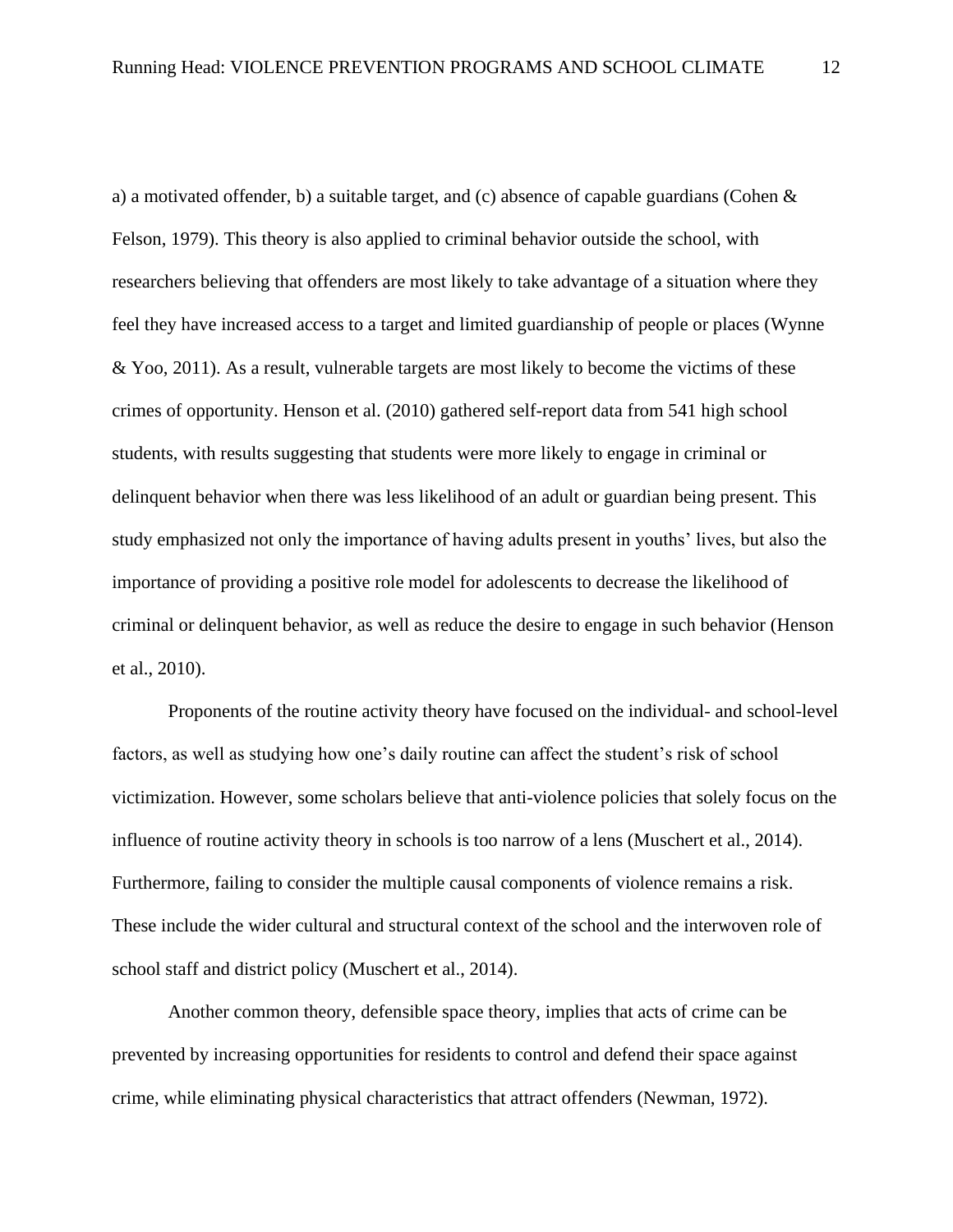Newman (1972) theorized that changes in the physical characteristics of a space could increase the sense of community control, security, and ownership, which all in turn could reduce rates of criminality. Although this theory was originally developed with urban communities in mind, researchers have applied it to school violence theories due to the similarities in which offenders make decisions about the accessibility of the space when committing a crime and the risks associated with offending (Tillyer et al., 2011). Considering Newman's theory and applying it to a modern-day school environment, it is theorized that creating a space that generates the notion that acts of violence will be noticed would subsequently lead to a decrease in violent behavior. According to this theory, ways in which physical spaces can decrease the risk of criminal or violent behavior include maintaining its physical integrity (i.e., keeping the space clean and welllit) and having an adult figure present to discourage opportunistic acts of violence.

Many of the research studies focusing on school violence theories utilize a multilevel opportunity perspective. This frame of reference combines concepts of environmental criminology (including theories such as routine activity theory and defensible space theory) and suggests that both individual and environmental-level factors directly influence the likelihood of a crime (Tillyer et al., 2011). This theory also assumes that the opportunity for crimes will be related to fear and risk perception, as it is assumed that risk perception and fear are rational reactions to perceived opportunity (Tillyer et al., 2011). Such opinions are consistent with the growing body of empirical research that demonstrates the correlation between individual- and environmental-level opportunities that influence the likelihood of crime, the perceived risk of crime, and the fear of a crime occurring.

## <span id="page-18-0"></span>**Risk Factors for School Violence**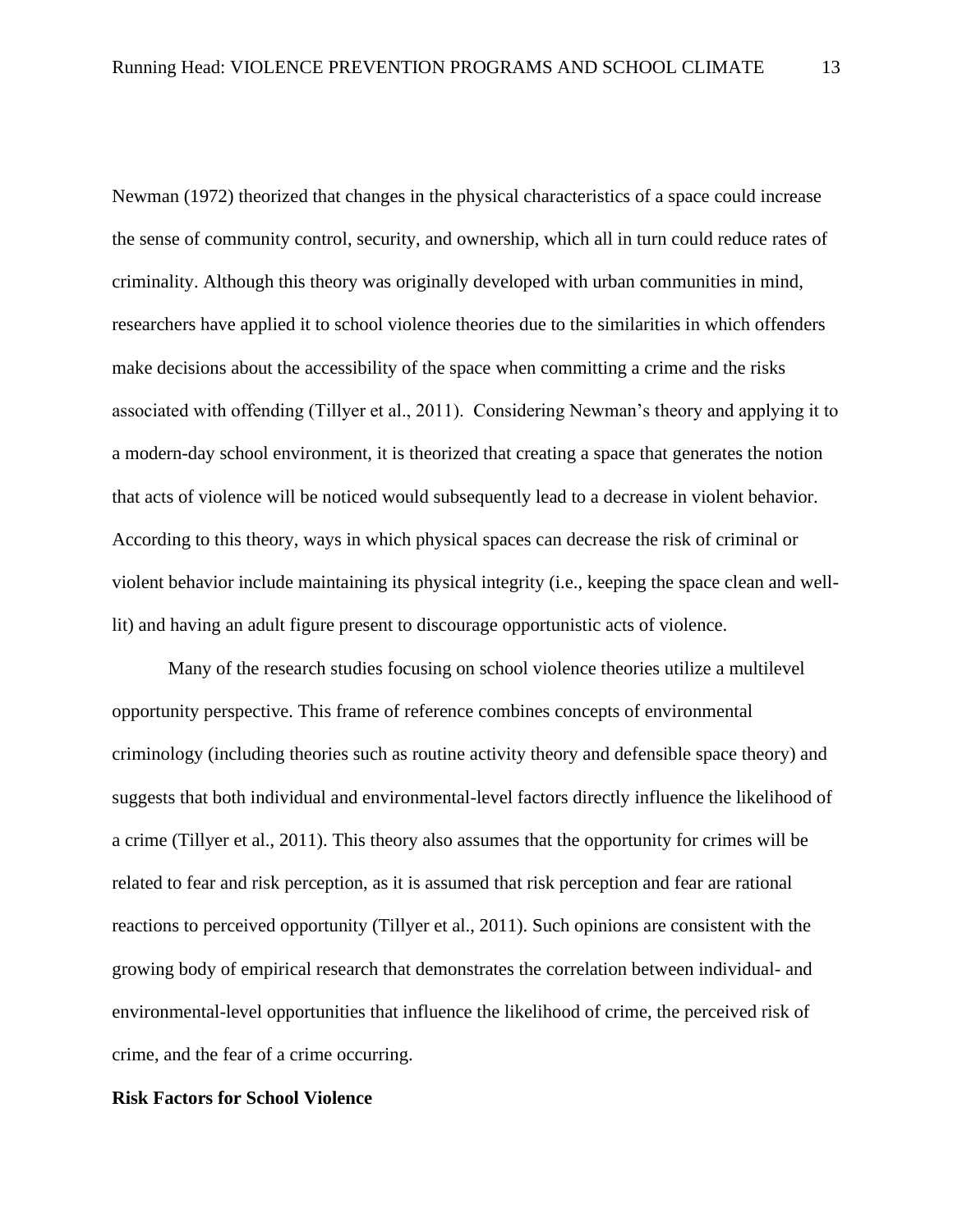In addition to theories focusing on school violence, there are several environmental risk factors that increase the likelihood of an individual developing problem behavior that could result in school violence. Youth that engage in violent behaviors are disproportionately victims of neglect, poverty, family stress and conflict, and maltreatment (Fox et al., 2015). Particularly, youth that endured abuse (including neglect) are significantly more likely to commit a crime than youth who were not exposed to abuse. The correlation between childhood maltreatment and antisocial behavior is addressed in the developmental pathology perspective, which posits that the trauma maltreated children are exposed to can negatively affect their biological and psychological development by causing a neural impairment that inhibits the brain's ability to maintain normal functioning (Cicchetti & Rogosch, 2012). Such physiological changes to the brain's structure can lead to a maltreated child having explosive and even violent responses to non-threatening stimuli (Fox et al., 2015). This predisposition towards violence in maltreated or abused children can also be a result of poor emotion regulation. The effects of poor emotion regulation can cause substantial changes on the emotional development of a child and is hypothesized to be correlated to higher likelihood of externalizing violent behavior (Fox et al., 2015). Of course, a childhood of maltreatment and abuse does not make the development of violent behavior inevitable. However, it is important to reiterate how childhood trauma can increase the odds of antisocial and delinquent outcomes later in life (Fox et al., 2015). Having supportive family members or caregivers in a youth's life is a mitigating factor in reducing the likelihood of violence (Bushman et al., 2016).

Another prominent risk factor for school violence is social exclusion and isolation. Individuals who experience continuous victimization can feel socially isolated and distant from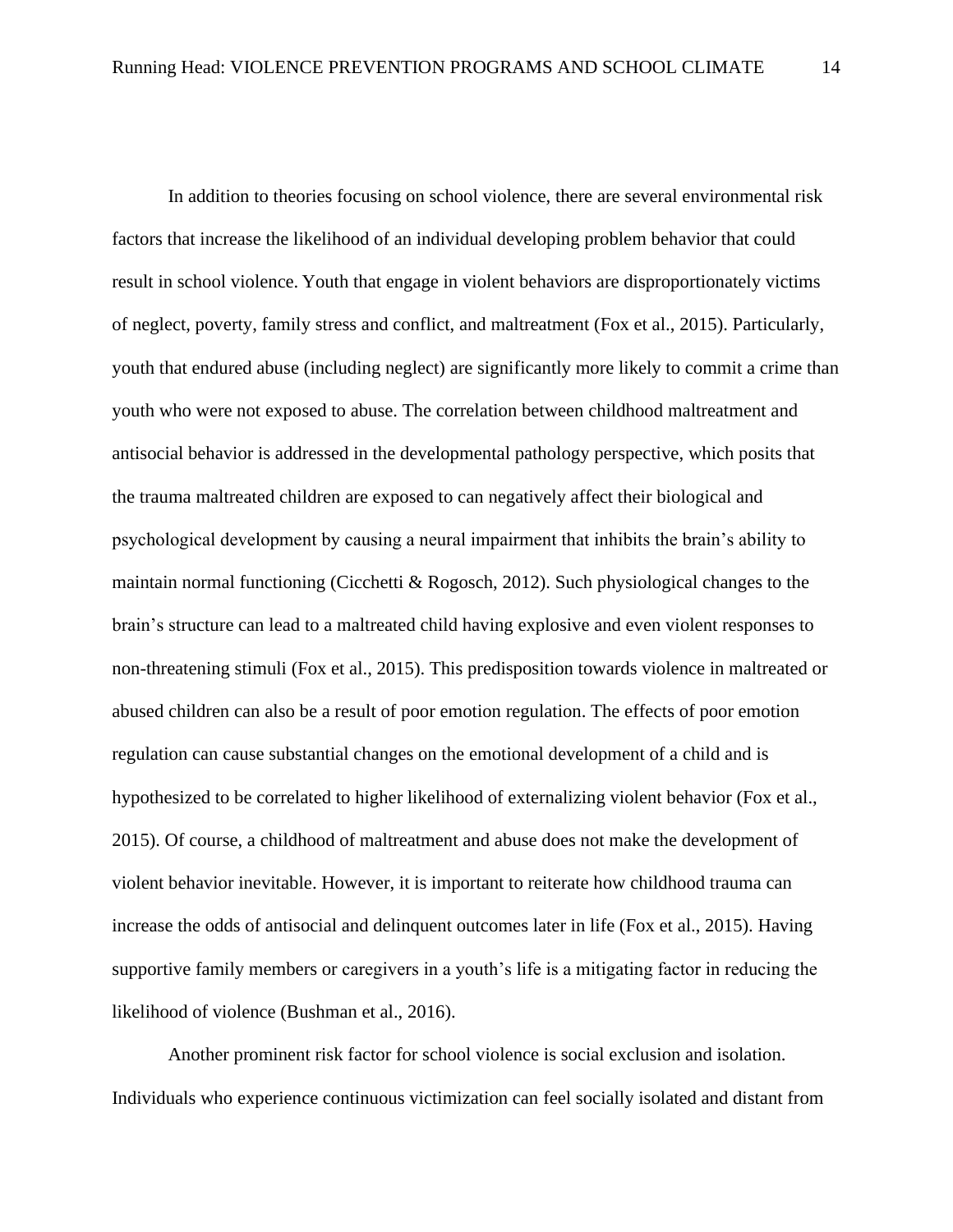the support system—in this case, their school—that was supposed to protect them. A rare but tragic occurrence can transpire when victims of social exclusion build strong feelings of resentment and seek revenge on their peers through acts of violence (Bushman et al., 2016). Social rejection can have a more profound effect on adolescents than on older adults. The increased importance of peer's perspectives, along with the brain's premature developed state of self-control and planning, can make the typical youth engage in risky behavior, especially in emotionally charged social situations (Bushman et al., 2016).

In spite of the reported environmental and personal risk factors, the National Threat Assessment Center (2018) is quick to note that there is not one profile that fits all student attackers. Instead of focusing on identifying personality traits or environmental factors that may influence a student's risk of being a perpetrator, there is more information that can be gathered by working through a threat assessment process, which is utilized to obtain the most relevant information about the student's behaviors, any negative or stressful events the student has experienced on school grounds and beyond, and identify any resources the student has to overcome such challenges (National Threat Assessment Center, 2018). Ensuring the safety of schools must go beyond identifying at-risk students and should address multiple factors such as physical safety of the building, violence prevention programs, and overall school climate.

## <span id="page-20-0"></span>**School Climate**

School climate is a construct that was developed in 1908 by New York school principal, Arthur Perry. He emphasized the importance of a quality learning environment that allowed students to thrive academically and emotionally (Wang & Degol, 2016). The last several decades of research have indicated the need for the conceptualization of school climate to be less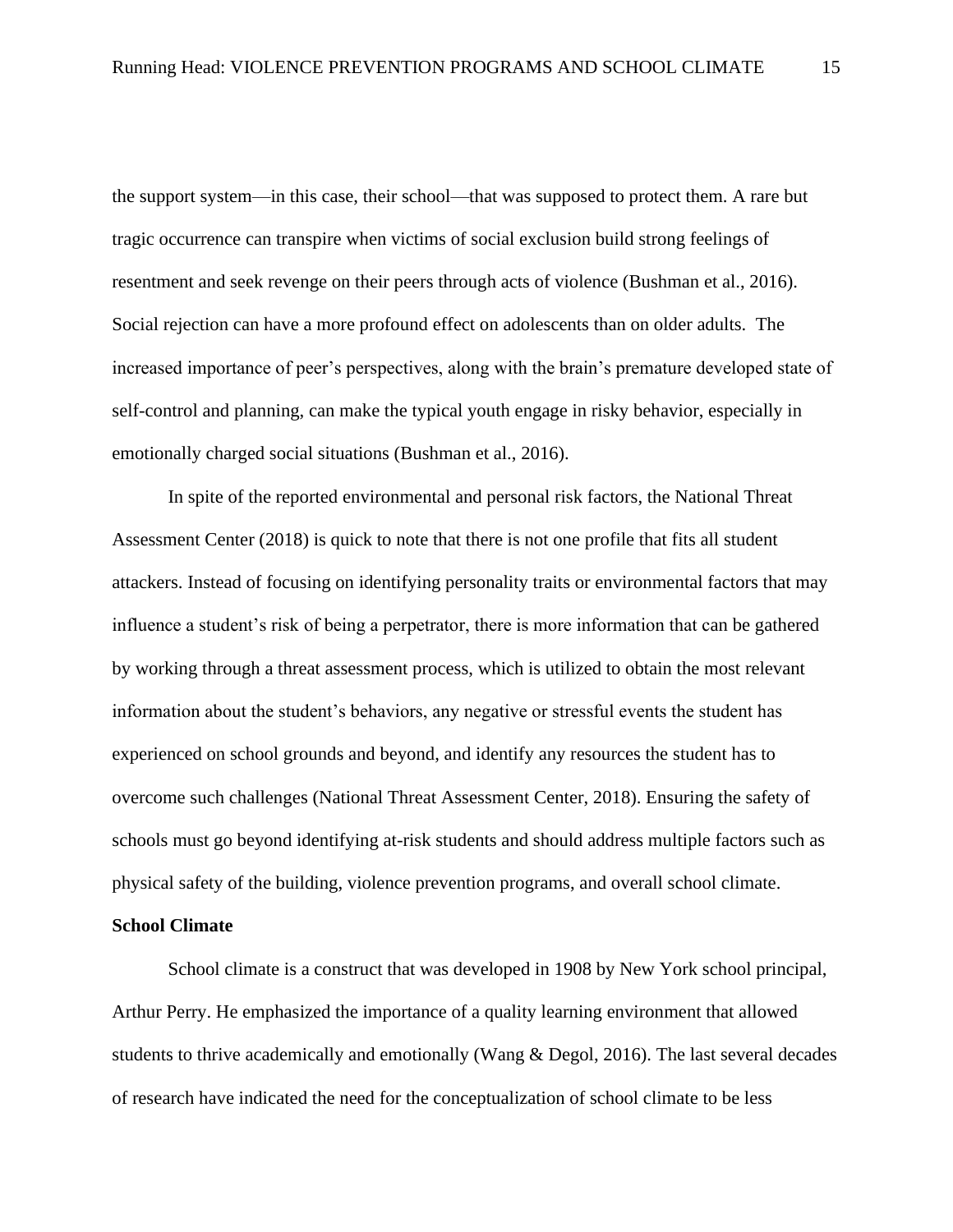simplistic. However, because there is no universal definition for school climate, scholars can use a definition that best suits their needs. This has led to the term 'climate' referring to many different aspects of the school environment (Wang & Degol, 2016). Scholars Freiberg and Stein (1999) defined school climate as the "heart and soul of the school" and described it as a way to gauge the quality of a school's healthy learning spaces. This perspective relied heavily on the role school staff had in improving their school's physical, emotional and academic environment. Freiberg and Stein also indicated that when students feel a sense of pride in their school and feel like citizens, they are more likely to take responsibility of their actions and those of others (Freiberg & Stein, 1999), which begins to address the relationship between school climate and school safety. Cohen et al. (2009) posited that school climate includes the norms, values, and expectations that support people feeling physically, emotionally, and socially safe. Cohen and colleagues also proposed that school climate refers to the different spheres of school life, such as safety, relationships, the environment, and larger organizational patterns, including shared visions and the physical structure of the school.

Although school climate is now recognized as a multidimensional construct, there is a lack of agreement on one comprehensible definition, as well as a lack of parameters that encompass the construct (Wang & Degol, 2016). School climate is a difficult concept to define, as it is not an individual experience (Cohen et al., 2009). However, the most common definition of school climate in education-related literature stems from the National School Climate Council's definition, which refers to "the quality and character of school life" and can be derived from the "patterns of people's experiences of personal safety, incivility and disruption, and effective learning and general climate (Cohen et al., 2009). These definitions were agreed upon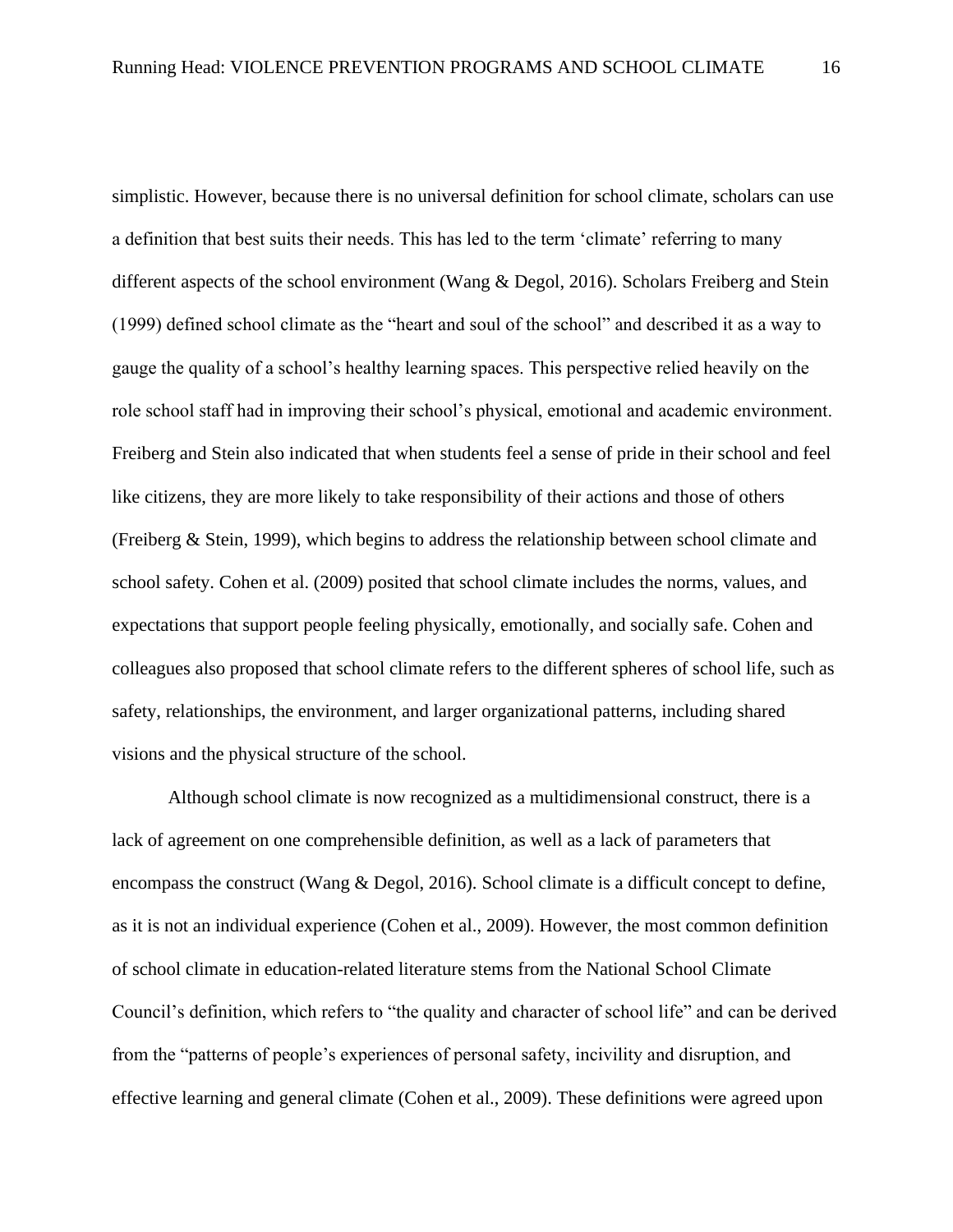in April 2007 in collaboration with the National Center for Learning and Citizenship, Education Commission of the States, and the Center for Social and Emotional Education (Cohen et al., 2009) and have since been found in a wide range of literature.

The continued efforts in researching school climate has stemmed from the desire for more civil, safe, and supportive schools (Thapa et al., 2013). A growing body of research has indicated that a positive school climate is predictive of greater health promotion and risk prevention efforts (Cohen et al., 2009). Positive school climate has also been identified as a supporting factor in positive youth development, higher graduation rates, academic achievement, teacher retention, and effective school reform, among other positive outcomes. In fact, organizations including the U.S. Department of Education, Center for Disease Control and Prevention, Institute for Educational Sciences, and several State Departments of Education have focused on school climate reform as an evidence-based school improvement strategy (Thapa et al., 2013). Particularly, in 2007, the U.S. Department of Education invested in the Safe and Supportive Schools grant program that allotted statewide support to study school climate and identify school climate improvement efforts. Over the past decades, this growing body of research continues to underscore the importance of school climate in youth development and, relevant to this study, effective risk prevention strategies.

Among the varying definitions and measurements of school climate, there are four dimensions of school climate found in almost all current literature: academic climate, community, safety, and institutional environment (Wang & Degol, 2016). Academic climate pertains to the overall academic atmosphere, including school curriculum, teaching practices, teacher training, and professional development. It can also pertain to the quality of instruction, as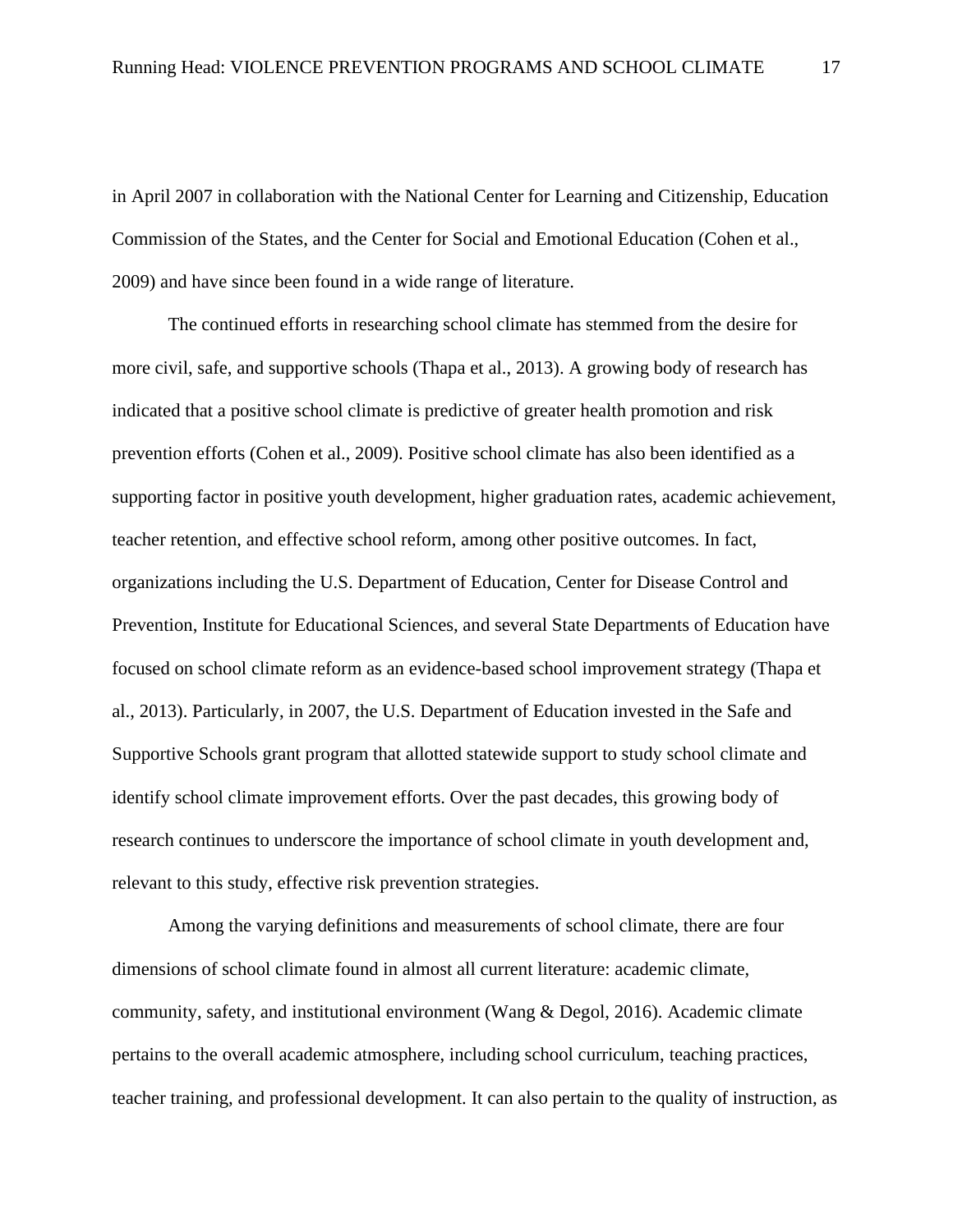well as social, emotional, academic, and ethical learning (Cohen et al., 2009). Academic climate can also address the more distal dimension of school and classroom processes, such as how curriculum is presented and learned. A multitude of studies have shown that schools with positive academic climate produce students with high long-term rates of academic achievement (Cohen et al., 2009; Thapa et al., 2013, Wang & Degol, 2016; Suldo et al., 2012).

The dimension of community focuses on the importance of interpersonal relationships within the school (Wang & Degol, 2016). A positive community school climate would have respect for diversity, school community and collaboration, and morale and connectedness (Cohen et al., 2009). Caring, participatory, and responsive school climates have been shown to foster a greater attachment to school and set the foundation for healthy social, emotional and academic development (Thapa et al., 2013). Staff that are most critical in creating or bolstering a positive community school climate are school mental health professionals (i.e., school psychologists and school counselors). As the school staff that are on the front line for student emotional and behavioral health, school mental health professionals have a unique opportunity to encourage diversity and communication in the student body while 'educating the educators' on how to create a cohesive community (Cohen et al., 2009).

In the scope of school climate, safety pertains to the degree of physical and emotional safety provided by the school, as well as the presence and implementation of fair disciplinary practices (Wang & Degol, 2016). Unfortunately, research suggests that students do not feel physically and emotionally safe in schools. This is hypothesized to be due to several lacking contextual variables that improve a school's climate (Thapa et al., 2013).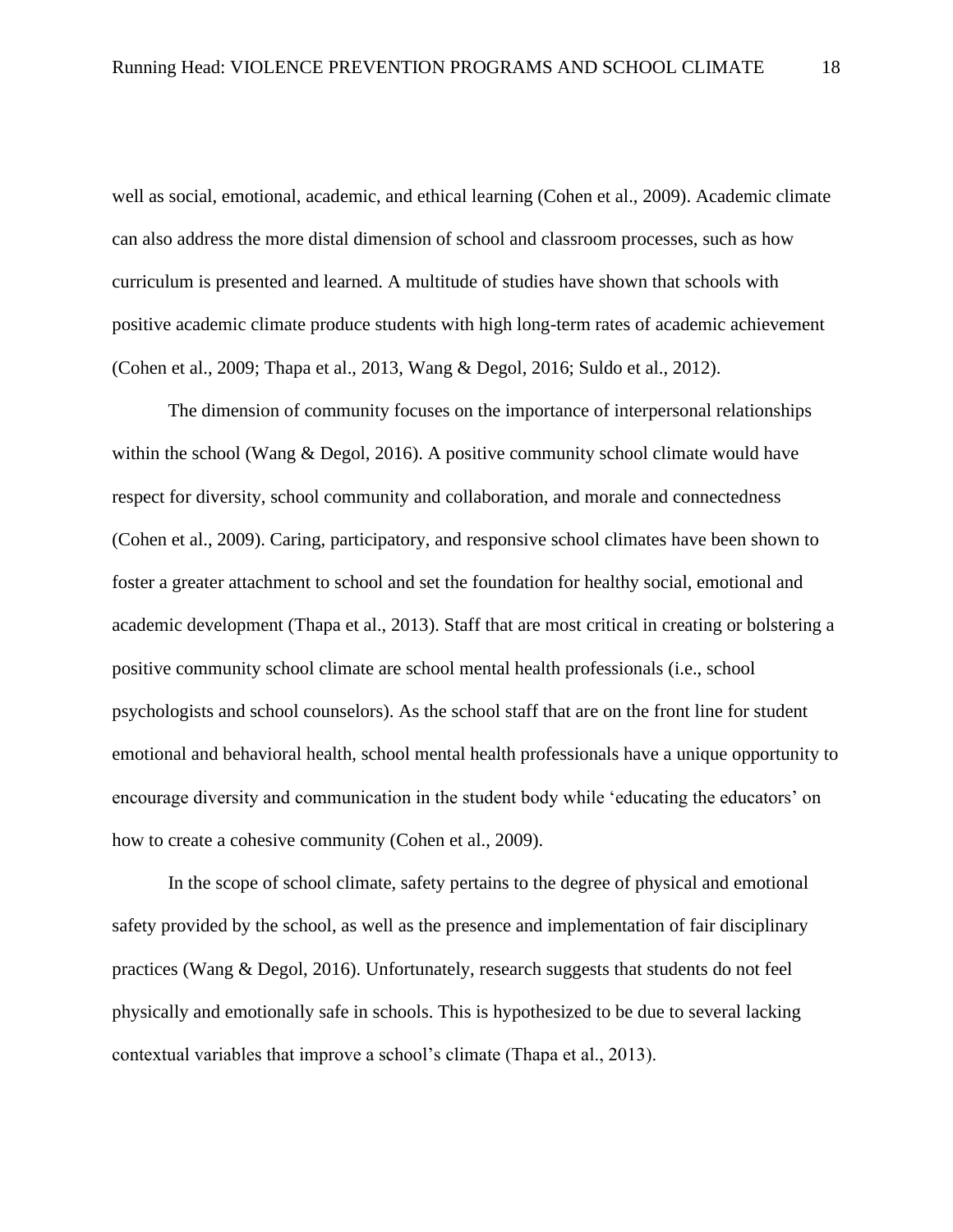Lastly, the instructional environment of a school recognizes its structural and organizational elements. School grounds are part of an environmental dimension that can influence a student's feelings about their physical safety (Thapa et al., 2013). Schools that are well-maintained are believed to have a more positive school climate than schools that are not well-maintained (Tillyer et al., 2011). A growing body of research has also indicated that the school environment can affect a student's academic performance (Uline & Tschannen-Moran, 2008). Altogether, these four categories of school climate encompass nearly every feature of the school environment that could affect student behavioral, cognitive, and psychological development (Wang & Degol, 2016; Cohen et al., 2009; Thapa et al., 2013). A positive perception of school climate is believed to affect a multitude of student outcomes, including academic, social, and emotional development.

## <span id="page-24-0"></span>**School Climate Theories**

The school climate dimensions described above—academic, community, safety, and instructional environment—are influenced by Bronfenbrenner's ecological systems framework (Thapa et al., 2013; Wang & Degol, 2016), which posits that human development takes place in the multitude of contexts, including the relationships a child has with their proximal and distal environments (Bronfenbrenner, 1992). One of the noteworthy characteristics of school climate theory research is the way in which individual behaviors are shaped by the school environment (Wang & Degol, 2016). With this in mind, the very essence of Bronfenbrenner's bio-ecological theory emphasizes the influence that the multidimensional nature of the environment has on a child's development. Whether the environment be more distal, such as the structure and condition of the outside building, or proximal, like the interpersonal relationships between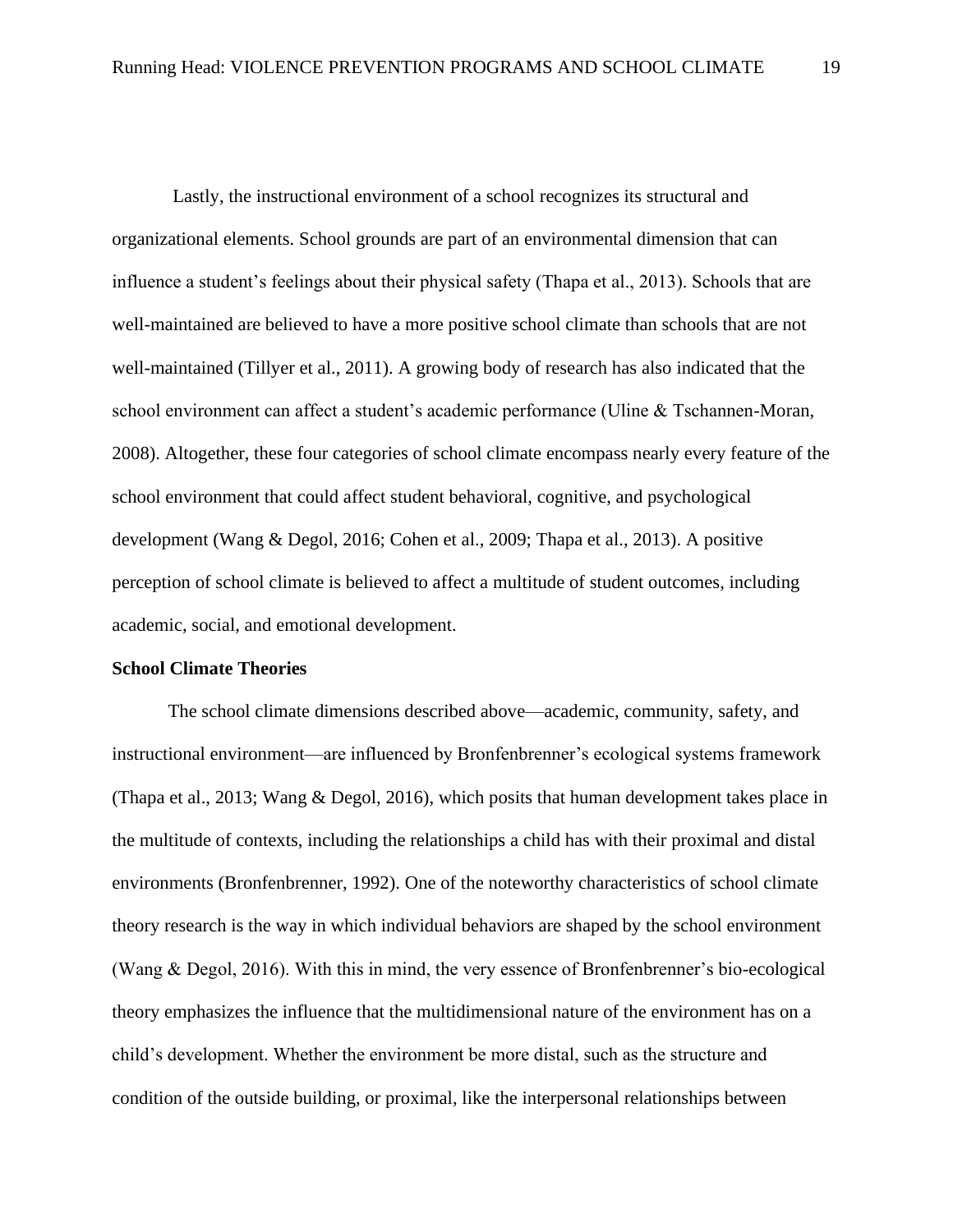students and teachers, both environments influence a child's development (Wang & Degol, 2016). When applied to school climate theories, Bronfenbrenner's ecological systems theory emphasizes the magnitude of influence that even distal environments can have on a child's developmental process.

Social control theorists use their lens to propose that acts of delinquency or violence are a direct result of weakened social and cultural restraints (Wang & Degol, 2016). Those who believe in and identify with the rules of their society are less likely to break such rules to engage in delinquent behavior. In regard to school climate research, social control theory highlights the importance of quality academic environments that inspire greater commitment and intrinsic motivation to get involved in academic activities (Wang & Degol, 2016). These actions will also help strengthen students' attachment to school and subsequently decreases the likelihood of delinquent behavior. Schools that utilized a social control theory lens found that encouraging student's attachment to healthy behaviors was correlated to decreased unhealthy or risky behaviors, which in turn can increase a student's sense of physical safety (LaRusso et al., 2008).

These two theories address the value in studying school climate within a multidimensional context. Bronfenbrenner's ecological systems theory addresses the importance of distal and proximal environments on a child's development (Bronfenbrenner, 1992). Social control theory stresses how critical it is for students to feel a sense of attachment to their school, as a strong bond with the school community encourages conformity to its rules and conventional norms, decreasing the likelihood of deviant behavior (Wang & Degol, 2016). As the body of research on school climate grows, so does its multidimensionality; more foundational theories of psychology and sociology are realizing the breadth and importance of school climate. Further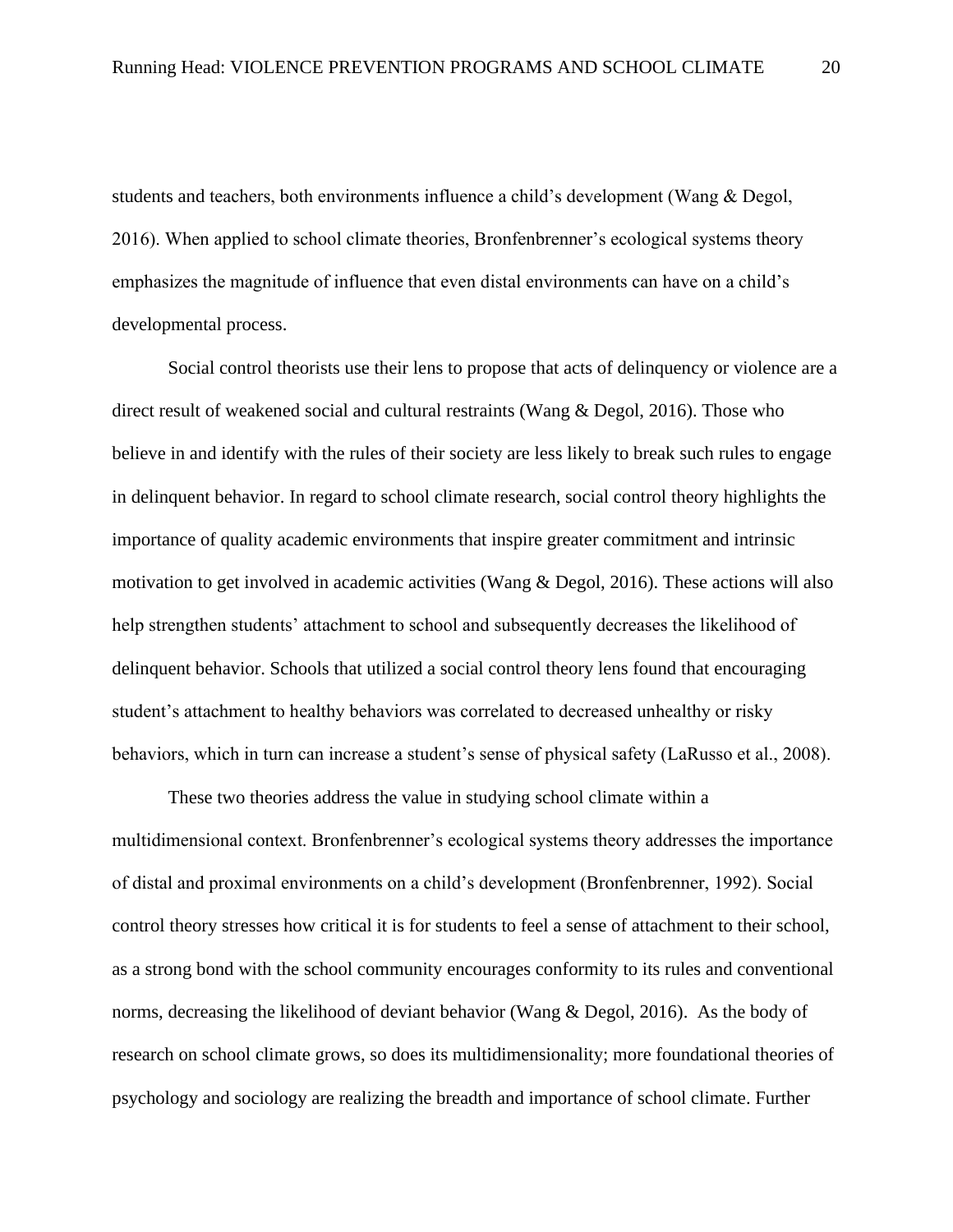research on school climate is needed to deeply understand its effect on student academic, emotional and social development.

## <span id="page-26-0"></span>**School Violence and its Effect on School Climate**

As previously discussed, there is general agreement across literature that school climate is a complex, multi-dimensional construct. According to the National School Climate Council (2007), school climate involves the patterns and feelings of school life experiences and norms, goals, values, learning and leadership practices, and organizational structures (National School Climate Council, 2007). Scholars have proposed that school climate is a reflection of the positive or negative feelings had by students and staff about their school environment, and that school climate can have a positive influence on the health of the student learning environment (Kutsyuruba et al., 2015).

Historically, the field of psychology defined mental wellness as the absence of psychopathology (Suldo et al., 2012). Similarly, school safety was originally defined and measured by the presence or absence of weapons and/or homicides in school settings (Skiba et al., 2006). As the body of school safety research grew, there was less focus on reactionary practices and more time and resources spent on the study of intervention and preventative techniques (Kutsyuruba et al., 2015). School climate is believed to be one of the most important variables when understanding school safety, which has helped policy makers develop school safety policies with a larger and multidimensional lens.

Research has shown an inverse relationship between school climate and adolescent mental health. For example, research results from LaRusso and colleagues (2008) suggested that positive student perceptions of student-teacher relationships were linked with lower rates of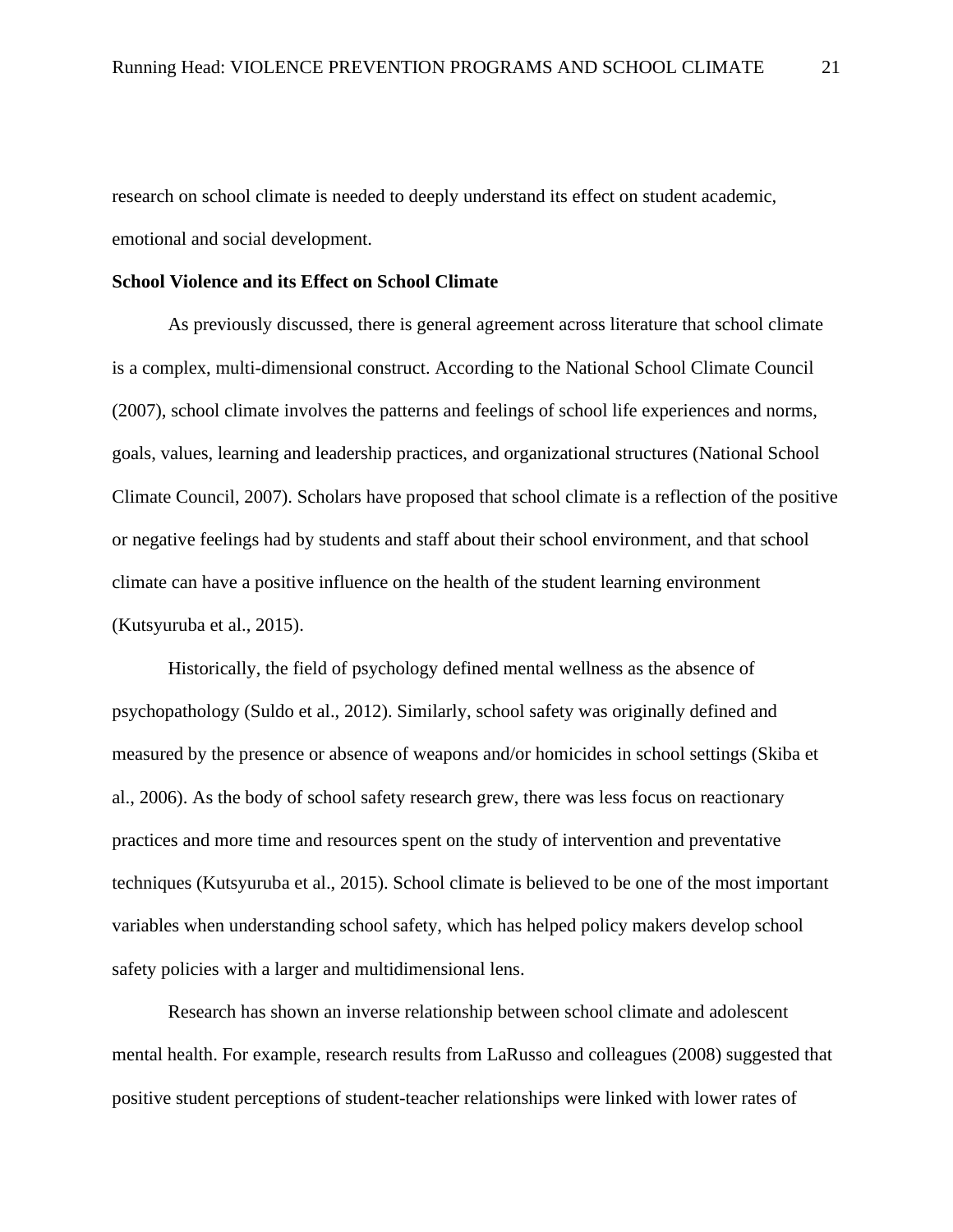student depression and conduct problems. The study also found that adolescents who reported greater social belonging at school were less likely to experience mental health problems (LaRusso et al., 2008). However, if school climate diminishes and rates of violence increase, student mental and behavioral health is likely to decline (Kutsyuruba et al., 2015). Not only do perceptions of a positive school climate reduce the likelihood of delinquent behavior, but positive student perceptions of school climate can influence and regulate the influence of internal risk factors, such as self-criticism and poor emotion regulation (Suldo et al., 2012). Students in a positive school climate should be able to interact and communicate with school mental health professionals about their emotional and psychological concerns. School-based mental health staff can help cultivate a positive school climate by improving psychological health and reducing behavioral and emotional problems in the school population (Wang & Degol, 2016).

Research has suggested that students are more likely to voice their concerns or indicate improvements when they feel safe at school. Student perceptions of being in a supportive school climate increases the likelihood of them asking for help from teachers for threats of violence or bullying (Perkins et al., 2019). Additionally, students are more likely to report a decrease in violence when they feel satisfied with the quality of education they are receiving (Lunenburg, 2010). Along these same lines, students who report receiving a high-quality education are more likely to report decreases in violence rather than increases, whereas low-quality education raters are more likely to report increases in violence. Adolescents with strong relationships with their family, friends, and teachers have been found to be more resilient in the aftermath of school violence (Duru & Balkis, 2018). Therefore, improving adolescents' relations with their teachers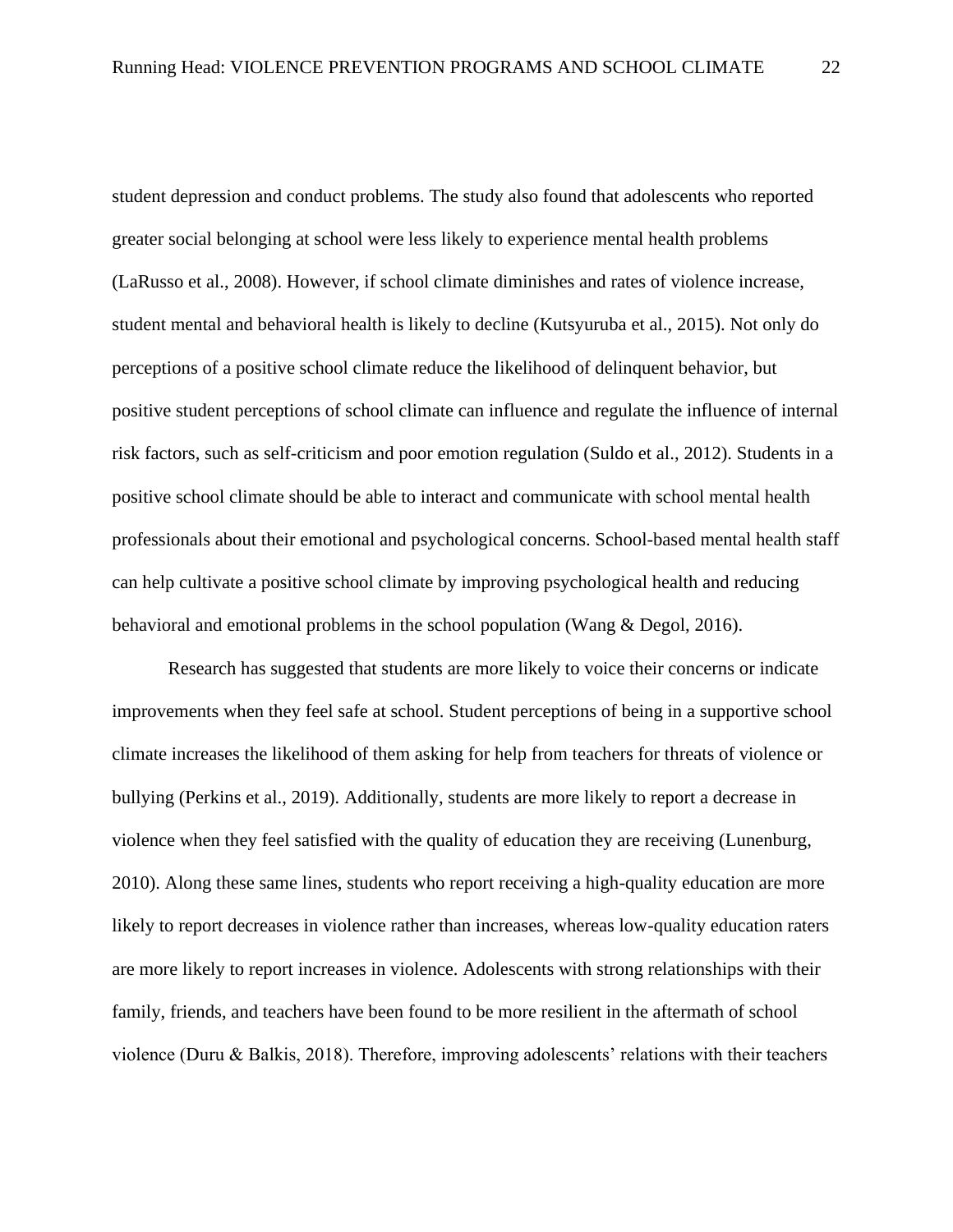and school staff can decrease the risk of poor mental health and bolster the development of resiliency in the wake of violence on school grounds.

Over the past century, the correlation between school climate and school violence has been extensively researched. Similarly, the relationship between school climate and academic performance has been widely discussed for decades, but there has been a gap in literature to support the links between school climate, school violence, and academic performance. Benbenishty and colleagues (2016) identified the causal direction of these variables as being in the opposite direction than what was predicted—that is, high levels of overall improvements in school academic performance predicted better climate and lower rates of school violence (Benbenishty et al., 2016). Specifically, this could look like students achieving higher grades and their teachers presenting more positive relationships with their students as a result, which could lower the rate of school violence. These findings suggest that schools that focus their efforts on improving school-level academics may be indirectly decreasing rates of violence and improving school climate. It also suggests the improved teacher attitudes toward students could also improve school climate, which could serve as a mediating link between academic performance and school climate. However, it is important to note that although the improvement of academic performance may lower the rates of school violence and/or improve school climate, the results are dependent upon the unique variables of each school.

## **Efficacy of School Violence Prevention Programs**

Broadly speaking, most school violence prevention programs teach students alternatives to violence when resolving personal and interpersonal problems. Such programs rely on continuous education and discussion from school staff to change the perceptions, beliefs and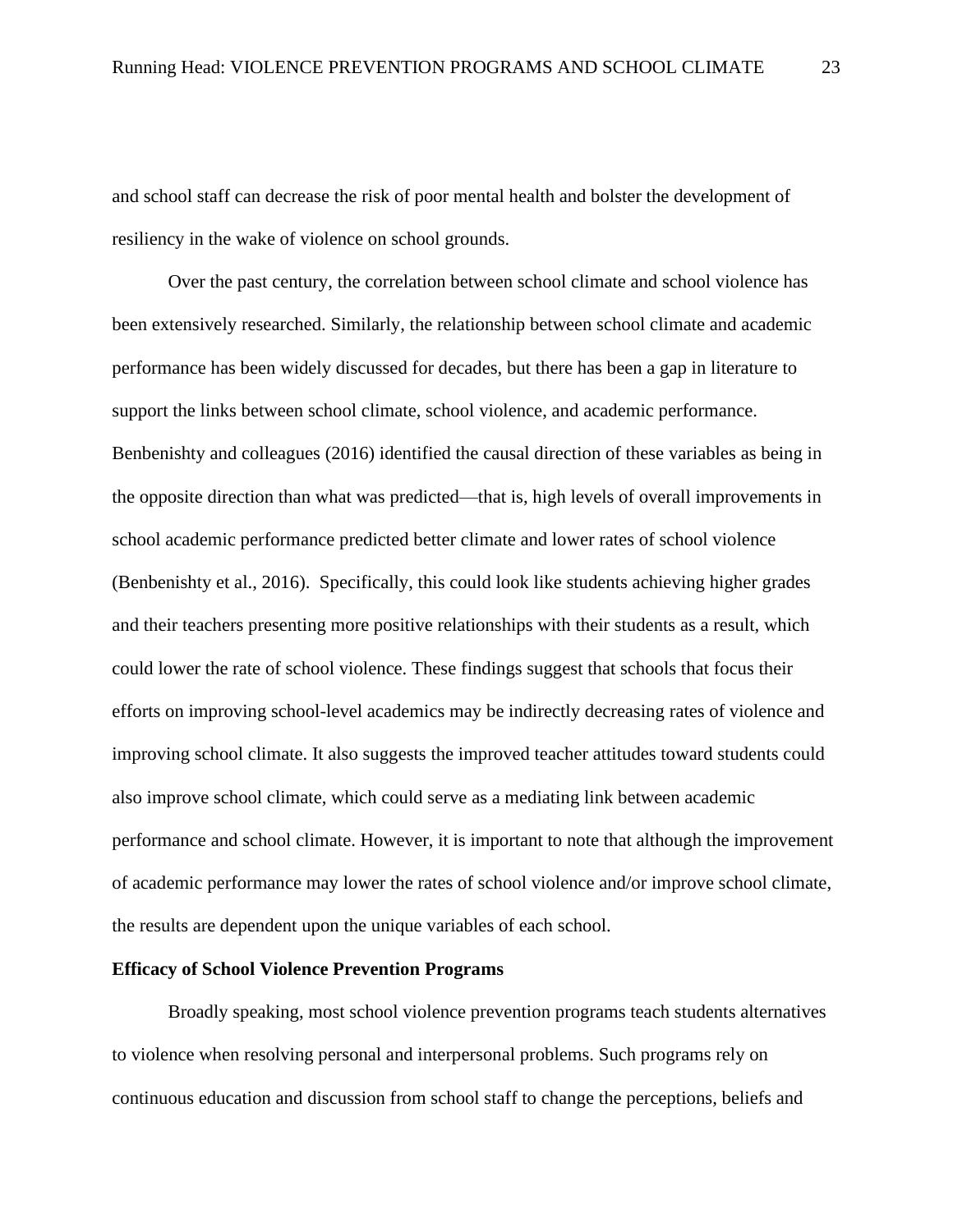attitudes of students towards violence. It is believed that schools have adopted violence prevention strategies and programs in the wake of infamous school shootings that have taken place throughout the U.S. Although school shootings are statistically rare, the percentage of schools that had a plan in place in the event of a shooting has increased from 79 percent in the 2003-2004 school year to 92 percent in the 2015-2016 school year (Musu et al., 2019). Of that 92 percent, 70 percent of schools reported drilling their students on their safety procedures. On a similar note, a controversial yet effective form of school violence prevention includes the use of security cameras, which increased from 19 percent in the 1999-2000 school year to 81 percent in the 2015-2016 school year (Musu et al., 2019). However, this approach is considered more of an intervention of identifying acts of violence, rather than a preventative approach that strives to deter violent incidents from occurring. Furthermore, such security measures, which are implemented with the intent of reducing school crime and violence, may negatively affect school climate. Specifically, for some students and staff, the measures that are being taken to improve school safety may create an atmosphere of fear or intimidation (Peterson & Skiba, 2000). For example, while security cameras can improve the safety of school climate, it can simultaneously negatively affect school climate by inadvertently inflating students' perspectives of the rate in which violence occurs on school grounds. Aside from physical security measures, there are many school violence prevention programs that address multiple factors that influence violent behavior. Many programs aimed at preventing school violence also discuss the development of social emotional skills, conflict resolution skills, and anger management skills.

#### <span id="page-29-0"></span>*School Violence Prevention Programs*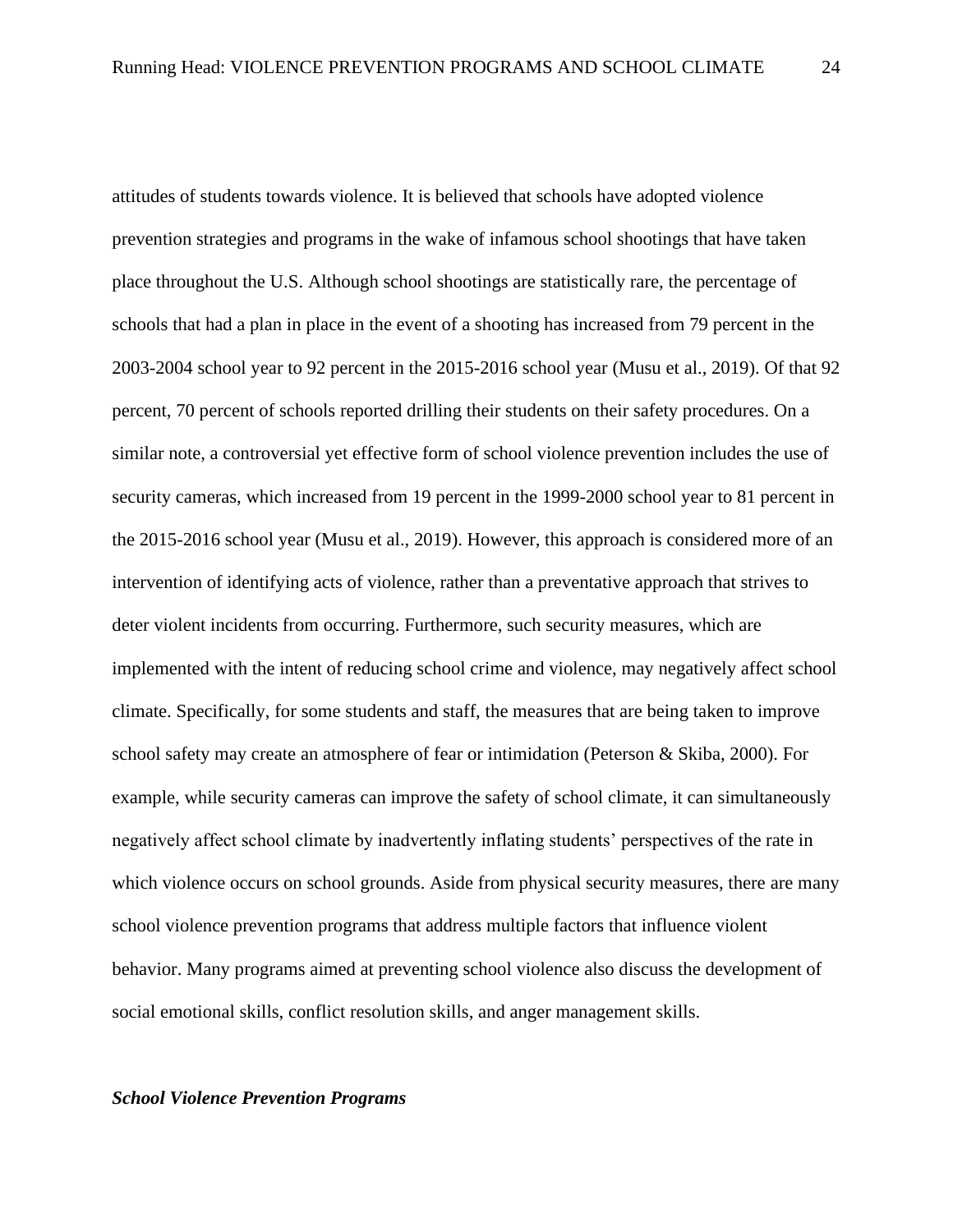Although there are numerous procedures in place to identify and reduce school violence prevention, the purpose of this study is to analyze school violence prevention programs. The goal of school violence prevention programs includes providing knowledge about violence and conflict, increasing student social emotional intelligence, and teaching students the interpersonal skills necessary to avoid violence (Peterson & Skiba, 2000). In addition to providing information about violence to students, many violence prevention programs also educate teachers and school staff members how to teach their students alternatives to acts of violence. However, many programs with an objective of preventing violence are frequently not exclusively targeting violence or inappropriate behaviors (Peterson & Skiba, 2000). These programs could also be addressing drug and alcohol abuse, poor academic performance, or other relevant areas.

Prevention programs that target school violence can vary in focus. For example, a conflict-resolution curriculum can focus on understanding conflict and how it occurs, as well as teaching negotiation-based responses to conflict. A conflict-resolution intervention can include curriculum that helps to deter verbal and physical conflict before they start. Such programs aim to modify psychosocial processes, such as interpersonal skills and self-efficacy, which are believed to be proximal causes of violent behavior in children (Shuval et al., 2010). Several urban elementary schools in New Haven, Connecticut underwent a conflict resolution intervention that consisted of five workshops: 1) introducing the students to various conflict management practices, 2) reinforcing and providing examples of conflicts for students to allow for analysis of the consequences of different approaches, 3) welcoming discussion on feelings associated with conflict and ways to navigate anger, 4) providing students with opportunities to practice listening skills and highlighting the importance of practicing listening skills in resolving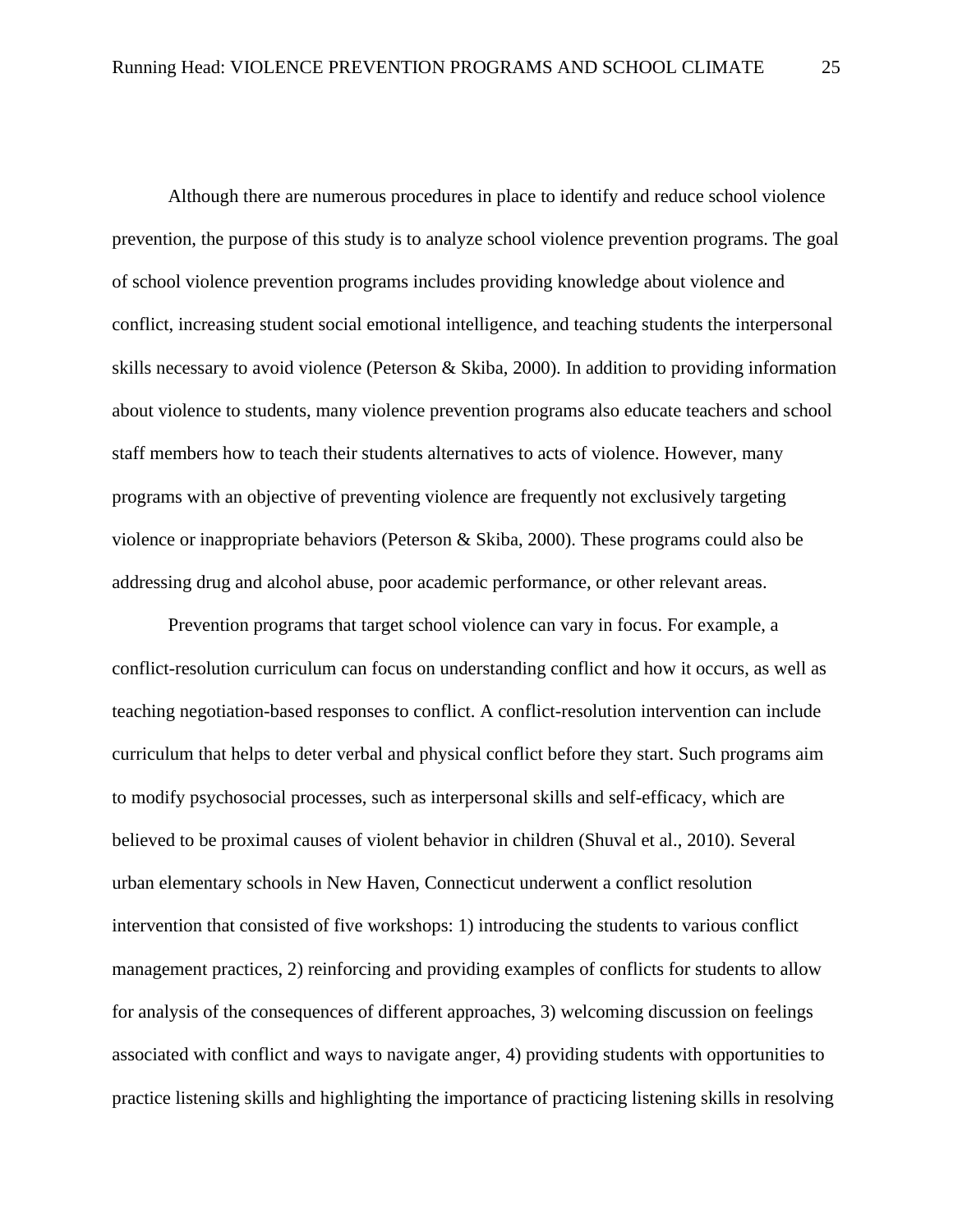conflict, and 5) helping students communicate their emotions clearly with their peers and take ownership of their feelings (Shuval et al., 2010). The study by Shuval and colleagues (2010) found a significant decrease in hostile attitudes and behaviors in the students that participated in the conflict-resolution workshops.

Social problem-solving curricula highlights the importance of understanding feelings and teaching student problem-solving or negotiation strategies to deal with interpersonal problems. Similar to the problem-solving approach practiced by school psychologists, the steps involved in this intervention include (a) identifying that a problem exists, (b) defining the problem, (c) generating solutions to the problem, (d) evaluating the solutions and selecting the best one, and (e) assessing the outcome (Daunic et al., 2006). These interventions typically include a variety of role-playing and hypothetical situations. The goal of this intervention is for students to improve their decision-making skills and utilize problem-solving strategies at school and in other environments (Daunic et al., 2006). However, scholars note that just because students learn how to describe solutions to hypothetical situations does not mean that they will apply it to real-life situations (Peterson & Skiba, 2000).

Another strategy used to deter school violence is peer mediation. This intervention provides student mediators with strategies on how to help resolve conflict among peers (Peterson & Skiba, 2000). In this strategy, there must be an impartial mediator that helps the two other disputing parties. The goal of this strategy is to create more "win-win" than "win-lose" situations, meaning that both parties benefit from the solution instead of one party benefiting from the resolution while the other is left with a dissatisfactory outcome (Peterson & Skiba, 2000). A study measuring teacher's perspectives on violence prevention programs found that the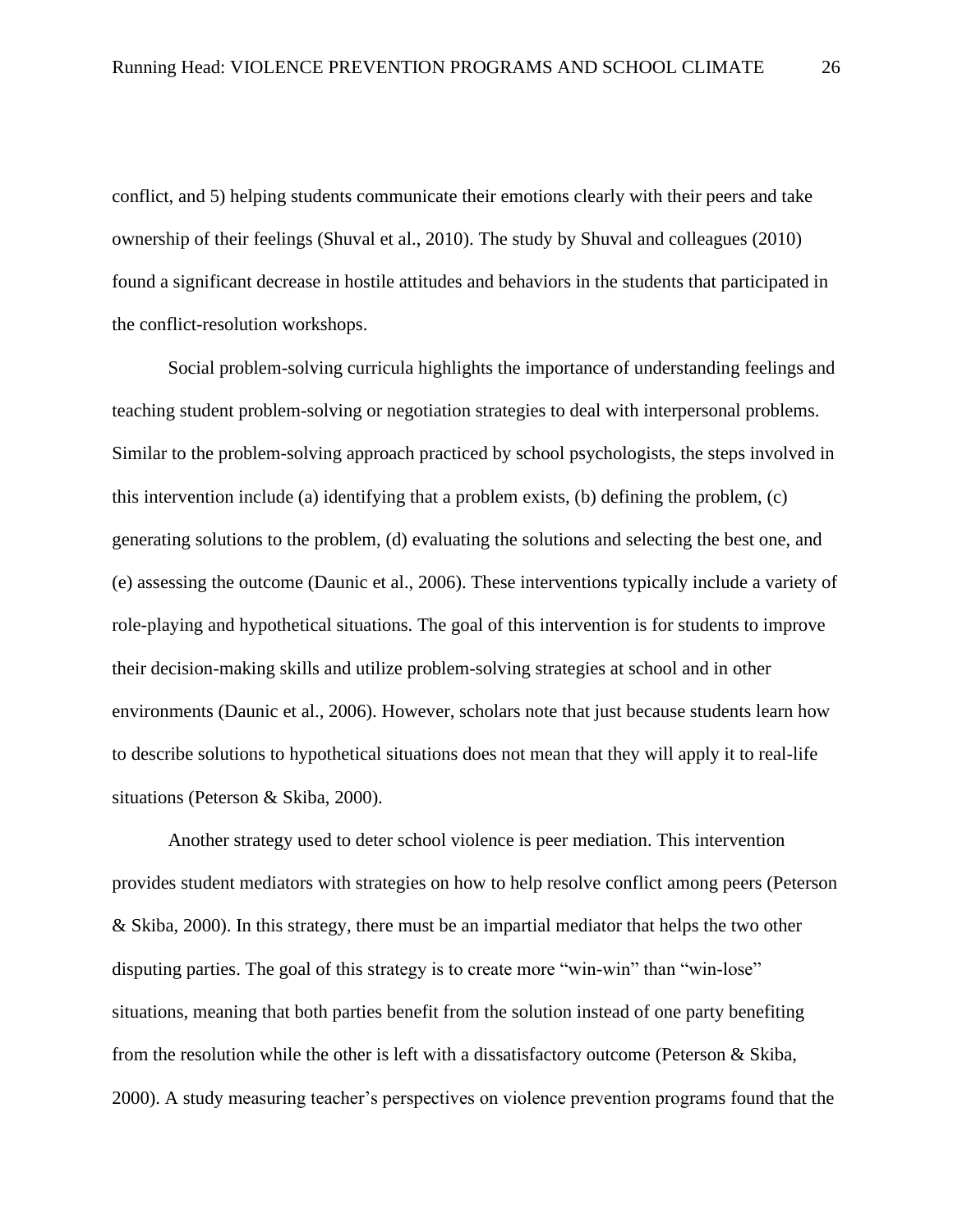teachers believed that the peer-mediation programs had successfully taught students problemsolving skills and reduced discipline referrals and school fights (Maring & Koblinsky, 2013).

Many programs that address violence prevention also address other issues that schools may face such as dropping out of school, drug and alcohol abuse, and poor academic performance (Peterson & Skiba, 2000). In other words, many prevention-oriented interventions are ones that are not specific to violence or behavior; rather, they address common behaviors that can affect a variety of possible negative outcomes related to schooling. For example, Second Step, a popular school violence prevention model, targets risk and protective factors of aggressive and violent behavior and includes empathy and communication skills training, socialemotional learning, and problem-solving strategies (Committee for Children, 2020). The Second Step curriculum varies across student age groups, but the Second Step elementary and middle school programs focus predominately on emotion management and interpersonal conflict resolution, which have been shown to reduce youth aggression among elementary youth (Taylor et al., 2017). Although Second Step focuses on school violence prevention, it also addresses bullying prevention, as well as preventing forms of verbal harassment such as homophobic name-calling or sexual harassment perpetration. Schools that were provided with Second Step curriculum were found to have stronger social emotional skills and higher well-being compared to schools that were not provided with a preventative program (Taylor et al., 2017)

When it comes to policy priorities, universal early intervention and prevention of mental health problems are among the key factors to efficacious school violence prevention programs (Humphrey et al., 2016). Providing students with a universal violence prevention program may provide resources that the students may not have access to otherwise. Additionally, universal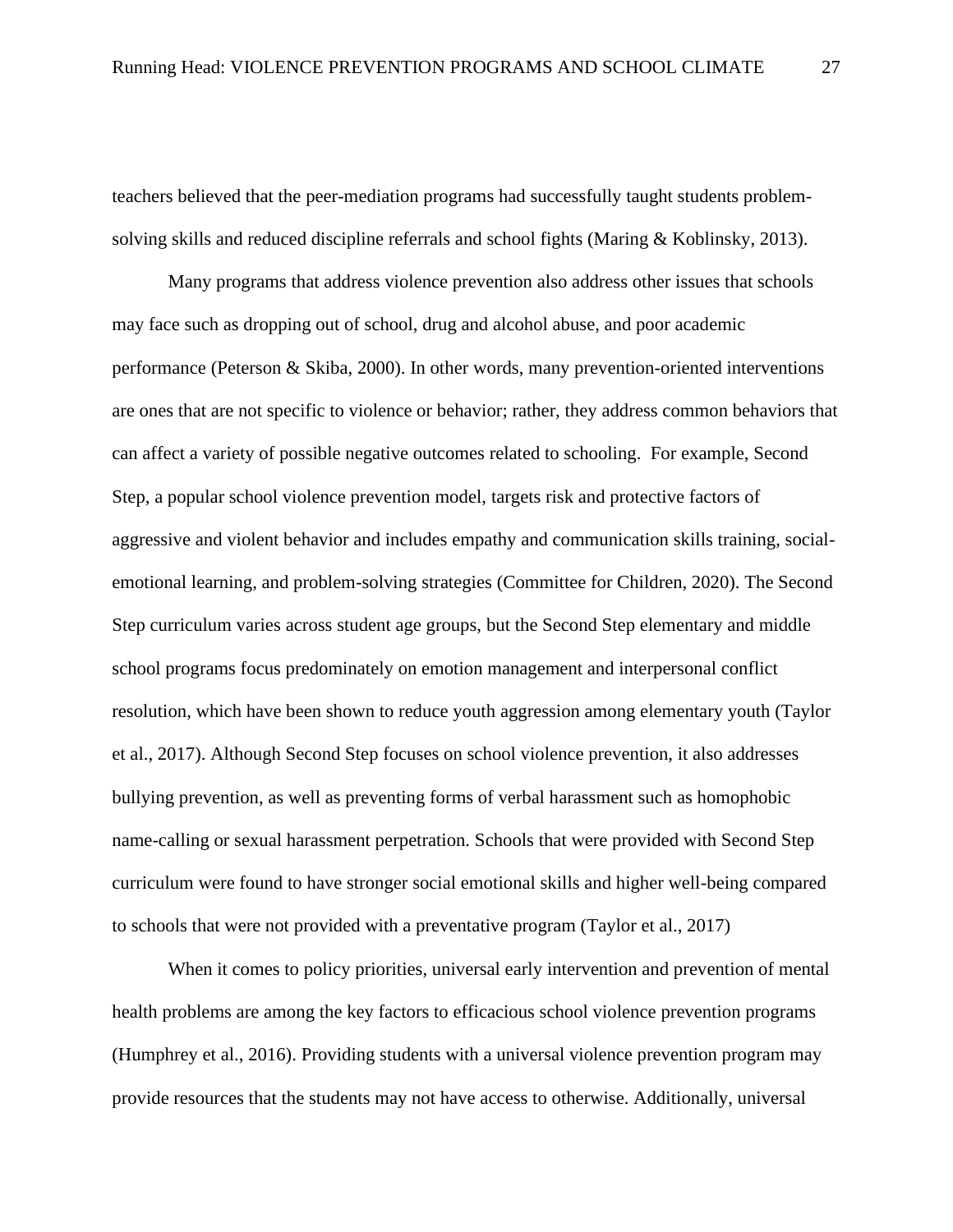programs are more inclusive since they encompass the entire student body (Humphrey et al., 2016). Many universal violence prevention programs also address social and emotional learning (SEL) to prevent or alleviate mental health problems. The PREPaRE model, a crisis-response curriculum published by the National Association of School Psychologists, teaches school mental health professionals and other members of a multi-disciplinary team how to respond to and engage in crisis intervention and recovery (Brock et al., 2016), as well as encourage social emotional learning in schools. The PREPaRE model represents a sequential set of duties when responding to a crisis: Prevent and Prepare, Reaffirm, Evaluate, Provide and Respond, and Examine (Brock et al., 2016). The PREPaRE model also has mental health trainings throughout the program to help school mental health professionals identify warning signs and conduct threat assessments before a crisis occurs (Brock et al., 2016). School mental health professionals are also encouraged to provide individual counseling to students who are exhibiting externalized behaviors to reduce the risk of violence behavior. Another form of mental health accommodation in the PREPaRE model includes anger management and social skills training for students to deter from engaging in violent or delinquent behaviors. The PREPaRE model and other crisis-response programs highlight the importance of mental health and violence prevention by helping students feel valued and supported and having access to mental health programs, respectively (Cowan & Rossen, 2013). Participation in the PREPaRE workshops has been linked to immediate gains in crisis prevention and intervention knowledge, as well as improvement in attitudes toward providing crisis prevention and intervention (Brock et al., 2011).

Promoting Alternative Thinking Strategies (PATHS) is another SEL program that concerns providing students with SEL skills such as understanding their emotions, managing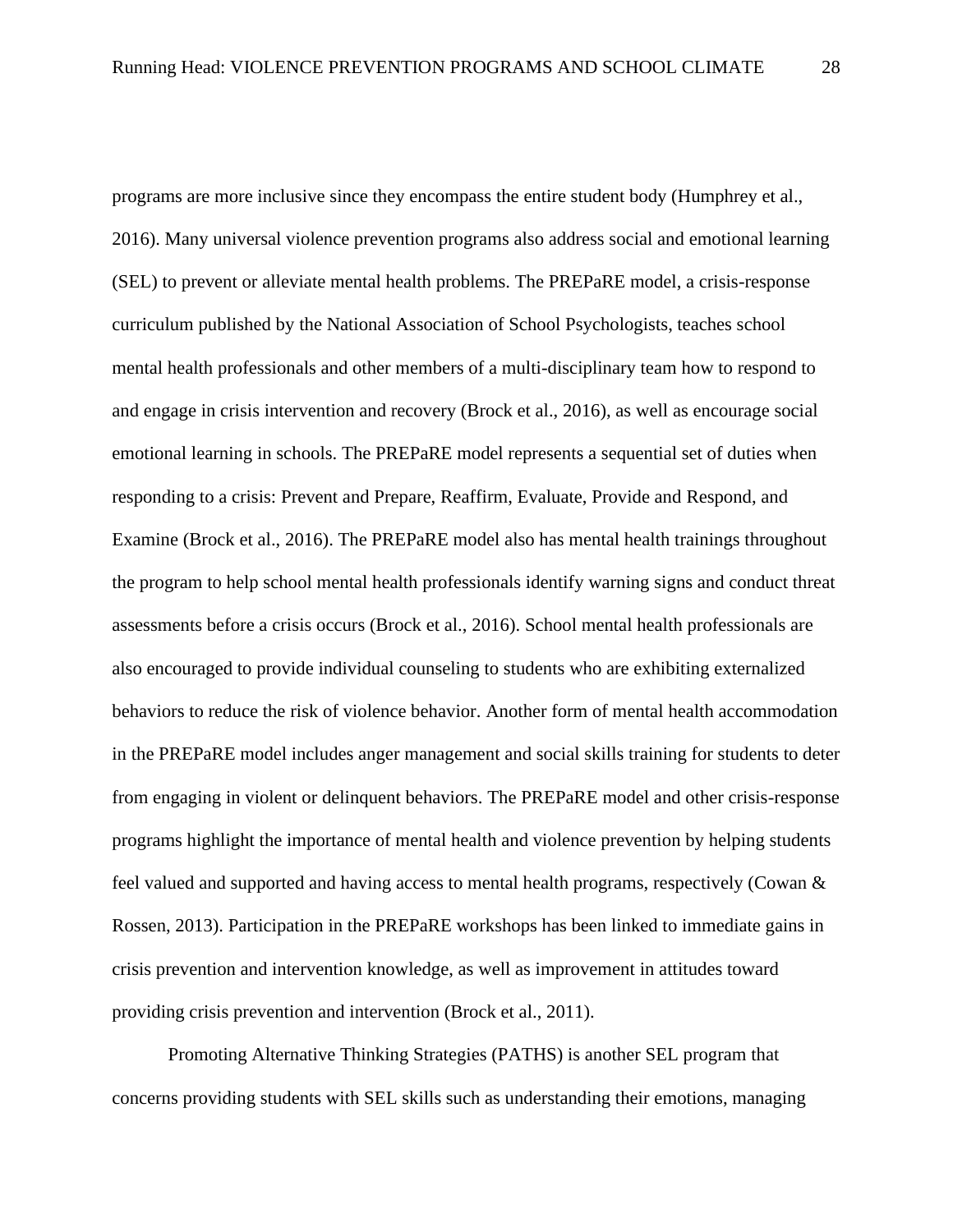their behaviors, and learning to work well with others (Humphrey et al., 2016). Ursache and colleagues (2012) found that after implementing the PATHS program, their students increased not only their emotional regulation skills, but their overall executive functioning. It is believed that when children use classroom supports to better regulate their emotions, they are more likely to be at an optimal level of arousal that would allow for better executive functioning and overall engagement in learning activities (Ursache et al., 2012).

Researchers have identified several components that influence the efficacy of a school violence prevention program. According to Kutsyuruba and colleagues (2015), more recent prevention programs have focused on emotional health and the prevention of mental health problems. Research has found that school administrators who properly invest their efforts and allocate funds towards initiatives that address bullying and violence found their school environments to be safer and more peaceful for children (Kutsyuruba et al., 2015). In essence, scholars encourage the implementation of school violence prevention programs that include strategies for violence prevention, identification and intervention for at-risk students, and responses to incidences of violence or inappropriate behavior should they occur.

Sometimes, the efficacy of a violence prevention program is unknown, as proper program evaluation research is expensive and is frequently perceived as unnecessary to funders and program developers. The lack of clarity of program effectiveness remains because the majority of programs are exclusively studied as single-program evaluations (Tillyer et al., 2011). Fortunately, many of the available prevention approaches and implemented activities can be used to advance more than one prevention strategy to increase the likelihood of program efficacy (Thompkins et al., 2014). The most effective interventions use a wide spectrum of options that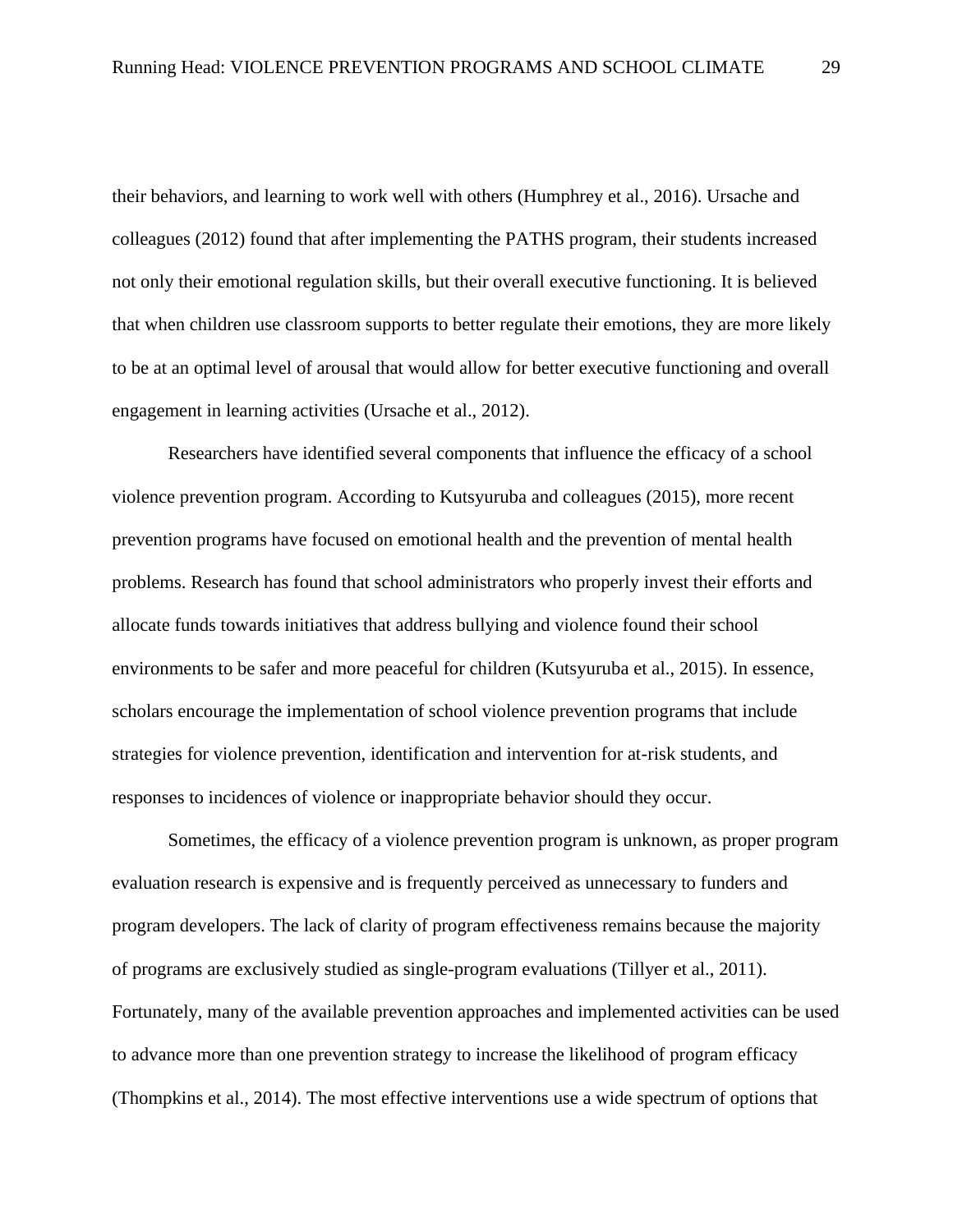avoid utilizing punishment and exclusion as the only solution to violent behavior. For example, rehabilitative models are especially popular in schools with higher Black and Latinx populations, as these groups are more likely to face punishments in schools than their white counterparts (Miguel & Gargano, 2017). These rehabilitative models can consist of meditation rooms in place of sending a student exhibiting inappropriate behaviors to the principal's office. Miguel and Gargano (2017) emphasize the importance of addressing the cause that is leading a student to exhibit behaviors, rather than simply addressing the behavior itself.

Most violence prevention programs that have been created within the last decade have focused on the role school climate has on reducing school violence. Beyond this, the many wellknown interventions are comprehensive in nature and include content such as conflict resolution skill building, maximum student engagement to increase intervention efficacy, and role playing (Thompkins et al., 2014). Recognizing the role that school violence prevention programs have on school climate, the need to understand how these programs work in schools remains critical.

## <span id="page-35-0"></span>**Rurality as a Risk Factor**

According to the Census Bureau, a rural area is defined as a) any county with a population of less than 30,000 people or b) counties with a population greater than 30,000 with a census tract within that county with a population density of less than 200 people per square mile (ArcGIS, 2020). Considering this definition, over 94% of Montana counties qualify as rural areas (ArcGIS, 2020). Further, Montana Office of Public Instruction states that 773 of the 825 public schools in Montana serve less than 500 students per school (Growth and Enhancement of Montana Students, n.d.). Although the number of Montanan students who receive their public education in rural areas is unclear, there is evidence that shows there were more rural than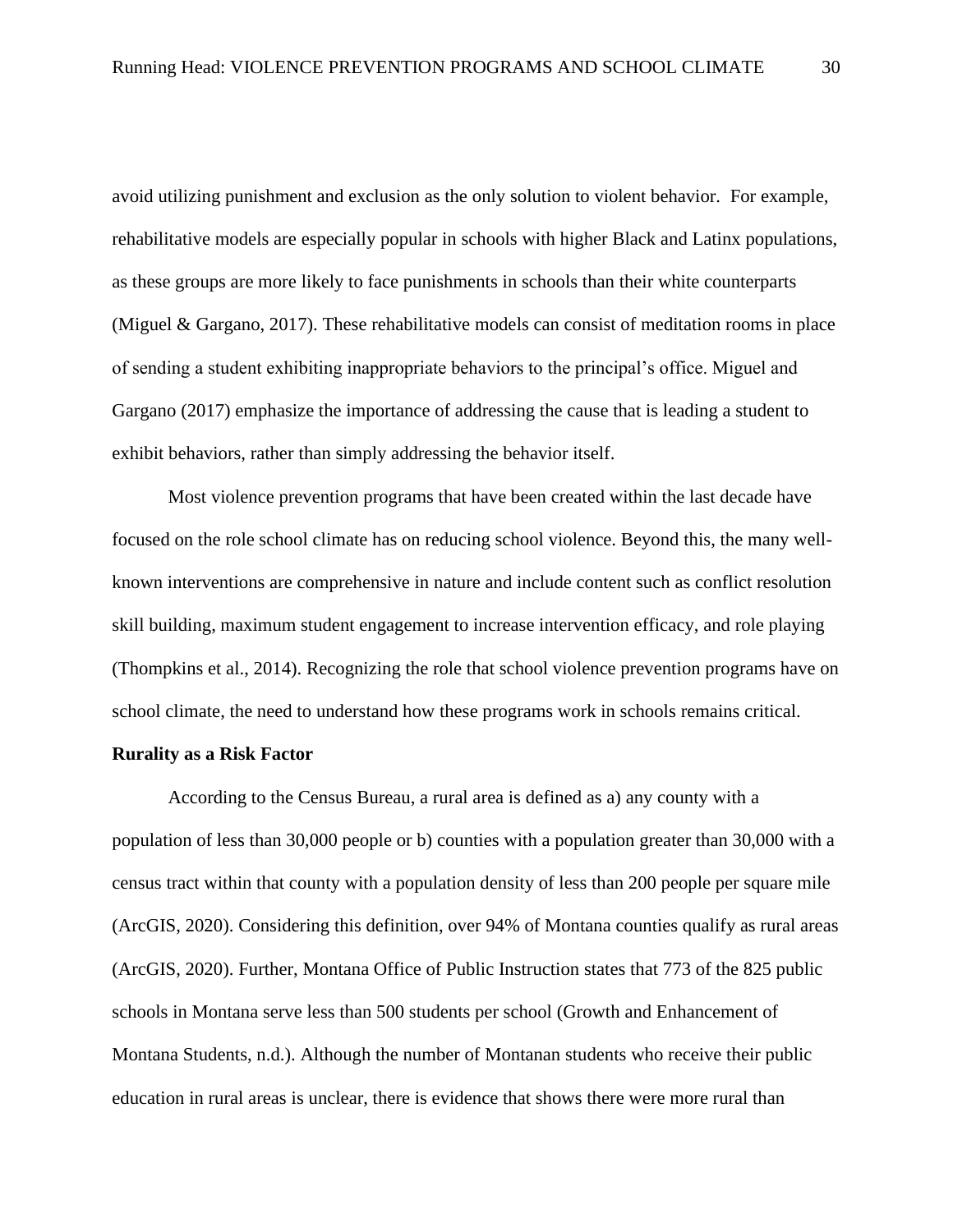suburban/urban schools throughout Montana in the 2019-2020 academic year (Growth and Enhancement of Montana Students, n.d.). As a result, these schools are at a greater risk for certain forms of school violence.

Youth can negatively affect their development by engaging in risky behaviors such as aggression, violence, drug use, and dropping out of school. Although this risk-taking behavior remains an issue across the U.S., it is especially prevalent in rural communities (Guo et al., 2015). Rural environments can expose students to stressors that urban dwellers never face, with issues such as geographic isolation and limited community resources (Guo et al., 2015). Despite there being an underlying assumption that rural schools are at less risk for school violence than their urban school counterparts, a national study indicated that rural schools are at as great of a risk for violence as urban and suburban schools (Cotter et al., 2015). Specifically, Mink and colleagues (2005) found that rural teens were just as likely to be perpetrators of violence as assessed by 15 measures of violence-related behavior as compared to urban and suburban teens. In spite of the fact that school violence occurs in rural, suburban and urban communities, there is a lack of focused research on rural schools.

Although the rates of violent incidents are similar to their urban and suburban counterparts, there is little research conducted on what school violence interventions rural schools are implementing and whether it affects their school climate. To date, few studies have examined rural school climates and perceptions of school climate, despite rural adolescents being more likely to engage in risky behavior such as weapon carrying or drug abuse, compared to their urban counterparts (Cotter et al., 2015), which could decrease perceptions of school climate by increasing perceived risk of danger. As anticipated, rural schools have been found to be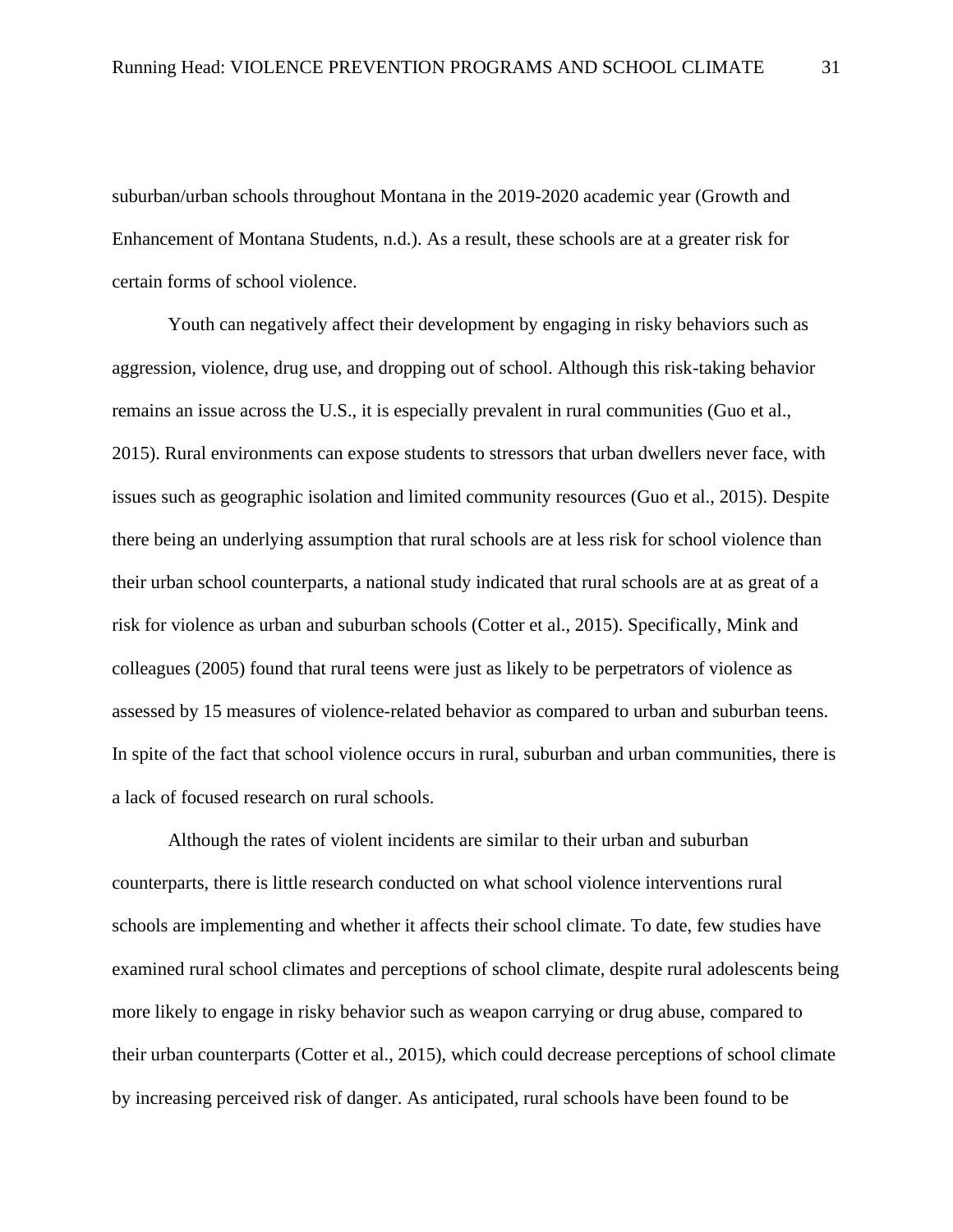significantly smaller, have fewer teachers, teachers' aides and administrators, and spent less money per student compared to urban and suburban schools (Cotter, et al., 2015). This lack of recent research on such a pertinent topic is alarming and highlights the importance of further research addressing the school climate of rural schools.

There are several challenges in providing rural students with the social-emotional and violence prevention supports they need. For one, the rate of poverty is higher among rural youth compared to urban youth (U.S. Department of Agriculture Economic Research Services [ERS], 2020). Critical to this study, rural schools have been found to have fewer violence policies and security practices (i.e., use of security guards, surveillance cameras) compared to urban schools (Cotter et al., 2015). Scholars suggest that rural schools spend less money on security practices and violence prevention strategies due to a lack of financial resources, an issue that is less common in suburban and urban school districts (Cotter et al., 2015). The lower prevalence of school violence prevention strategies in rural schools, in addition to the fact that rural schools have comparable levels of violence to urban and suburban schools, indicates that rural students may be at a heightened risk for school violence. Acts of victimization, such as bullying, are found to be much higher in rural schools, with bullying victimization estimated to range from approximately thirty to eighty percent, compared to national bullying surveys, which are estimated to range from eleven to thirty percent (Guo et al., 2015). These statistics indicate the need for rural youth to be provided with interventions that can reduce victimization and improve overall school climate. Further research identifying the efficacy of school violence prevention programs can create safer schools in rural areas where resources may be lacking.

#### **School Violence Prevention Programs and School Climate in Rural Schools**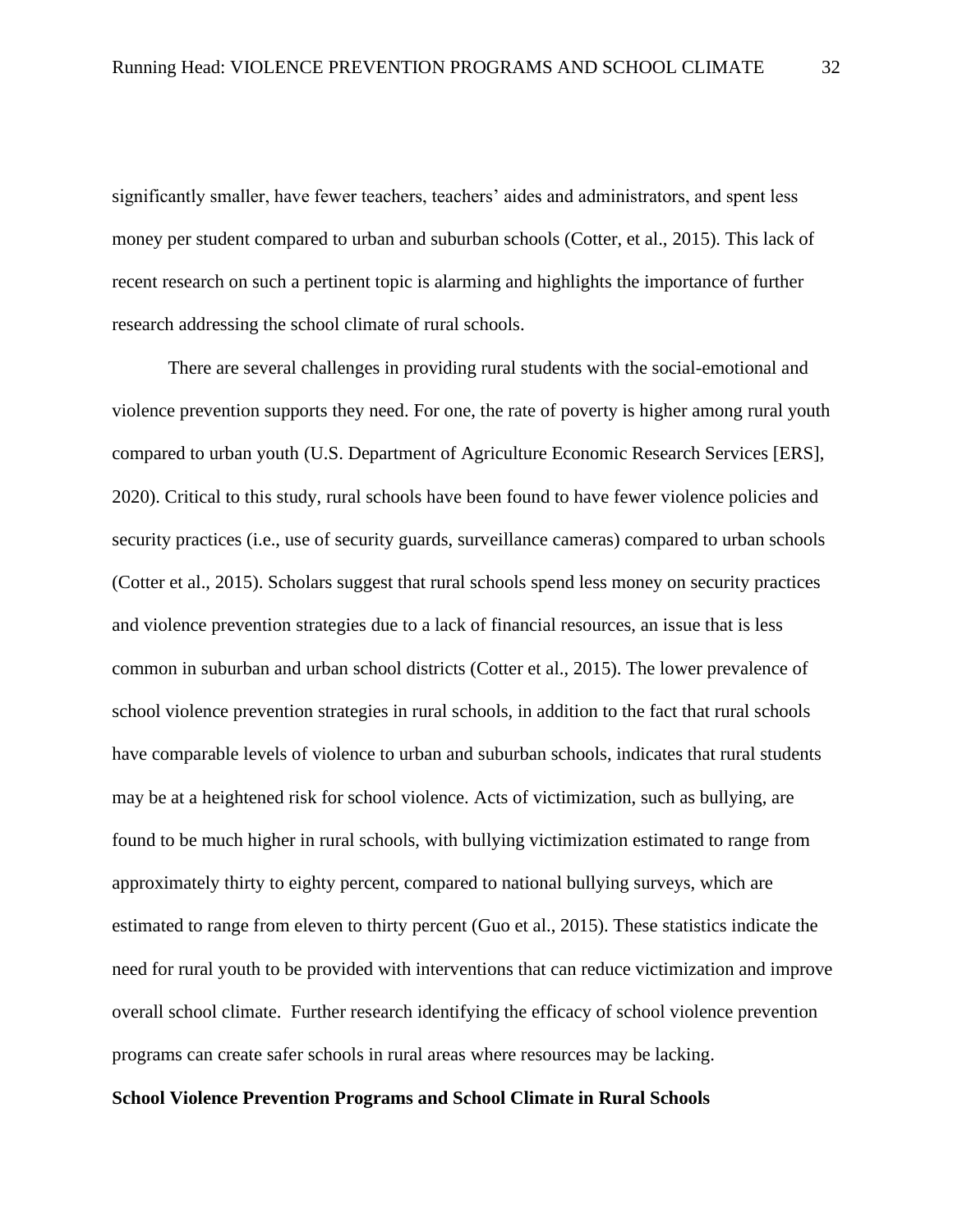Considering the unique disposition of rural schools, it can be difficult to identify what violence prevention programs are most efficacious and improve school climate. There is a significant lack of research in this particular field, which makes this study all the more imperative. Research focusing on the general challenges rural schools face include themes such as a lack of resources and training, standardized school protocols, and time to spend with students that are struggling with mental health (Brown et al., 2018). Being a practicing school mental health professional can be especially hard in rural communities due to unique issues, such as a lack of professional development opportunities (Goforth et al., 2017). Given that training on school violence prevention programs and strategies is mostly taught to staff through professional development, it is especially concerning that rural school mental health professionals may not receive further education on how school violence occurs and what strategies can prevent it.

Although there is a limited body of research on school climate and school violence in rural schools, more research has been conducted on school climate and school violence in other settings. Many studies have suggested the importance of prevention programs that address conflict resolution, socioemotional regulation, and mental health (Kutsyuruba et al., 2015; Shuval et al., 2010; Skiba & Peterson, 2000). When students feel respected and empowered, they are more likely to thrive academically and socially and are less likely to engage in acts of violence (Kutsyuruba et al., 2015). This may hold true in suburban and urban areas, where a multitude of studies on school climate and violence prevention programs have been conducted. However, there are no current studies that address school violence prevention programs and school climate in rural communities and, most critically, how this population can be served despite its distinctive geographic and cultural differences. By obtaining information from school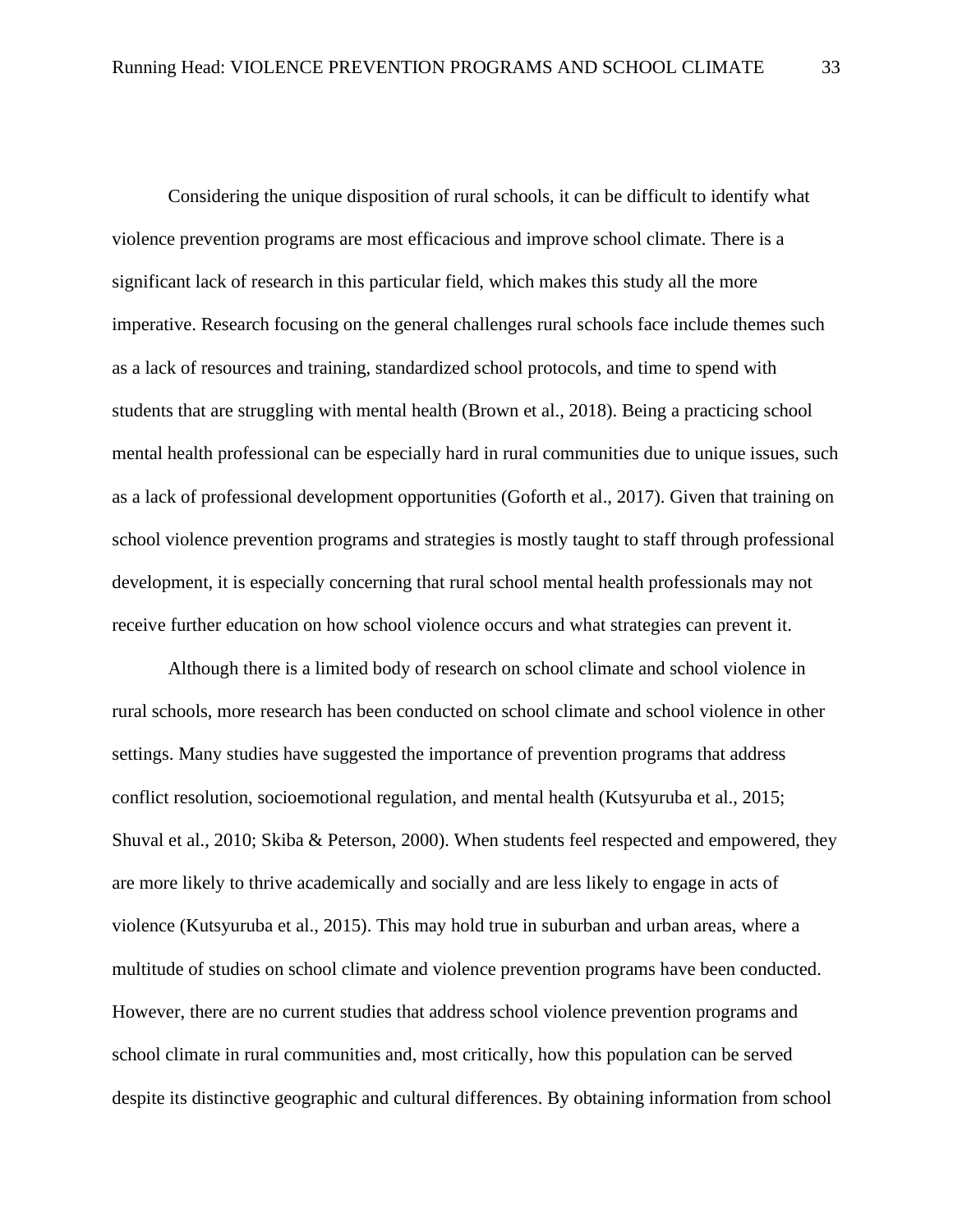mental health professionals working in rural schools and gathering their experiences with violence prevention programs and school climate, the unique strengths and challenges of this population will be better understood. With more understanding comes advanced intervention programs and supports that can be put in place to help rural schools create a positive school climate and reduce the risk of school violence.

## **Present Study**

The current study sought to explore the relationship between perceived efficacy of school violence prevention programs and perceived school climate using a quantitative approach. Past and current research studies have indicated that acts of violence on school grounds are common and have shown an upward trend in the last decade (Klinger et al., 2019). One goal of the present study was to identify school violence prevention practices and their effect on school climate. Rates of school violence have also been shown to negatively affect academic performance and mental health. Because of this, the present study aimed to gain the perspectives of school mental health professionals, who are frequently working with students struggling with mental health concerns and were believed to have the most experience with incidents of school violence. With further information from school mental health professionals and their experience with school violence prevention practices and school climate, their unique perspectives would be better understood.

A second aim of this study was to identify violence prevention strategies that are implemented in rural schools. Rural schools are at greater risk of being underfunded to implement preventative school violence programs and practices than their urban and suburban counterparts (Cotter et al., 2015). Additionally, students from rural communities are at a greater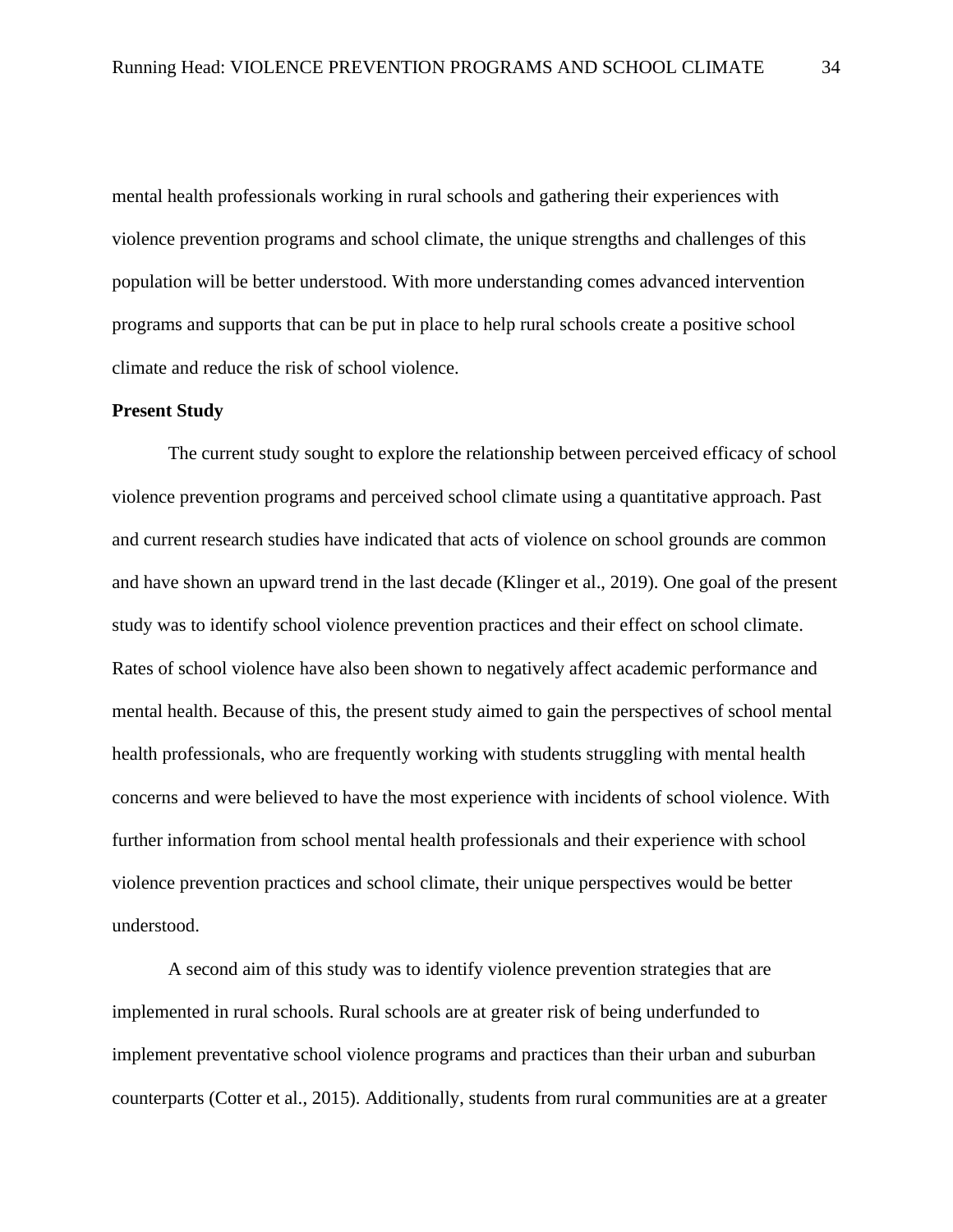risk of engaging in behaviors such as drug use and weapon possession (Cotter et al., 2015), which, in turn, may increase perceived risk of danger. With few studies identifying how rurality can affect school climate, it was the hope of this study to explore how rural communities navigate school violence preventative measures and how these measures affect school climate.

A final aim of this study was to identify what forms of school violence occurred the most often, as perceived by school mental health professionals. Because rural schools may have fewer resources for violence prevention programs and experience higher rates of weapon possession on school grounds, rural schools may be at risk for higher incidents of school violence. By asking school mental health professionals about what forms of school violence are most common, we could identify underlying themes of violence among rural schools in Montana. To obtain these perspectives, we asked questions pertaining to the particular forms of violence that school mental health professionals believe to be most common in their school(s). Given these aims, the following research questions were explored.

# **Research Questions**

**Research Question 1: Do school mental health professionals in Montana who report a perceived efficacy of violence prevention programs also report a positive school climate? H1:** There will be a positive relationship between the mean score of perceived efficacy of violence prevention programs prompts and the school climate composite score as reported by school mental health professionals.

**Research Question 2: Will Montanan school mental health professionals who report fewer incidents of violence in their schools also report a positive school climate?**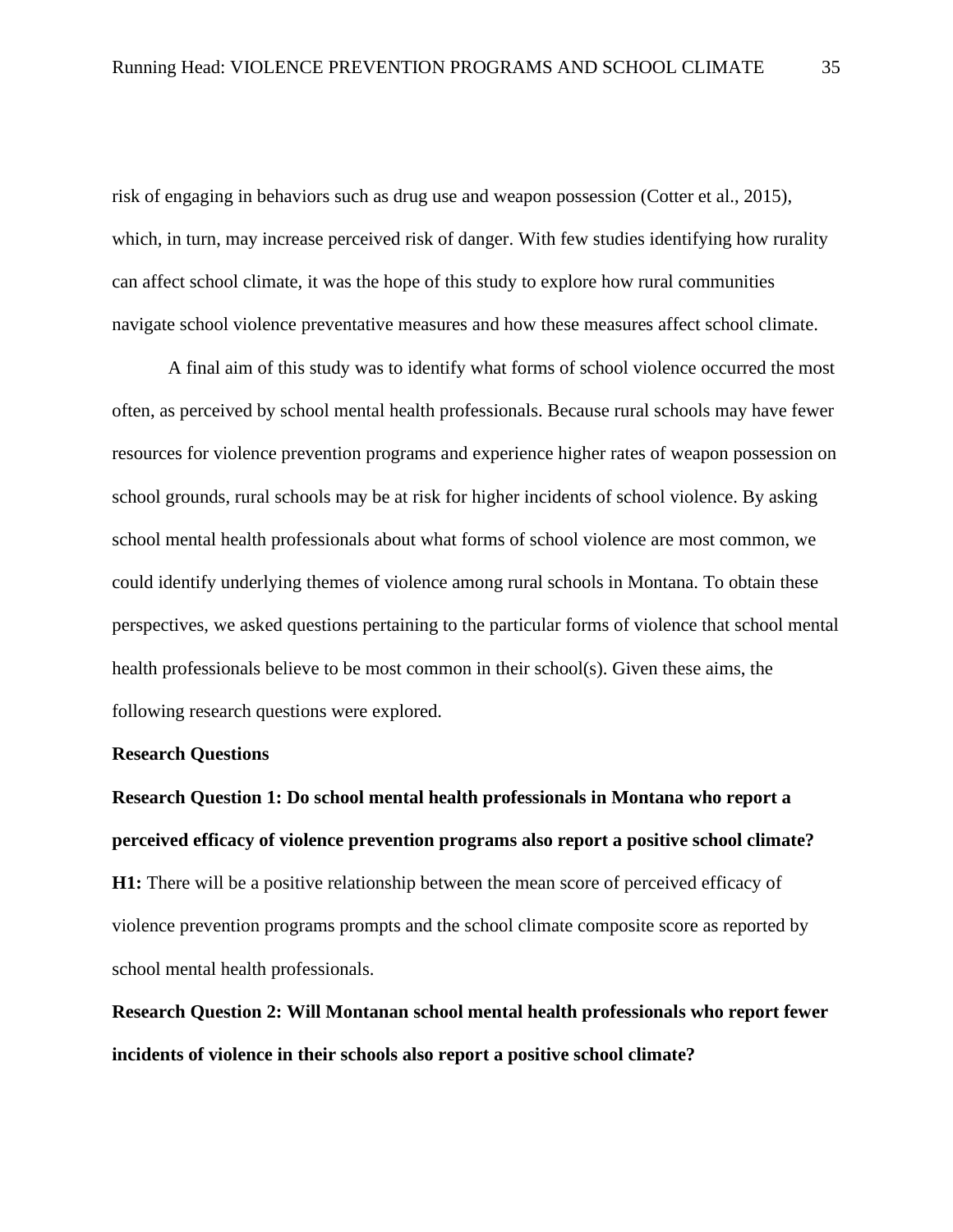**H2:** There will be a negative relationship between the mean rates of school violence and the school climate composite score, with school mental health professionals who report fewer incidents of school violence also reporting a more positive school climate.

# **Research Question 3: Will Montanan school mental health professionals that report fewer violence prevention resources also report a poorer school climate?**

**H3:** There will be a positive correlation between the mean rates of school mental health professionals' reports of violence prevention resources and the school climate composite score, with school mental health professionals who report fewer violence prevention resources also reporting a more negative school climate.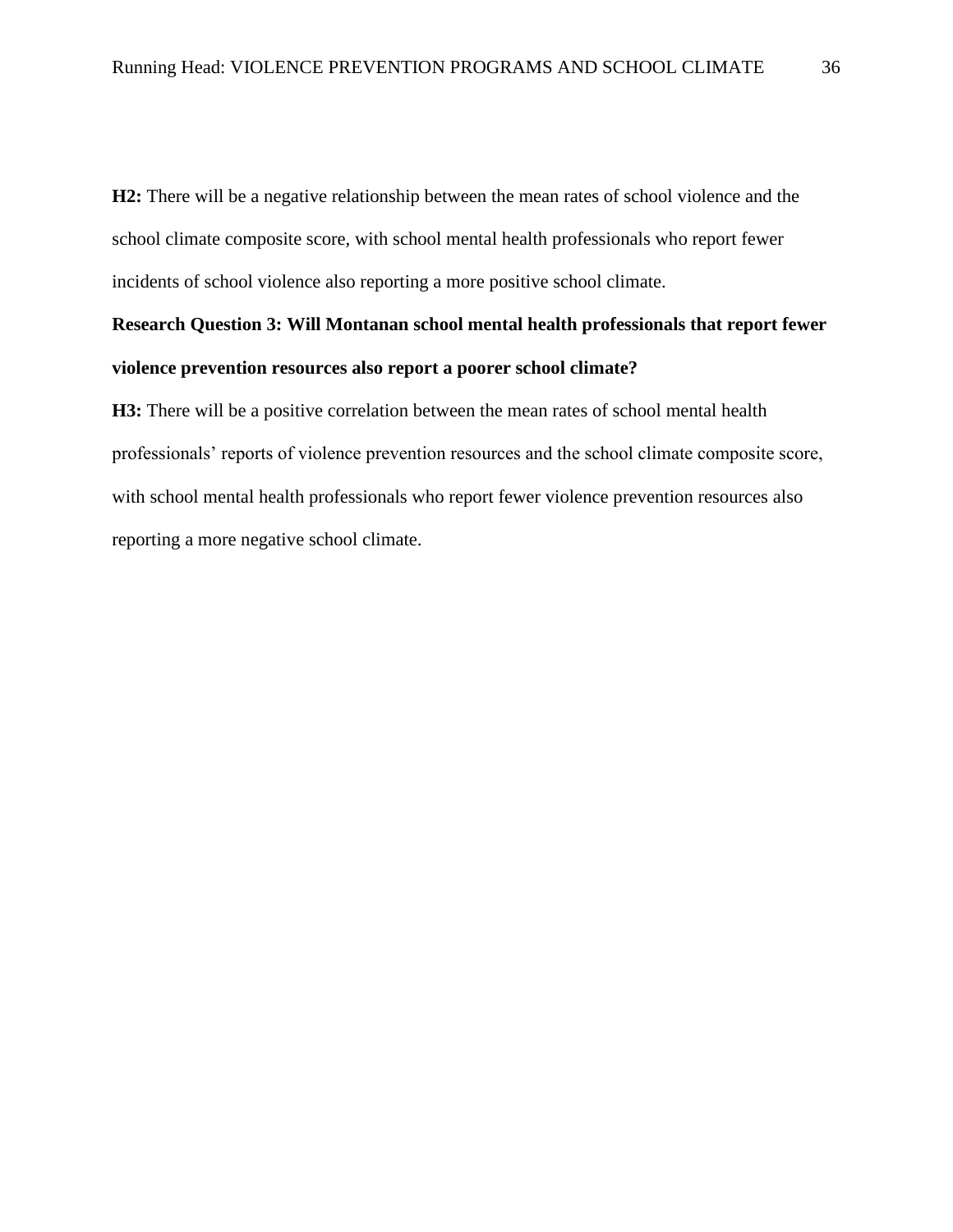#### **Chapter III: Methods**

# **Participants**

Participants were invited to complete a survey that was disseminated through the Montana Association of School Psychologists (MASP) and the Montana School Counselor Association (MSCA). Participants were given the incentive of a \$10 Amazon gift card if they were eligible to participate. Three hundred and ninety participants started the survey, but due to attrition and many participants not being eligible for the survey, there were only seventy-five eligible responses. More specifically, over three hundred of the participant responses were eliminated because they provided disingenuous responses (i.e., "trolling) and were not practicing school mental health professionals in Montana. Forty six of the seventy-five participants completed the entirety of the demographic questions, the perceived efficacy of violence prevention programs questionnaire, the School Safety Survey, the rates of violence questionnaire, and the school violence prevention resources questionnaire. The principal investigator decided to incorporate all the eligible participants in the analysis, including those who did not complete the entirety of the survey, to gather the perspectives of as many mental health professionals as possible. Additionally, there is supporting literature to suggest that it would be more powerful of an analysis to incorporate the most data possible when detecting differences in scores (Aberson, 2019).

Approximately 65% of the participants that completed the demographic component of the survey identified as school counselors (*n*=49) and 33% (*n* =26) of participants identified as school psychologists. According to MASP, there are an estimated 150 school psychologists currently practicing in Montana (MASP, 2020). Additionally, the Montana School Counselor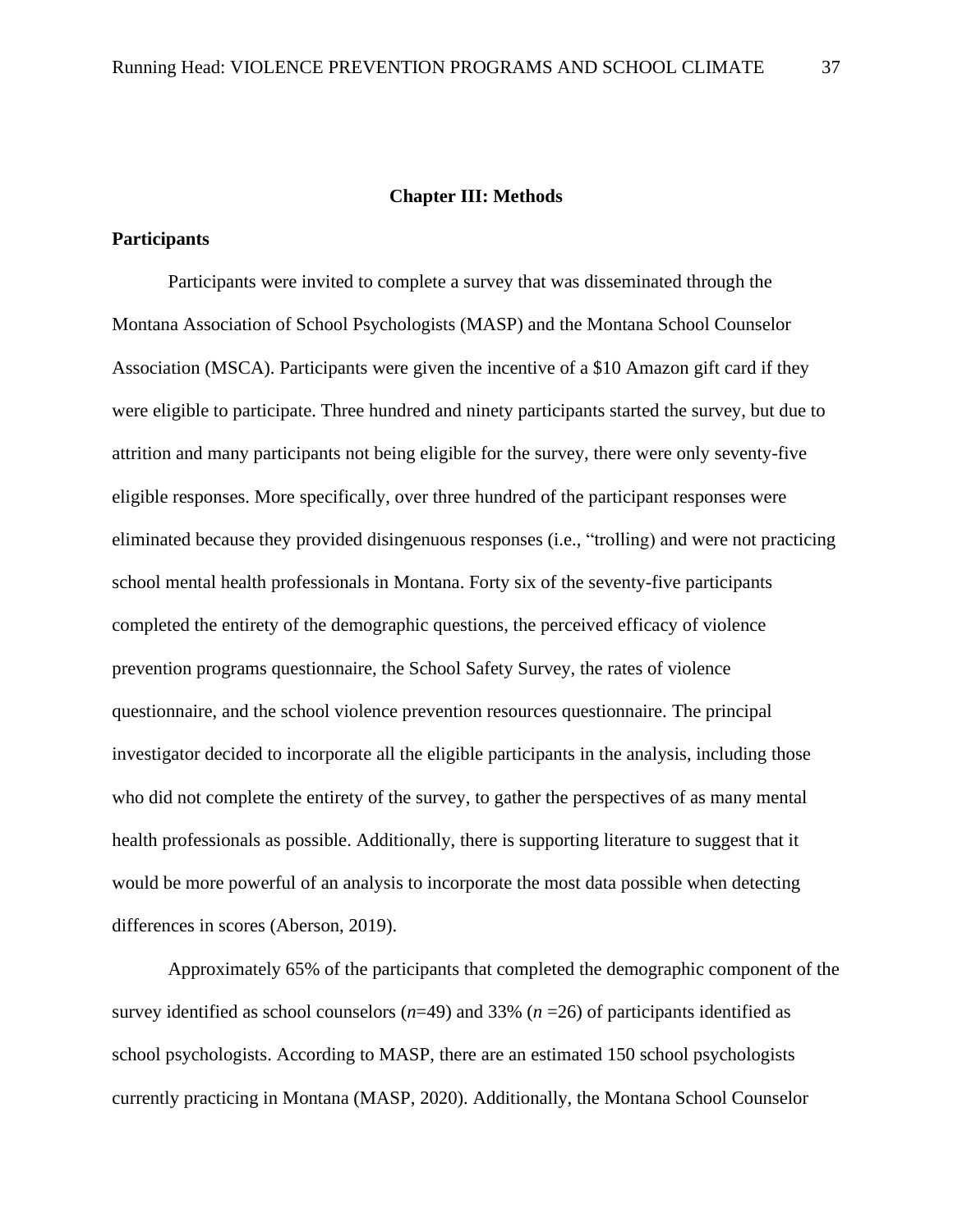Association estimates that there are 500 practicing school counselors in Montana (MSCA, 2020). Considering the total number of practicing school psychologists and school counselors in Montana, this survey only collected approximately 10% of the Montanan school counselor population and 17% of the Montanan school psychologist population. Considering how the survey was disseminated (discussed below), it is believed that those who completed the survey were eligible participants that serve as mental health professionals in Montana schools. School counselors and school psychologists were selected because they have the most interaction with students and situations that directly pertain to mental health knowledge and support. Additionally, it was predicted that this population would have the most knowledge of their school's climate and violence prevention procedures compared to other school staff.

The principal investigator hoped for a 15% return on the surveys distributed, which would result in approximately 90 participants. A power analysis showed that to obtain a large effect size of .6 with 95% power in a correlational test, the total participant size would need to be 26. Therefore, our goal of over 90 participants was more than adequate. This number of participants could have led to more reliable data and may have provided data for future research. A similarly designed study that examined rates of school violence in several countries was found to have an effect size of .69 with 95% power and a population of 37 (Akiba et al., 2002). With this study in mind, the proposed effect size appeared possible to obtain. Although the principal investigator did not obtain the target number of 90 participants, the study had a total of 75 eligible participants, which was more than the 26 participants necessary for a large effect size with 95% power.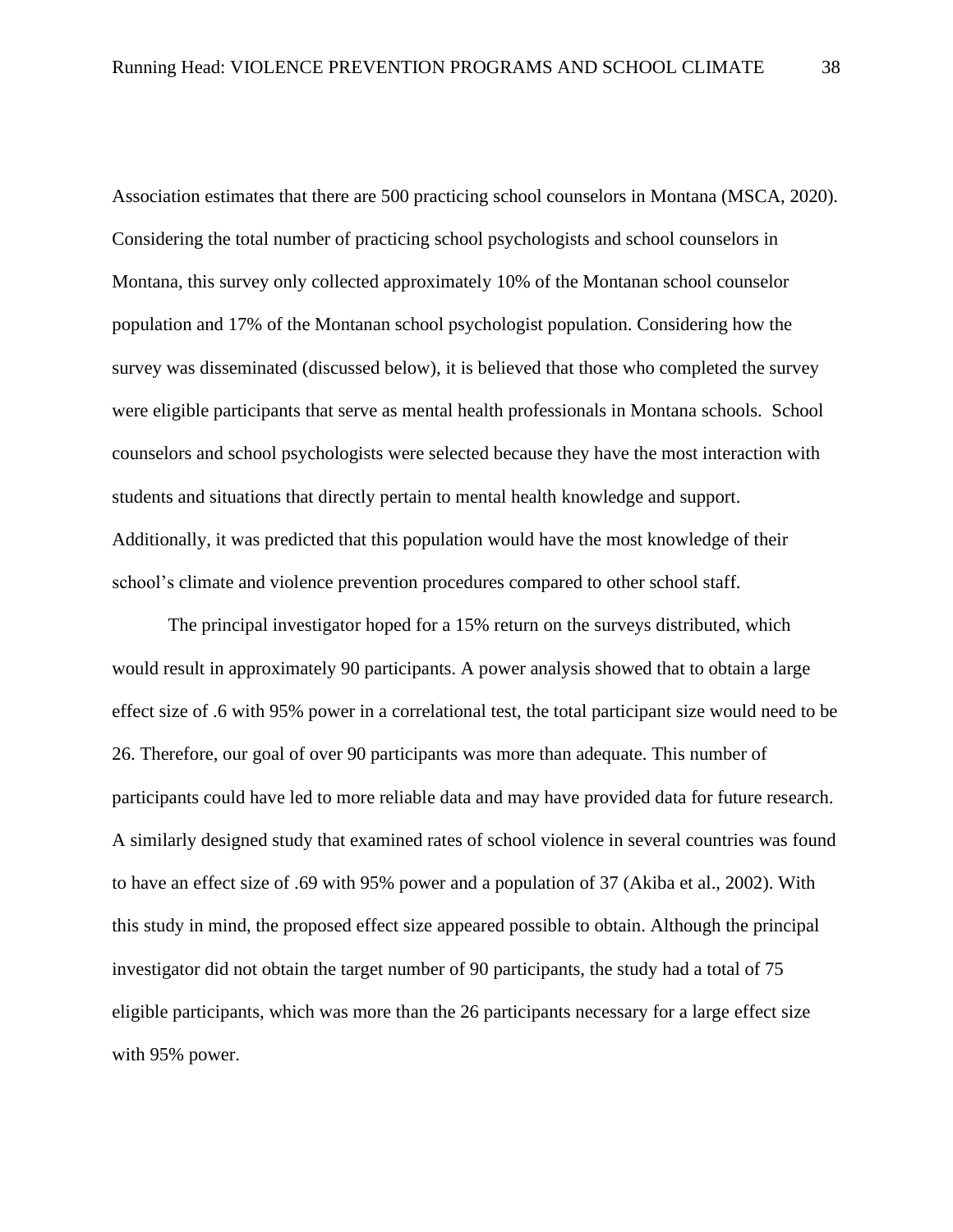A demographic questionnaire was also administered to better gauge the participants' role and experiences in schools. Participants were asked to answer questions related to their length of time as a school mental health professional, the number of schools and grades of schools they served, the type of community they served, and their gender and racial identity. Approximately 92% of the participants identified as White (*n*=70), with over half identifying as female (*n*=46) and the remaining participants identifying as male  $(n=28; 38.8%)$ . The mean length of time serving as a school mental health professional was 3.38 years (*n*=74). Responses indicated several school mental health professionals served multiple grade levels, with the majority of participants stating they served high schools (*n*=53). Over half of the participants identified their school as rural (*n*=40), although it is important to reiterate that approximately 94% of schools in Montana are considered to be rural according to the federal standard of rurality, which defines rural areas as counties with a) less than 30,000 people or b) a population greater than 30,000 people with a population density of less than 200 people per square mile (ArcGIS, 2020). To better capture whether school mental health professionals were truly practicing in rural schools as defined by ArcGIS (2020), the principal investigator identified the counties in which the school mental health professionals served. Upon reviewing this geographic and school district data, it was determined that 67 of the 75 (89%) participants worked in at least one rural school. Based on this discrepancy between perceived and actual rural schools, it is likely that the participants were unsure whether the community in which they served was rural, urban, or suburban.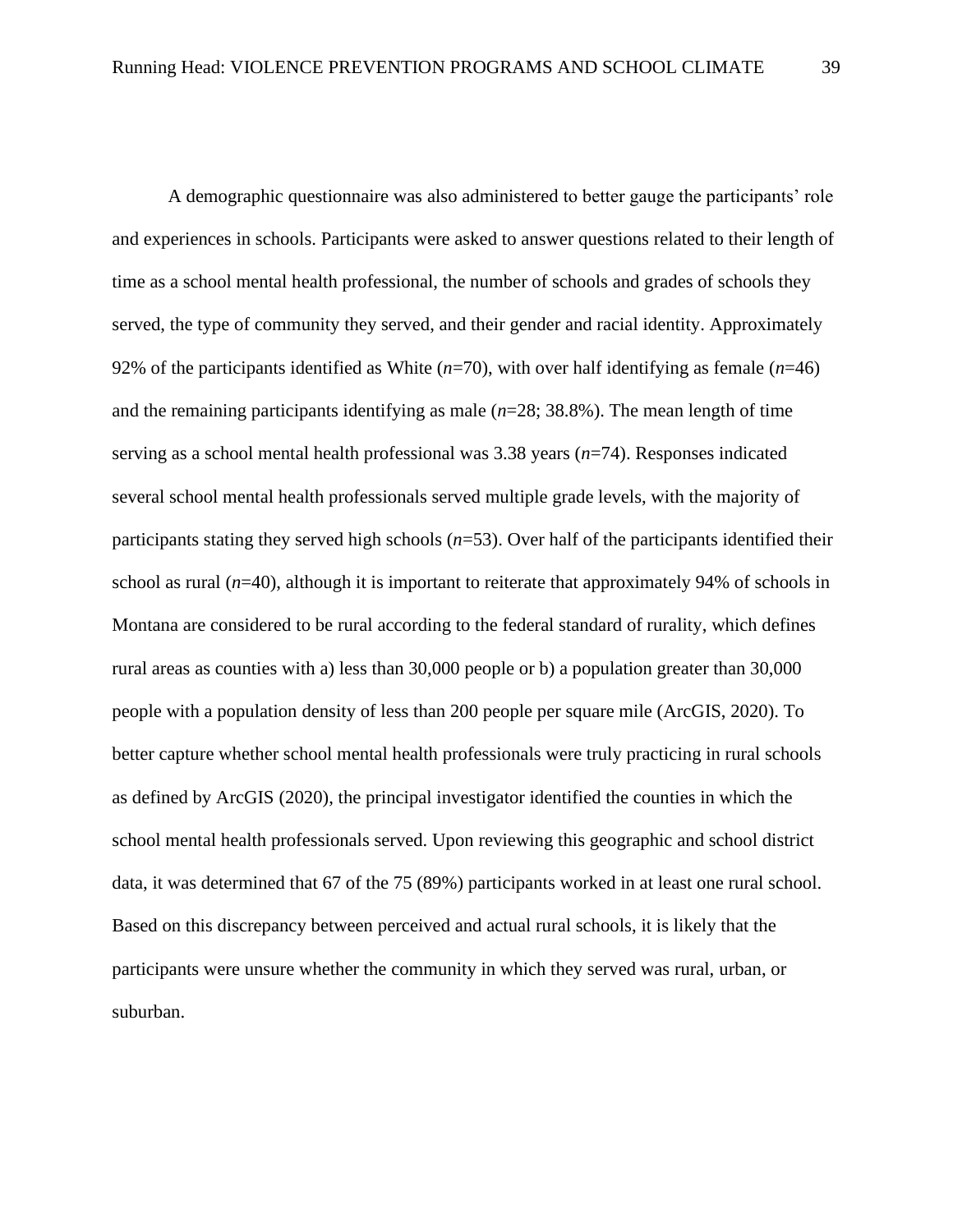# **Measures**

# *Perceived Efficacy of Violence Prevention Programs*

This section included quantitative measures to capture perceived effectiveness of violence prevention programs in the participants' schools. These questions were created by the principal investigator but were influenced by the U.S. Department of Education School Climate Survey (EDSCLS; Ye & Wang, 2018). Prompts measured the use of evidence-based strategies to reduce school violence, schools' responses to acts of violence, and the use of drills to practice safety procedures. They were asked to respond using a Likert scale (1=strongly disagree to 5=strongly agree). These questions possessed good reliability as shown by its internal consistency (Cronbach's  $\alpha$  =.85).

## *School Safety Survey*

Participants were then directed to the Safe and Responsive School (SRS) School Safety Survey (Skiba et al., 2006). The SRS School Safety Survey is a 40-item self-report scale designed to assess perceptions of school safety and school climate (see Appendix B). The SRS was created to be a comprehensive model of school safety, with the survey drawing on previous national surveys of school violence that emphasize serious violent or criminal acts (Skiba et al. 2006). Participants were given a variety of statements about their school, such as "Students feel comfortable telling a teacher or an administrator about potential violence." The statements were rated on a Likert scale from 1 (strongly disagree) to 5 (strongly agree). The entirety of the survey was utilized to maintain its strong psychometric properties, with the survey showing strong validity ranging from .83 to .94 and higher levels of internal consistency (Cronbach's  $\alpha = .93$ ;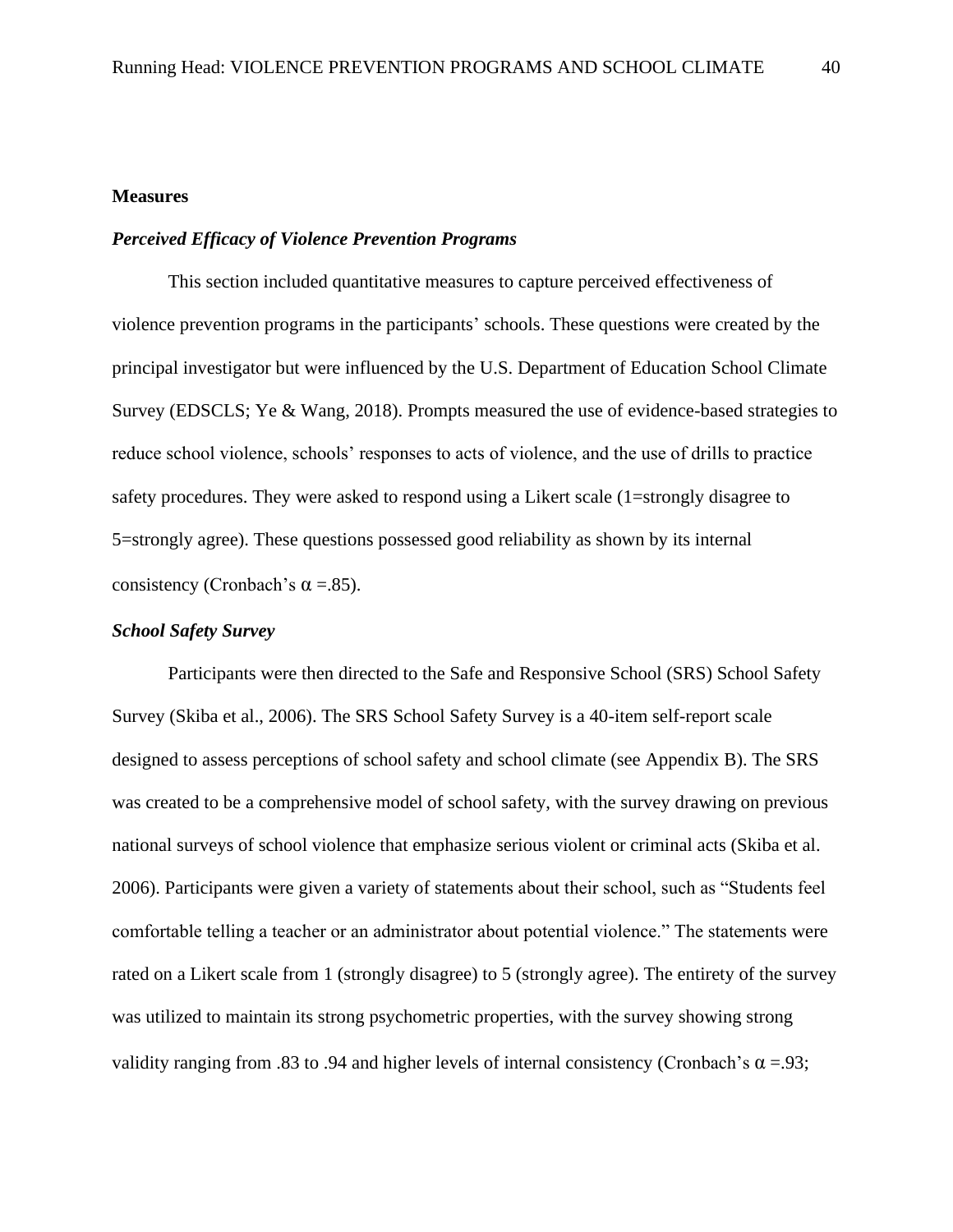Skiba et al., 2006). The current sample showed good internal consistency (Cronbach's  $\alpha$ =.85). In addition, the survey took a comprehensive approach in gauging school climate and safety. The subtests were relevant to the questions being explored in this study, since personal safety, belongingness, incivility, effective learning, and general climate are several factors that are critical to the main research questions. By assessing for perceived personal safety and climate in schools, the principal investigator was able to obtain a more comprehensive picture of what school mental health professionals are experiencing regarding safety and climate, as well as what could be improved within their schools.

#### *Rates of Violence*

Participants were asked to identify the presence and frequency of specific acts of school violence: physical fights and weapon possession. These two forms of violence were chosen due to their hypothesized prevalent nature in rural schools. These questions created by the principal investigator were influenced by the EDSCLS (Ye & Wang, 2018). The participants were first asked to identify whether physical fights and weapon possession occur at their school. The next set of questions asked the participants to estimate the number of incidents they had in the past school year (0-10 incidents, 11-20 incidents, 21-30 incidents, 30+ incidents). These questions showed acceptable internal consistency, with Cronbach's  $\alpha = .70$ .

# *School Violence Prevention Resources*

The survey ended with several questions aiming to measure the school mental health professionals' opinion of whether their school was equipped with appropriate violence prevention resources. These questions were created by the principal investigator and were also influenced by the EDSCLS (Ye & Wang, 2018). Barriers to effective violence **prevention**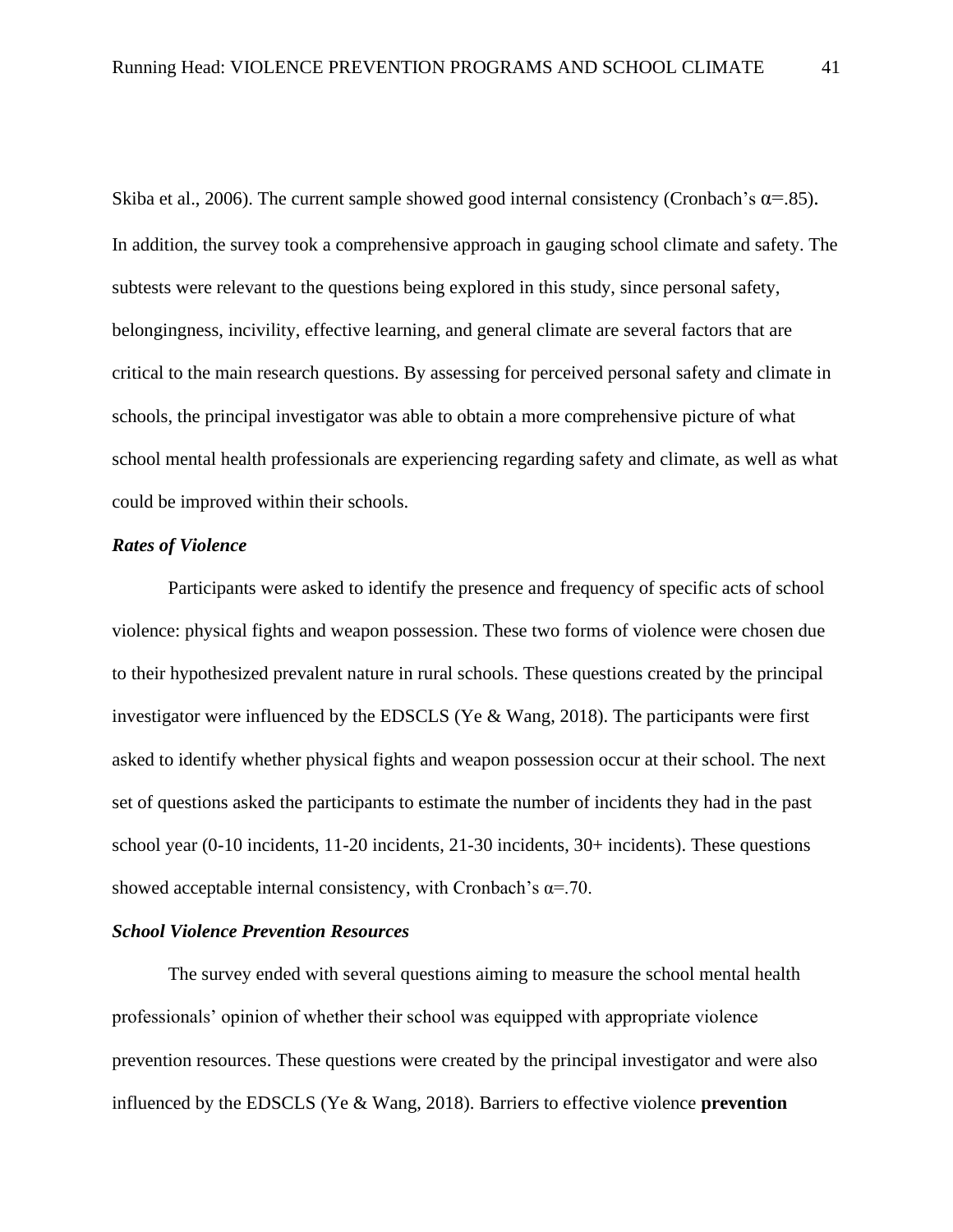resources included inadequate or outdated equipment, a lack of financial resources for evidencebased programs, a lack of time, and a lack of administrative or district support. Using a Likert scale (1=strongly agree to 5=strongly disagree), participants responded to statements such as "My work in violence prevention is hindered by inadequate or outdated equipment." The internal consistency for these questions was found to be questionable (Cronbach's  $\alpha = 60$ ). However, these questions were not all measuring the same underlying construct. Therefore, the low Cronbach's alpha is less concerning because the questions were examining several constructs, such as outdated equipment, financial resources, and administrative support. Questions two through six were reverse coded to reflect the nature of the questions. For example, Question 2 states "My work in violence prevention is hindered by a lack of materials and basic supplies," with answer selections ranging from Strongly Disagree to Strongly Agree. The reverse coding of these questions would allow sum scores to be congruent with other measures used.

#### **Quantitative Analysis**

After completing an electronic informed consent to participate, participants completed the demographic questions, the perceived efficacy of violence prevention program questionnaire, the School Safety Survey, the rates of violence questionnaire, and the school violence prevention resources questionnaire. Data were collected through the online survey system Qualtrics. After hundreds of ineligible participants completed the survey, a screener question was implemented to ensure that those partaking in the study were school mental health professionals practicing in Montana. Additionally, to confirm their eligibility, participants were asked to list the schools at which they worked. Otherwise, participants were not asked to assign their name or any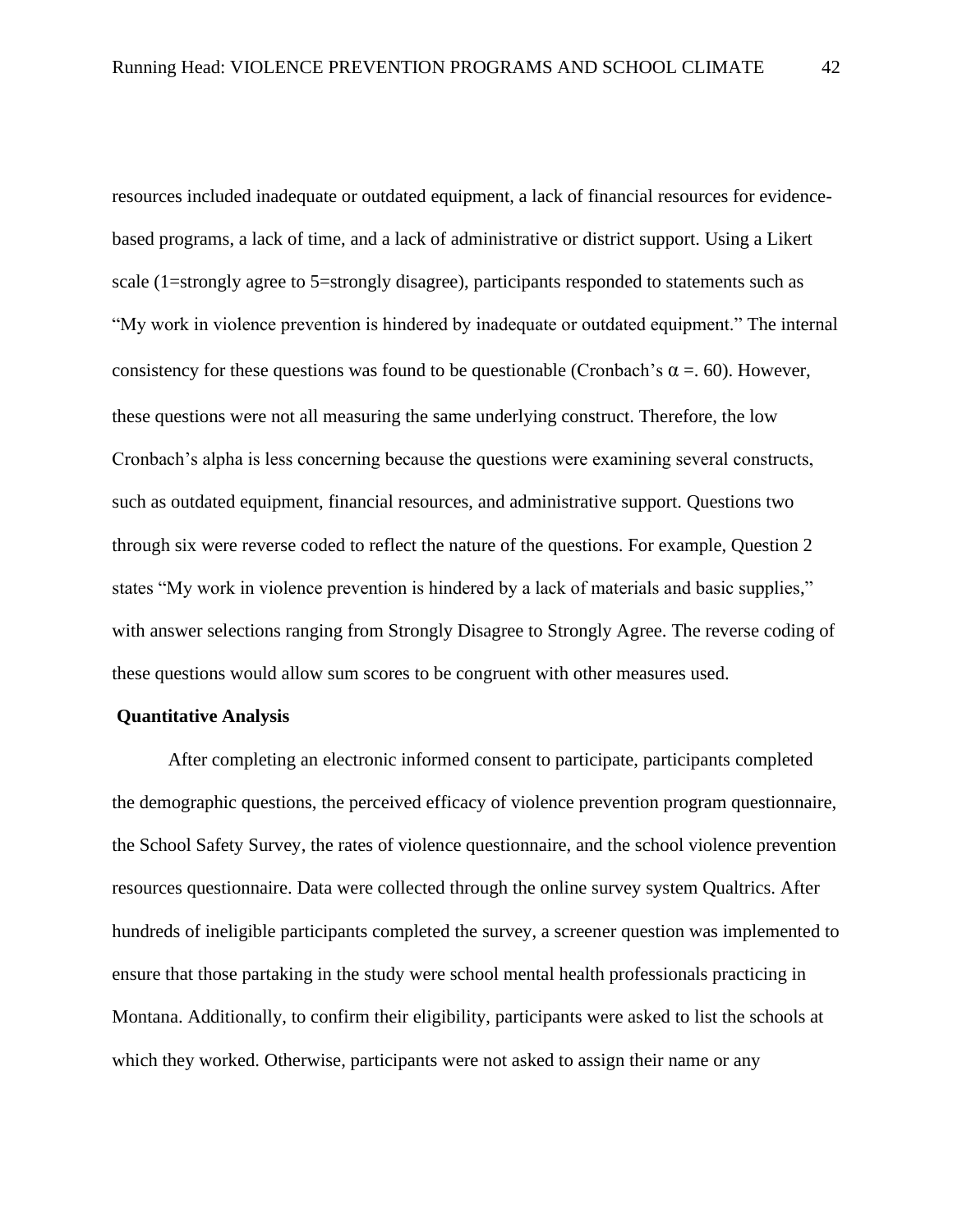identifying information to their survey. Data were downloaded from Qualtrics and analyzed using IBM SPSS Statistics 25.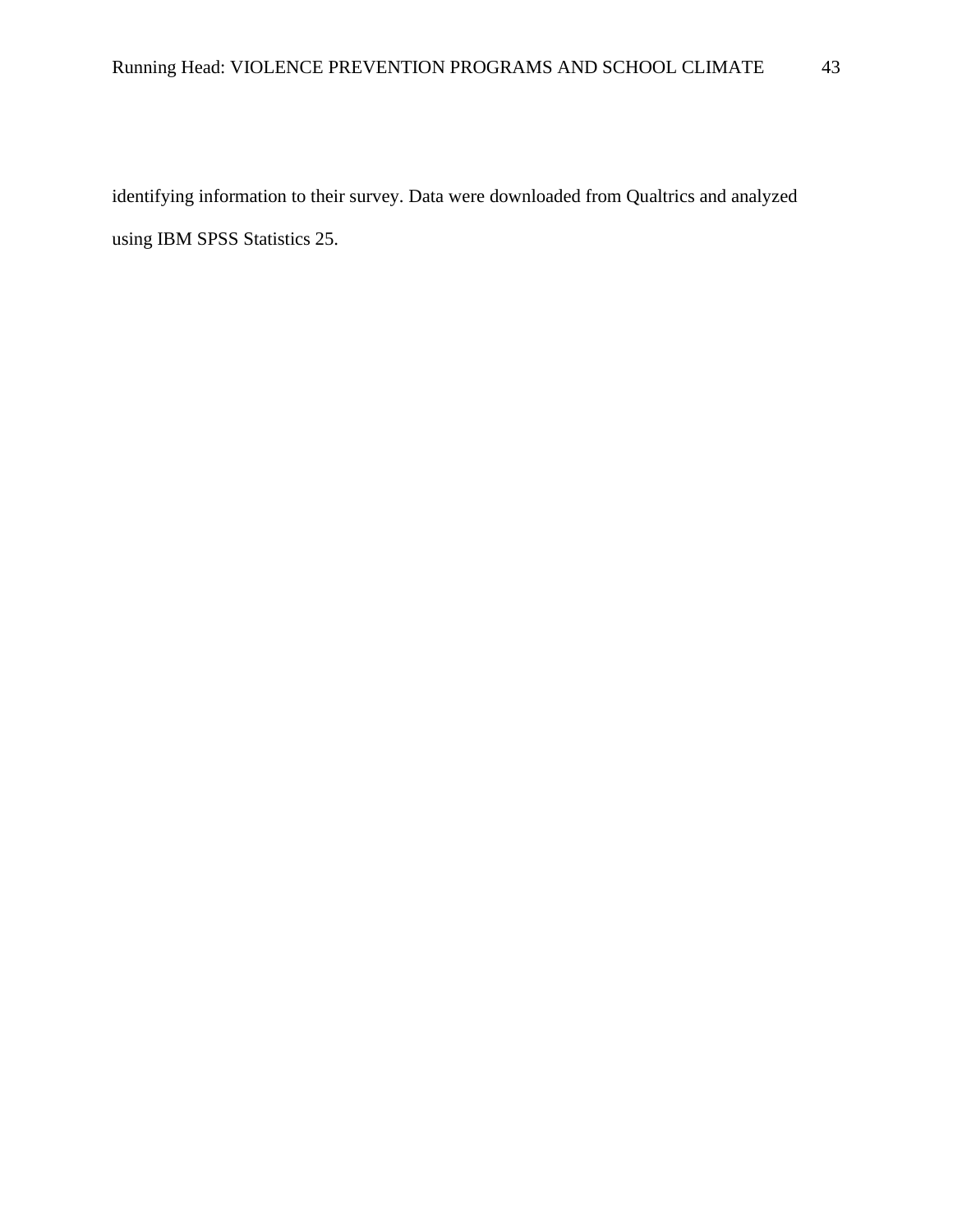## **Chapter IV: Results**

# **Research Question 1**

To answer Research Question 1, *Do school mental health professionals in Montana who report a perceived efficacy of violence prevention programs also report a positive school climate,* a Pearson correlation was conducted using the sum score of the School Safety Survey and mean score on the perceived efficacy of violence prevention programs questionnaire. It was hypothesized that there would be a positive relationship between perceived efficacy of violence prevention programs and school climate. To conduct this analysis, the mean score of the perceived efficacy of violence prevention programs prompts and the composite score of the school climate prompts were computed. The analysis was significant,  $r(38)=.422$ ,  $p=.000$  ( $n=72$ ). This result suggests that participants who perceived their school violence prevention programs to be efficacious also reported a more positive school climate.

# **Research Question 2**

To address Research Question 2, *Will Montanan school mental health professionals who report fewer incidents of violence in their schools also report a positive school climate, the mean* score of the rates of violence prompts was calculated. Next, the sum score of the school climate prompts was calculated. The two scores were then analyzed using Pearson's correlation to identify the association between the two variables. It was hypothesized that there would be a negative relationship between school mental health professionals who report fewer incidents of violence in their schools and those who report a positive school climate. Results of the Pearson correlation indicated that the correlation strength between these two measures was significant,  $r(38)$ =-.371,  $p=0.012$  ( $n=46$ ). The results suggest that school mental health professionals who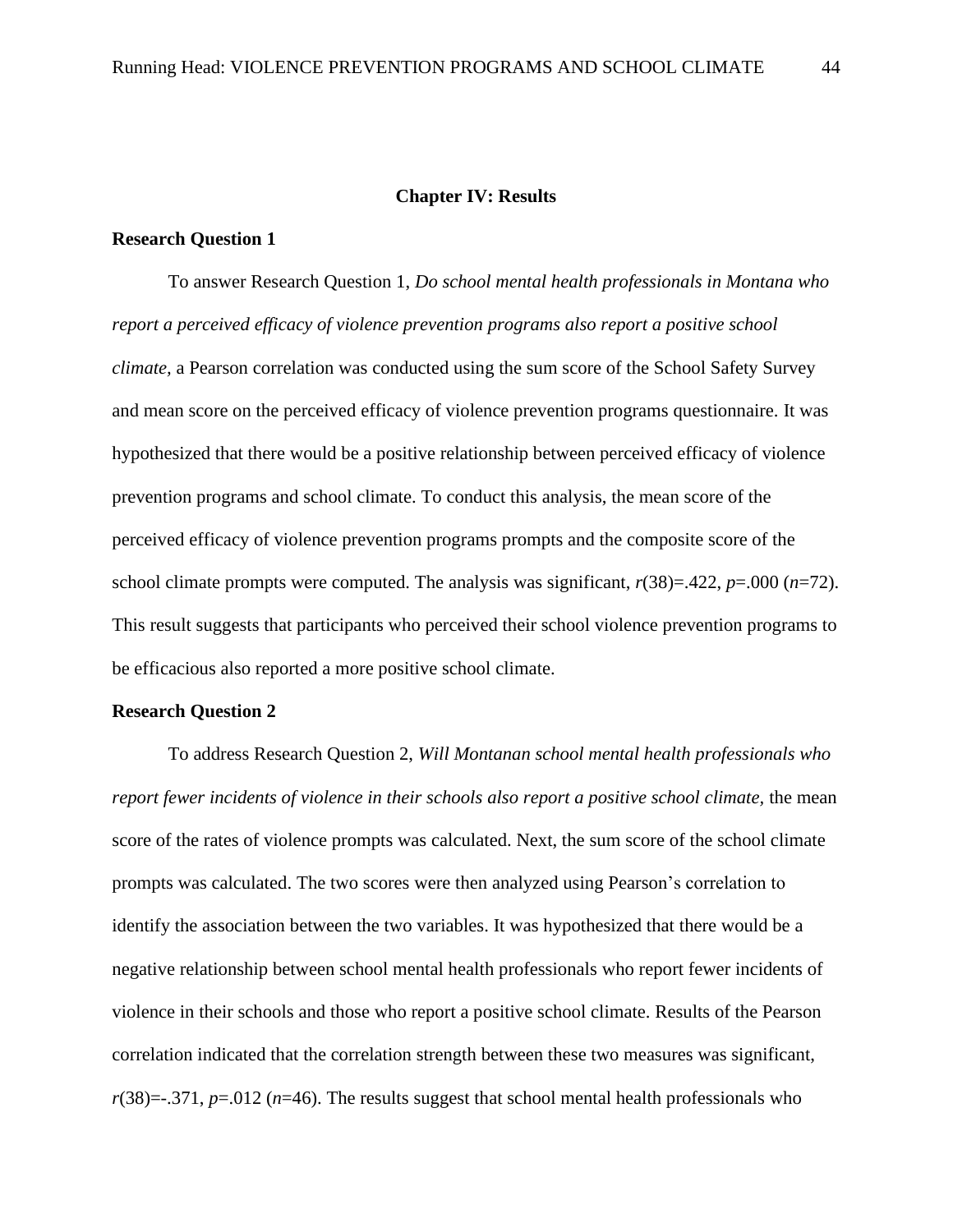reported fewer acts of violence in their schools also reported a more positive school climate, which is consistent with past research findings (Kutsyuruba et al., 2015).

# **Research Question 3**

To answer Research Question 3, *Will Montanan school mental health professionals who report fewer violence prevention resources also report a poorer school climate,* a Pearson correlation was conducted using the school violence prevention resources questionnaire and the School Safety Survey. It was hypothesized that there would be a positive relationship between participants that reported fewer violence prevention resources and a poorer school climate. The results of the analysis were significant, but instead of a positive relationship, the data indicated that there was a significant negative relationship between reports of violence prevention resources and school climate, *r*(38)=-.505, *p*=.000 (*n*=45). However, upon further analysis of the data, there were several data points that were skewed. More specifically, the participant with the lowest reported school climate score (indicating a poor school climate) also reported the highest rate of violence prevention resources. Similarly, a data point with the highest reported school climate score reported fewer school violence prevention resources than 86% of the participants. To further investigate these results, a supplementary analysis was run using an ANOVA to analyze school violence prevention resources and size of school on school climate, with school climate being the dependent variable. The results suggested that the size of school accounted for 17% of the variance of the differences between means and was not significant [F(45, 72)=17.35, *p*=.10].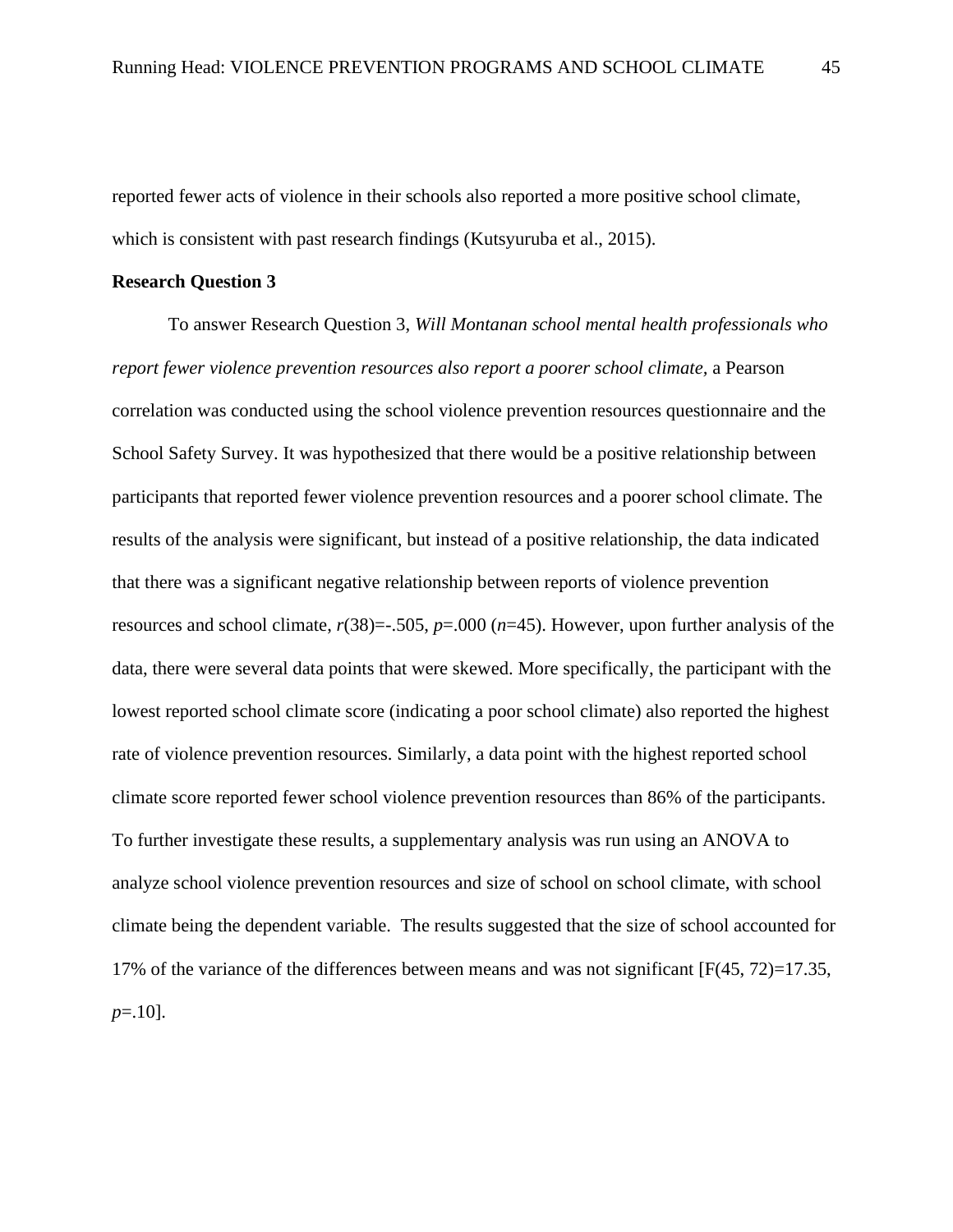#### **Chapter V: Discussion**

The current study used a quantitative approach to examine the relationship between school climate and perceived efficacy of violence prevention programs, rates of violence, and school violence prevention resources. The findings for each research question will be discussed below, along with limitations of the current study and directions for future research.

# **Research Question 1**

The first research question of this study asked, "*Do school mental health professionals in Montana who report a perceived efficacy of violence prevention programs also report a positive school climate?"* It was hypothesized that school mental health professionals who reported higher perceived efficacy of school violence prevention programs would also report a positive school climate. The results of the analysis showed a positive relationship between perceived efficacy of violence prevention programs and school climate. More specifically, these results suggest that school mental health professionals who perceive the violence prevention programs in their schools to be effective also view their schools as having a more positive climate.

The results of this analysis are consistent with previous research findings that effective school violence prevention programs have a positive effect on school climate. These results make sense when considering how the absence of violence can make a school feel like a safer and academically engaging environment. Effective school violence prevention strategies include psychoeducation surrounding social emotional intelligence and teaching students interpersonal skills to avoid resorting to violence (Peterson & Skiba, 2000). Considering the current study's analysis and previous research findings, it is speculated that school mental health professionals reported efficacious violence prevention programs that consisted of one or more of the following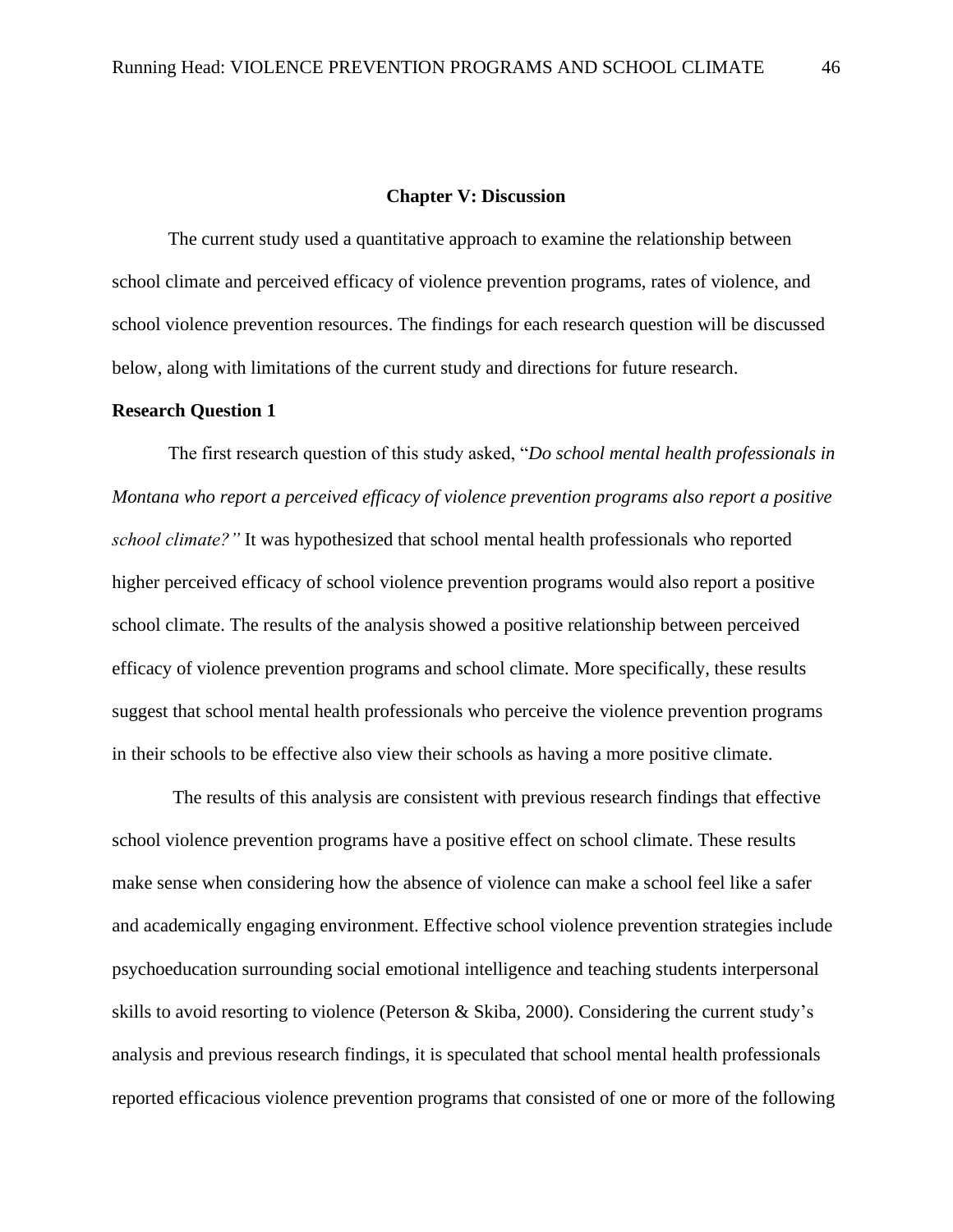components: social emotional learning, psychoeducation, and conflict resolution strategies (Kutsyuruba et al., 2015). However, it is unknown what specific components comprised the participants' school violence prevention programs. Further research would be required to identify the specific components of the violence prevention programs Montana schools are implementing.

There are many factors that may contribute to whether a school can implement an effective violence prevention program. Some of the most crucial factors include financial resources, knowledge of staff, and time during the school day. Research has shown that school administrators who invested time, effort and financial resources toward anti-violence programs yielded an abundance of valuable returns and created an environment more conducive for learning and healthy development (Kutsyuruba et al., 2015). However, not all school districts have the same access to these resources. Fortunately, partnerships between schools and community organizations that support student social and mental well-being could be strengthened and provide necessary student resources to which schools may not otherwise have access.

Scholars have emphasized that school climate has a large effect on the nature and scope of school violence and prevention practices (Greene, 2005). However, results from Research Question 3 suggest that not all schools utilize a violence prevention program. As a result, future research needs to focus on the factors and strategies that promote readiness to plan and implement the most effective violence prevention practices. Schools are generally ill-equipped in conducting needs assessments and monitoring the progress of an intervention (Greene, 2005). Without this knowledge, there is little hope that evidence-based programs will be appropriately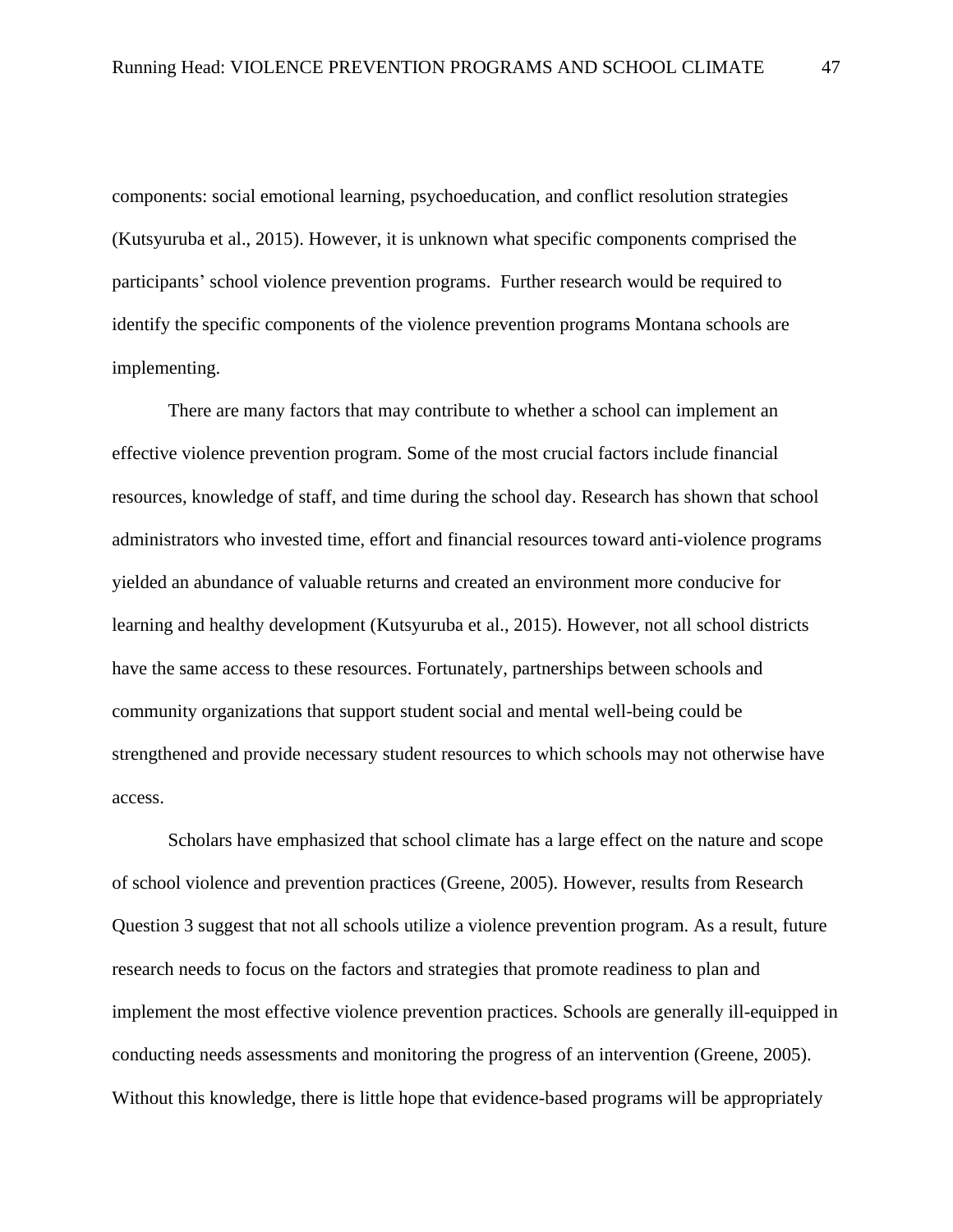and correctly adopted and implemented. Future research that focuses on field studies is necessary to create and disseminate guidelines or templates for schools to follow.

Because the results of this research question suggest that the school mental health professionals perceived their violence prevention programs to be effective, one can assume that the programs used are more comprehensive than programs that simply "put out fires", or programs that exclusively handle crises when and as they occur. Successful school violence prevention programs incorporate components such as social emotional learning, which has been shown to positively affect students' academic and social success in school (Committee for Children, 2020). However, it is important to note that the efficacy of school violence prevention strategies can be limited by cultural influences. The perceived lack of fit between a program and the needs and values of its adopters can act as a significant barrier to the effectiveness of the program. In fact, results from several independent randomized trials suggest that multiple countries have found social-emotional intervention programs to be ineffective within their specific culture and context (Humphrey et al., 2016). Universal violence prevention programs should therefore consider the transferability of their curriculum for other cultures and how their intervention could be perceived in other communities. At the school level, school mental health professionals who advocate for school violence prevention programs should monitor the efficacy of the program through progress monitoring, as research suggests cultural components of programs may not always be appropriate for all settings (Humphrey et al., 2016). For a violence prevention program to be most efficacious, it should meet the needs and goals of a school, as well as be culturally congruent with a school's norms and values. These needs and goals can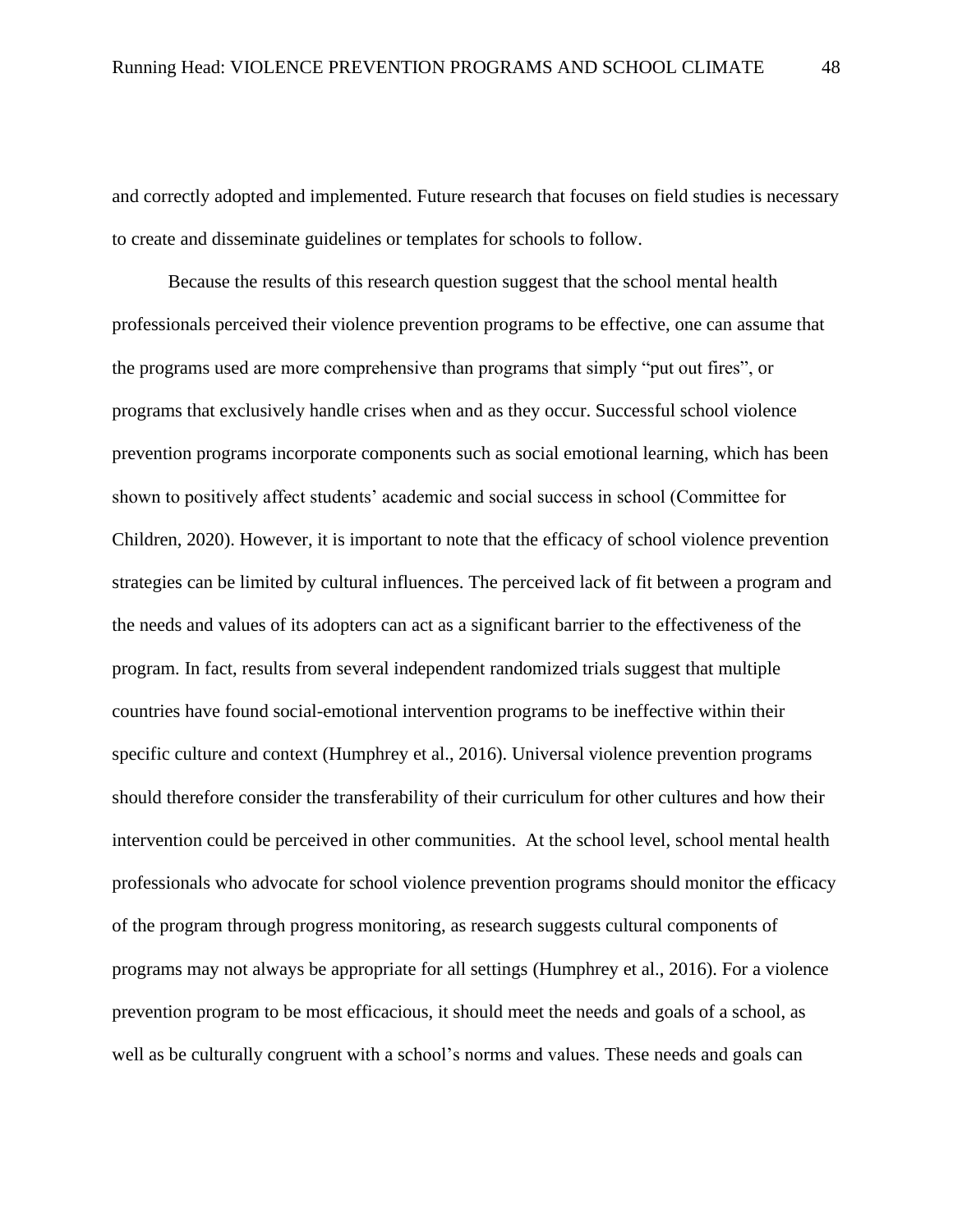only be best identified by those who are working on the front line of a school when crises or acts of violence occur.

# **Research Question 2**

The second research question asked, *"Will Montanan school mental health professionals who report fewer incidents of violence in their schools also report a positive school climate?"*  The principal investigator hypothesized that there would be a negative relationship between the rates of violence and reported school climate. The results of this analysis supported the hypothesis since a negative relationship was found between these two measures.

Despite school violence being widely prevalent throughout the world, analyses have shown that rates of school violence are not necessarily related to the crime rates of the surrounding community (Akiba et al., 2002). Considering this, the need for a positive school climate and safe atmosphere becomes more critical to decrease the rate of school violence. Further, studies have not been able to identify general patterns of violence in a society as being contributors to rates of school violence, suggesting that school violence may not be a direct reflection of crime rates in the same environment (Akiba et al., 2002). However, based on this study's findings, there is no way of knowing whether school rates of violence are reflective of those committed in the community. Although research suggests there is no relationship between school and community violence, providing students with preventative programs and strategies to reduce rates of violence can only be beneficial to their academic and psychological development. Future research should identify perceived community rates of violence and compare such rates to the perceived school rates of violence to better identify whether community violence is a risk factor for school violence in rural schools.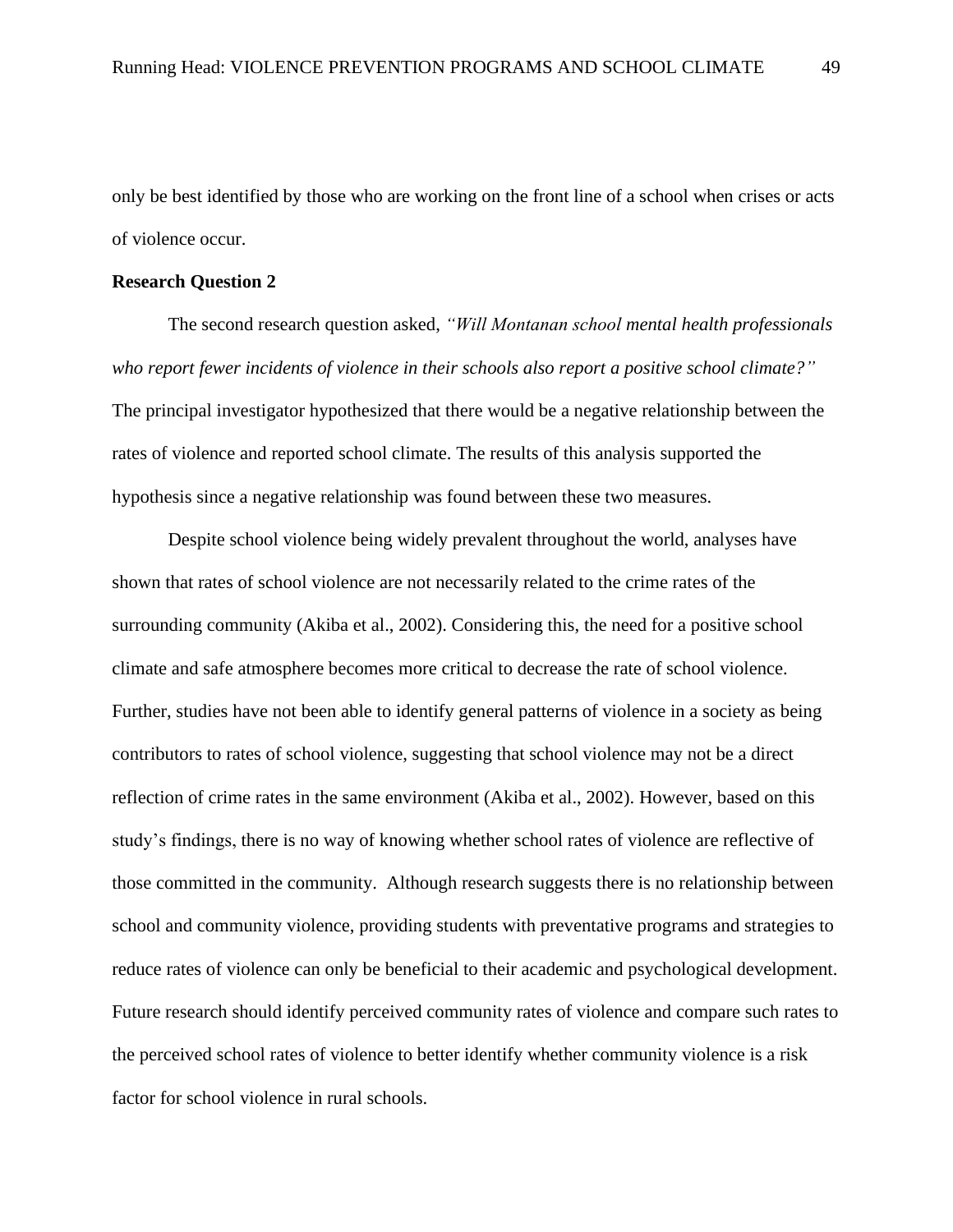It is interesting to also reflect upon the role gun culture may have in schools or in their neighboring communities, especially those in rural areas. Considering the potential influence of gun culture in rural areas, along with participants in the current study reporting low rates of school violence and a positive school climate, suggests the presence of additional, and perhaps protective, variables. There are previous research findings that suggest that other protective, contextual factors could be involved in decreasing weapon possession, such as parental involvement and perceived safety on school grounds (Cotter et al., 2015). Such factors should be considered when other studies have found the likelihood of weapon possession is higher in regions of the U.S. with a stronger adherence to gun culture (Felson & Pare, 2010). The nature of the gun culture in Montana is unclear. It is difficult, if not impossible, to determine whether gun carrying reflects the prevalence of guns in the culture or the tendency to carry guns for selfprotection; both of which are more prevalent in Western and Southern regions of the U.S. (Felson & Pare, 2010). Consequently, it is important to consider the impact weapon possession can have, even when carrying without malicious intent, on student mental health and perceptions of school safety.

#### **Research Question 3**

The last research question asked, "*Will Montanan school mental health professionals who report fewer violence prevention resources also report a poorer school climate?"* It was hypothesized that there would be a positive relationship between violence prevention resources and school climate. However, the results of the analysis showed a statistically significant negative relationship between the two variables, indicating that a more positive school climate was associated with fewer violence prevention resources. Although this was an unexpected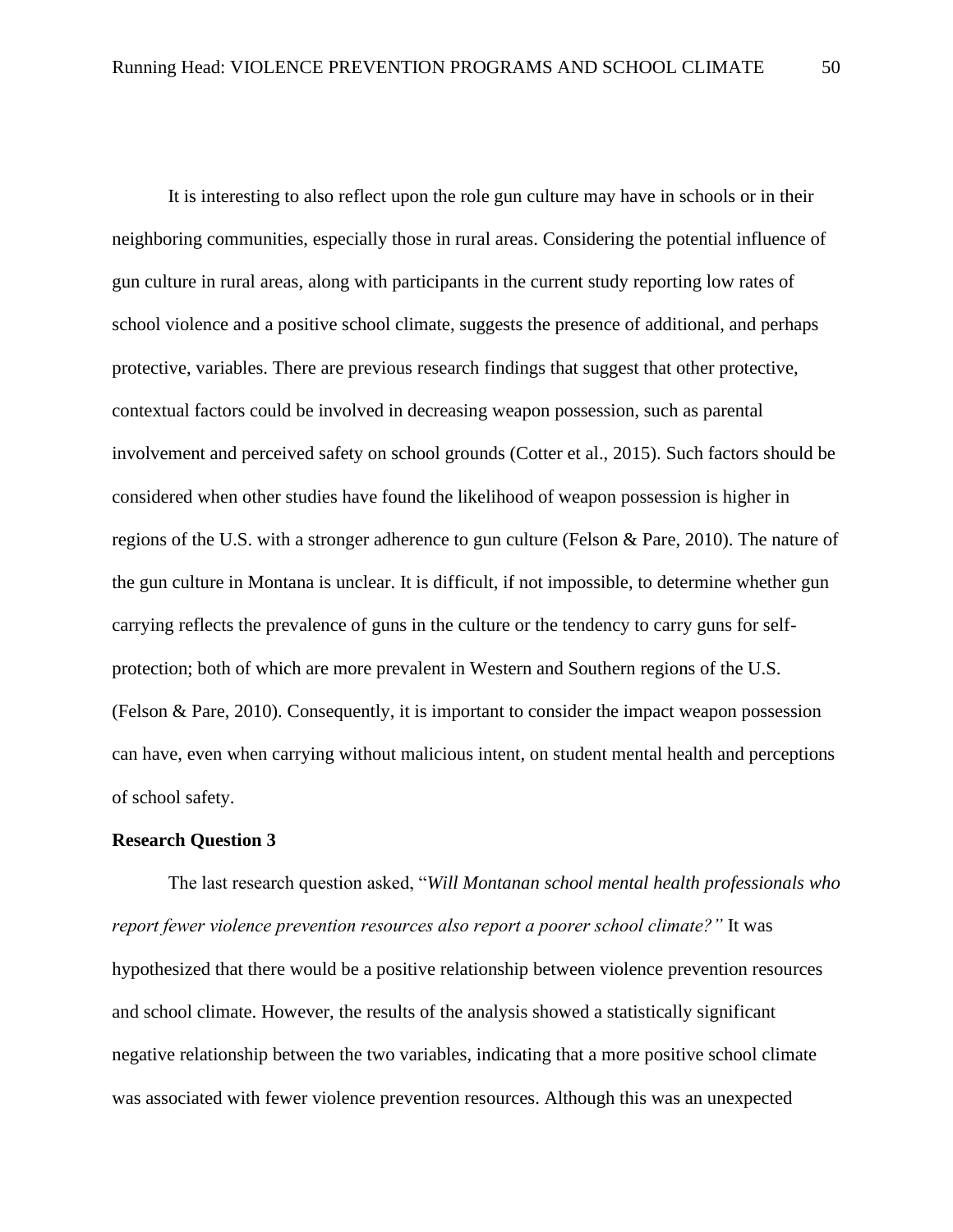result, it can be supported by considering a factor that was not measured in the analysis: size of school. Depending on the school environment, the size of a school may serve as either a protective or risk factor for school violence prevention resources. Schools lacking necessary resources is not a new problem, as most states have provided less support per student for elementary and secondary schools for over 15 years (Leachman et al., 2016). This leaves schools with poorer local funding at a disadvantage, as they have less accessible resources for their students and staff. Although many states and school districts have identified having goals of boosting student achievement, state and federal financial cuts make educational reforms such as reducing class sizes, increasing student learning, and improving student and teacher relationships nearly impossible. (Leachman et al., 2016). The significant funding cuts can inhibit smaller schools' abilities to implement any of these reforms that would not only improve academic achievement but would also likely improve school climate.

Another possibility for the reported low rates of school violence prevention resources and high rates of school climate in this population is a school's perception that they do not need to have school violence prevention resources. Research has shown that smaller schools tend to offer an environment that is more conducive for community and family involvement and better understanding of issues of learning, diversity, and building community relationships (Bingler et al., 2002), which are all critical components of a positive school climate. Considering this, because of a (perceived) positive school climate, school staff may not see the need to select, purchase, and implement comprehensive violence prevention programs. It is also possible that school administration do not perceive violence to be a threat to their school; as a result, they may decide to bypass violence prevention programs and resources that they deem as unnecessary.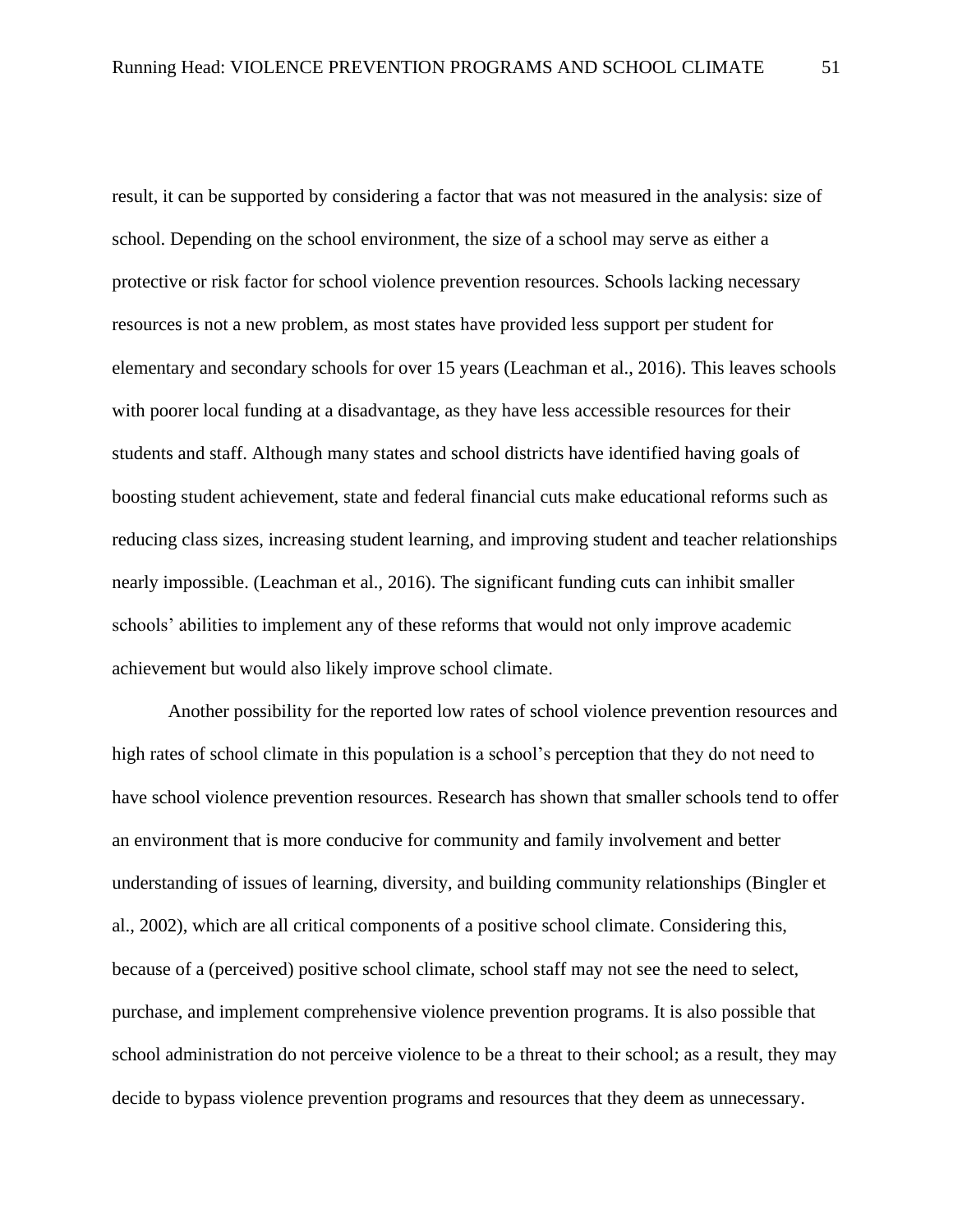Additional research is warranted to more closely study how school mental health professionals serving small schools with positive school climates feel about school violence prevention resources.

Further, based on these findings, the need for violence prevention resources and how they affect school climate may be unique to each school. There may be other factors that influence school climate more than the access to school violence prevention resources. Considering the results of this analysis, these two factors need to be further investigated with a larger sample size. Relatedly, studies have indicated that smaller schools have fewer resources for school violence prevention programs, but also report higher rates of learning, an important component of school climate (Chen & Weikart, 2008). Additionally, another theory posed by researchers is whether smaller schools have lower rates of violence. Although there has been inconsistent research in whether this relationship exists, it is important to consider this idea when reflecting upon the data collected in this study. The data from this study could indicate that school mental health professionals perceive their smaller schools to be safe despite having a lack of violence prevention resources.

Considering the demographic data of the participants studied, it is possible that the size of the school(s) was an additional factor that affected the amount of school violence prevention resources that school mental health professionals reported to have in their schools. Further, Benbenishty and colleagues (2016) studied any possible causal links between school climate, school violence, and academic performance. The results of this analysis identified a negative relationship between characteristics of school violence prevention resources and school climate in high schools. The findings of these studies suggest a need for a more in-depth exploration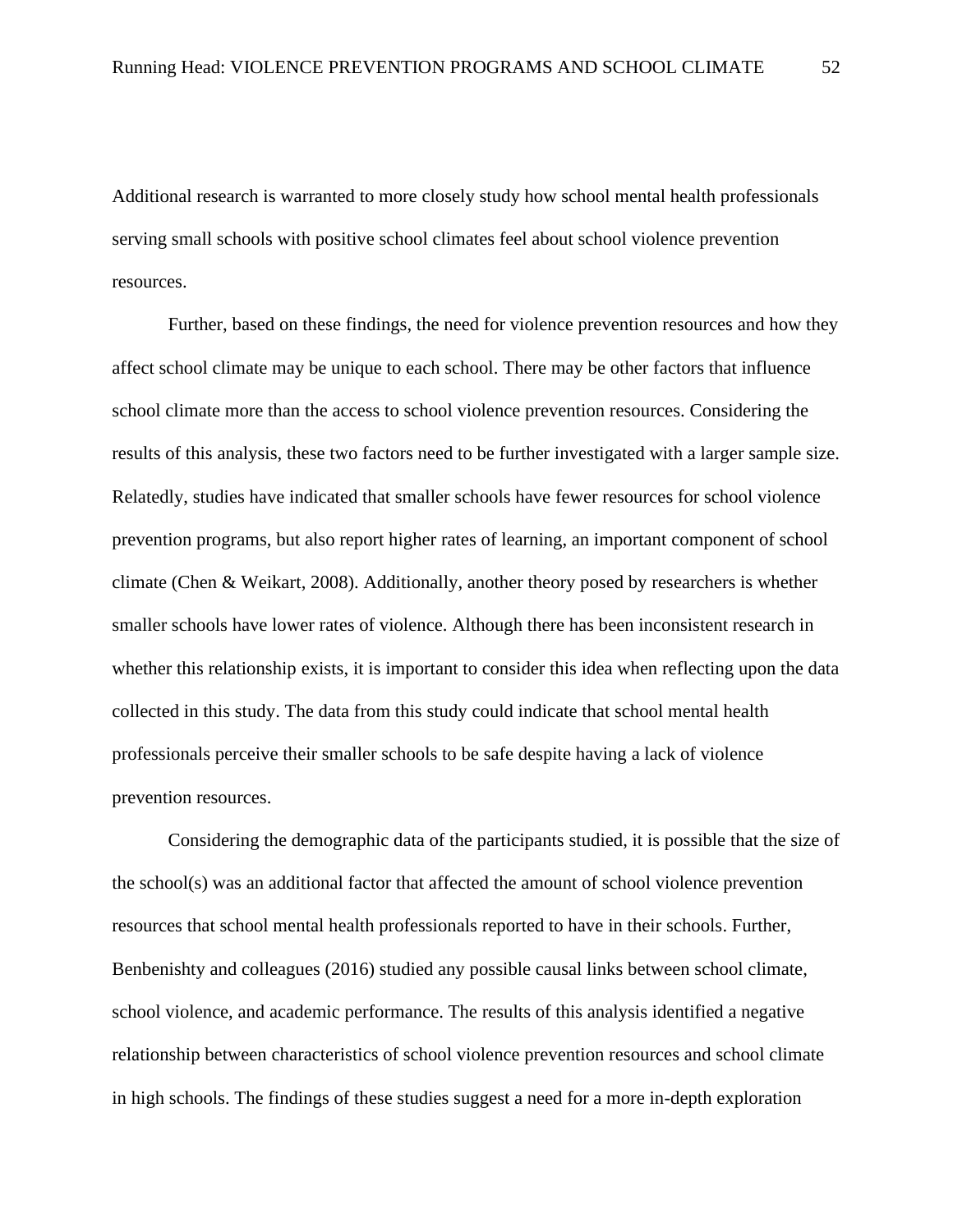regarding the differential effect of school climate on rates of violence, as well as a need to identify other variables that may be affecting these factors.

# **Limitations and Future Directions**

 Despite promising findings that help to fill the critical gaps in literature, there are several limitations to this study. The first limitation pertains to the population. Due to the non-random sampling methodology and study design, generalizability of the findings is limited. The participants recruited for this study were exclusively practicing school mental health professionals in Montana. As a result, the findings can only be generalized to states with similar demographics.

Another limitation is the questions used in the School Safety Survey. Because of its quantitative nature, the amount of information participants could share was limited. More specifically, question ten is comprised of the statement, "I have seen a gun at school" with answer selections ranging from strongly disagree to strongly agree. The recorded answers varied greatly, with some participants reporting they had never seen a gun at school in the last school year, while others responded in varying degrees to which they saw a gun at school. Given the nature of this question, it is hard to extrapolate deeper meaning of the answers without having any contextual information regarding the situation in which the school mental health professional witnessed a gun at school. It would be beneficial to gather more in-depth information and obtain additional context to the answers the participants provided. As a result, future research should consider utilizing open-ended questions and engage in qualitative analyses to acquire further information that Likert-scale and quantitative questions cannot obtain.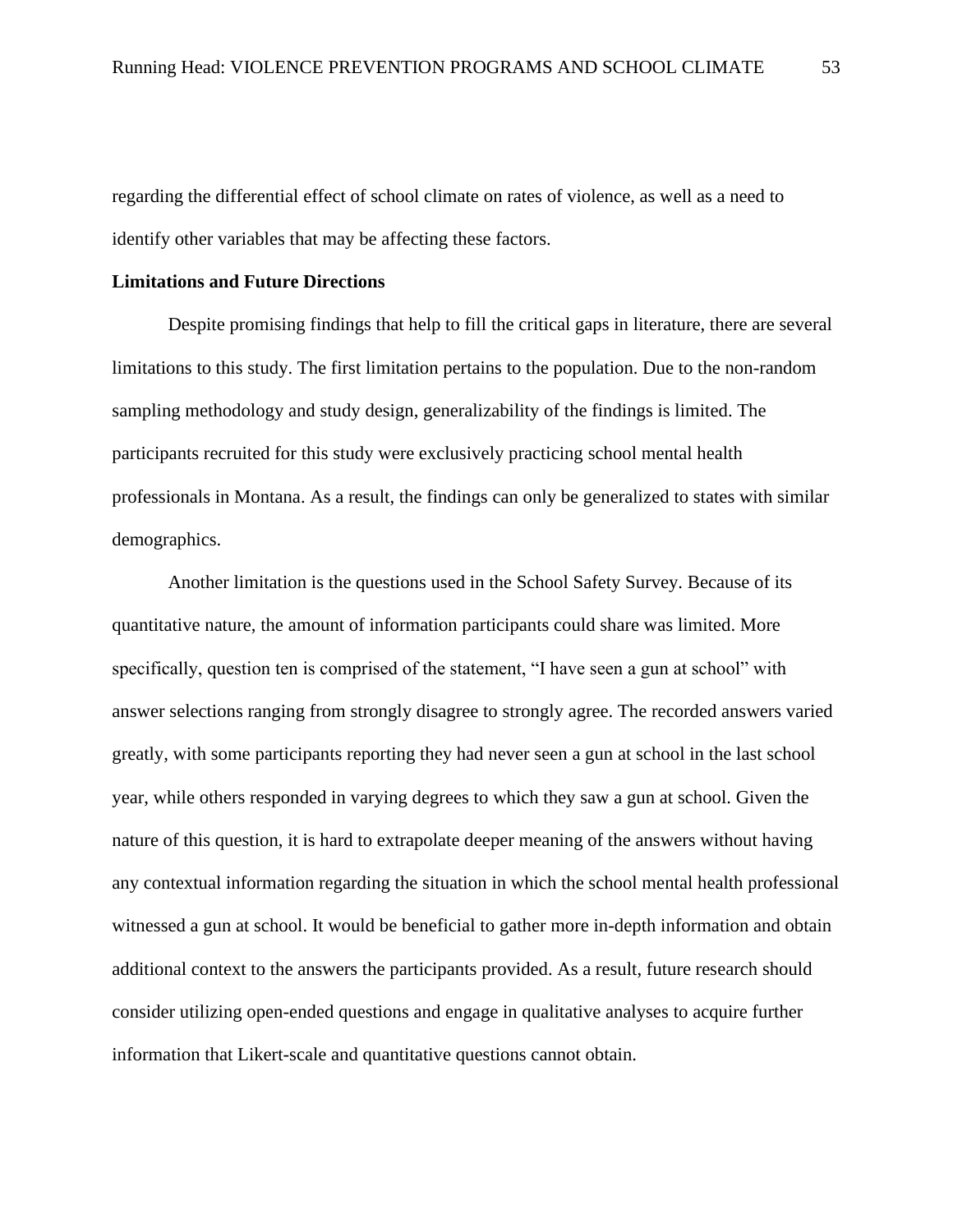A supplementary analysis was run to further investigate Research Question 3 by using an ANOVA to analyze school violence prevention resources, school climate, and size of school. The results of this analysis showed that size of school accounted for 17% of the variance and was not significant. This suggests that there are other variables that could be influencing the outcomes of this analysis. Further information could be helpful in identifying whether the size of a school has implications on rates of school violence prevention resources and school climate. Future studies should also consider the numerous variables that can be influencing each other and should isolate variables to better understand their relationships.

Another limitation pertains to the ambiguity of what constitutes a rural school. As discussed earlier, it appears that many school mental health professionals were not sure whether their school was rural, suburban, or urban. The school districts provided by the participants were researched to determine their state of rurality according to the Census Bureau definition. After further analysis, it was determined that 11% of participants worked at an urban school. Although this is a relatively small percentage, it is important to remember that there is a higher student concentration at urban schools compared to rural schools. More specifically, some school mental health professionals serving at rural schools reported less than 250 students in their school district, whereas school mental health professionals serving at urban schools reported over 1,000 students in their school district. Future studies should attempt to only collect data from school mental health professionals that are serving in rural areas (as defined by the Census Bureau) and exclude those who are practicing in urban areas.

Additionally, future research should consider using measures that use a standard score to calculate perceived efficacy of violence prevention programs, school rates of violence, school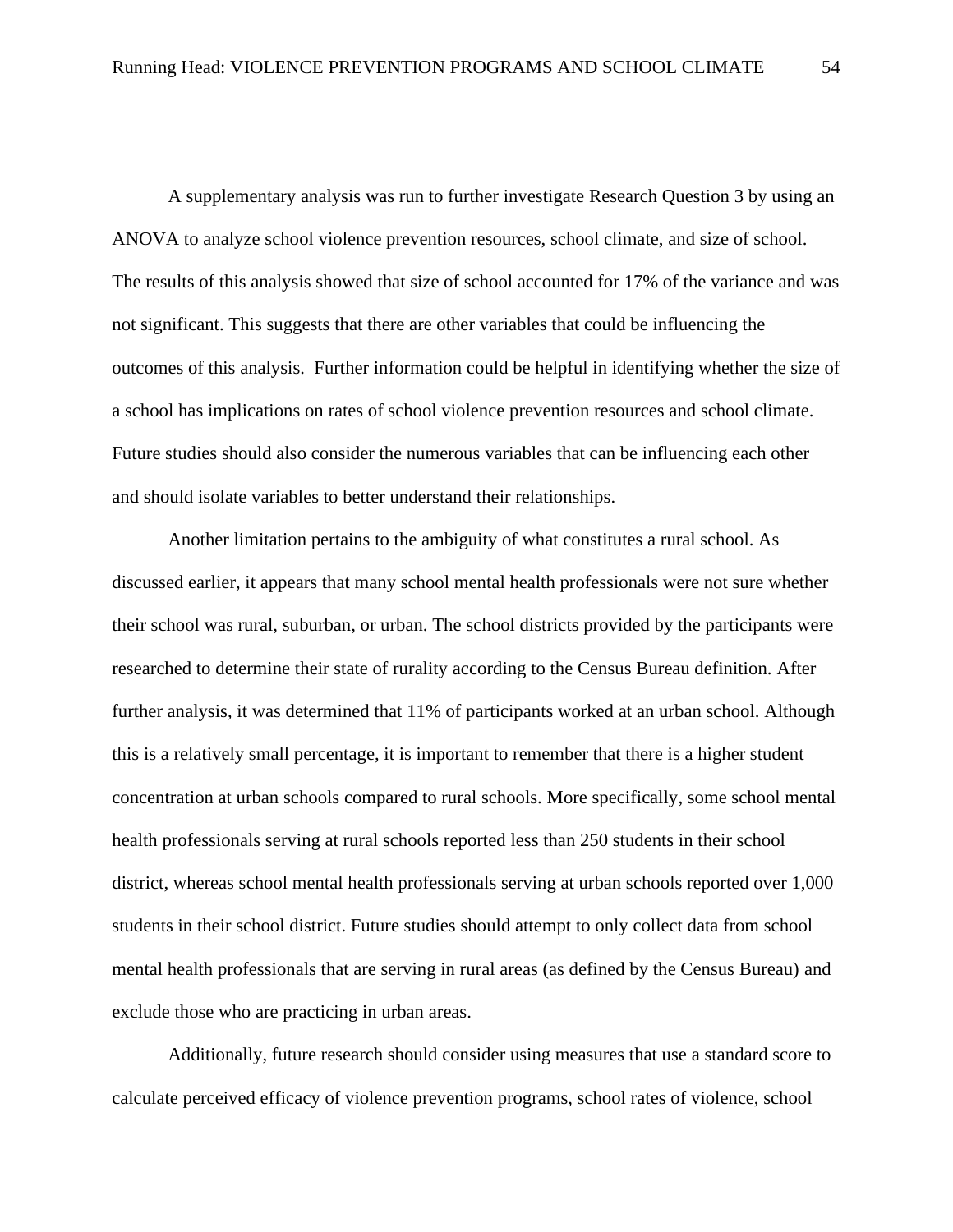violence prevention resources. This would provide stronger psychometric properties and could allow for different statistical analyses. For example, instead of using a Pearson correlation, the possibility for an ANOVA or regression model could produce more information pertaining to each variable and how they influence each other.

An additional limitation to this study is the limited number of participants that fully completed the survey. Although all the seventy-five eligible participants' responses were analyzed, it is important to consider that only forty-six of them completed the survey in its entirety, suggesting the possibility of gaps in the collected data. To obtain a more comprehensive picture of the current perceptions of school mental health professionals, future research should consider obtaining a larger sample size or encouraging participants to fully complete the survey.

Lastly, it is important to note the subjective viewpoints school mental health professionals may have regarding school violence prevention practices and rates of violence in their school. The school mental health professionals were asked to provide their perspectives on The School Safety Survey and other implemented measures, rather than their school's statistics or factual information. Although this study was purposefully designed this way, it is possible that the responses were influenced by their biases or experiences. With that in mind, there is no way of knowing whether the respondents' answers were accurate depictions of their school's violence prevention programs or rates of violence. Future research should consider collecting rates of violence through Office Discipline Referrals or other administrative documents to obtain a more accurate rate of school violence.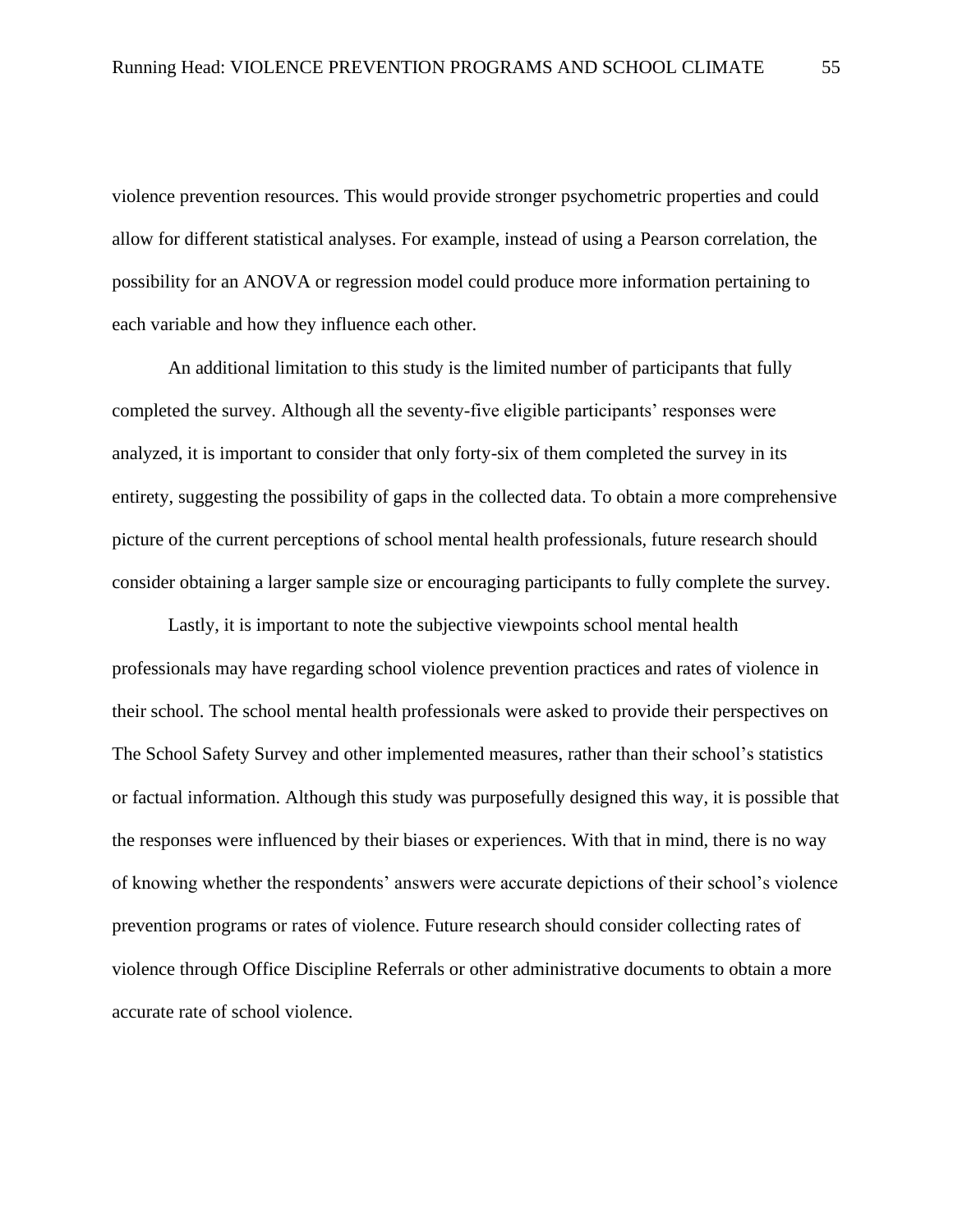## **Implications for Montana Schools**

The findings of the current study highlight the importance of a positive school climate in reducing violence in Montana schools. More specifically, the results further suggest that school climate is strongly related to perceived efficacy of violence prevention programs and rates of school violence. In schools where climate is perceived to be poor, a paradigm shift in relationships between teachers, staff, students, and the community is critical. This requires a fundamental change in beliefs regarding school discipline and what makes a school a safe environment. Many researchers encourage schools to adopt a whole-child approach to education, which is based on the idea that children's learning depends on the combination of instructional, relational, and environmental factors the child experiences (Darling-Hammond & Cook-Harvey, 2018). Additionally, based on Bronfenbrenner's ecological systems theory, school professionals should consider that child development occurs in several environments, ranging from distal to proximal influences (Bronfenbrenner, 1992). As a result, educators should understand how developmental processes interact and unfold over time if they seek to improve the school environment for better development and learning. Additionally, although it is simpler to adopt general trends in development, it is crucial to emphasize that each child develops differently as a function of their unique qualities and families, community, and classrooms (Darling-Hammond & Cook-Harvey, 2018). Considering this, schools should be designed to attend to the unique needs of individual children while supporting general trends of development in other children. As a result of improving school climate, schools may not only expect a reduction in rates of school violence, but may also see an improvement in overall academic performance (Benbenishty et al., 2016).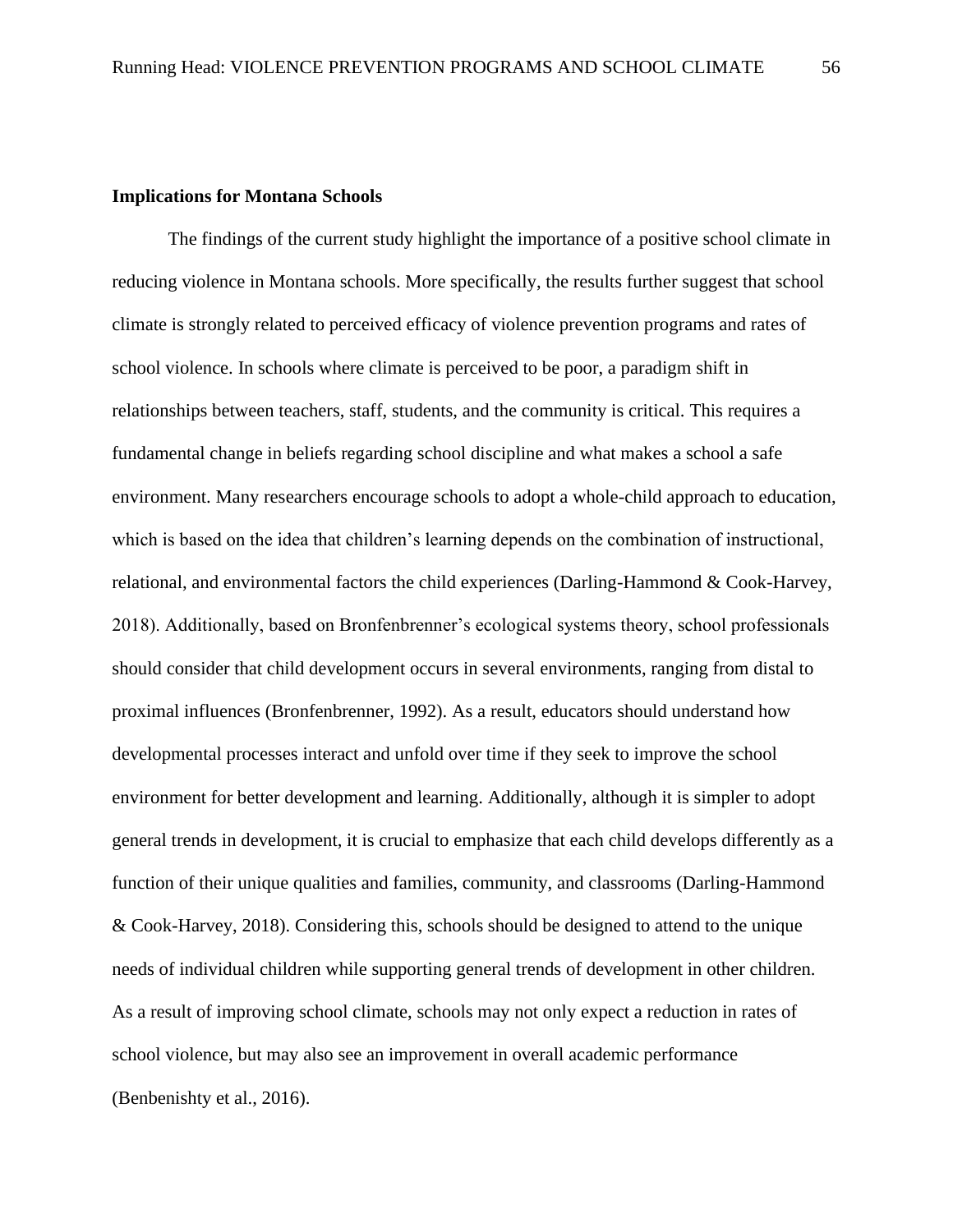It is critical for school administrators to understand how rural schools can quickly become a catch-all for students struggling with mental health, as there can be barriers to accessing care in a rural state. Relatedly, youth violence increases the risk for poor mental health (Center for Disease Control and Prevention, 2020), which can be difficult to treat in an area where access to care is geographically limited. Further, school violence has historically limited the ability of school administrators to create a healthy learning environment (Wynne & Joo, 2011). Thus, an increase in rates of violence can negatively affect not only school climate, but also individual student mental health. Considering that many of Montana's counties have limited access to mental health support (Summers-Gabr, 2020), there is the risk that students' mental health needs will be overlooked. Schools could consider providing students with appropriate mental health care can, in turn, be a violence prevention program strategy. By helping students understand and process their emotionality, the risk of acting out in violent ways can decrease, which can ultimately protect the mental health of other students.

Besides improving school climate, another tactic to reduce school violence that scholars have suggested is the implementation of stronger discipline-management systems. This concept does not necessarily propose that more severe punishments would result in lower rates of school violence. Rather, a study using data from a national sample of schools showed that all schools make use of rules, regulations, and policies to reduce problem behavior, but commonly fail to consistently and clearly implement these rules and consequences (Gottfredson & Gottfredson, 2001). In the same study, results showed that many schools employ individualized strategies to prevent problem behavior, such as individual counseling or instructional programs, instead of implementing a universal intervention to improve the psychosocial climate or quality of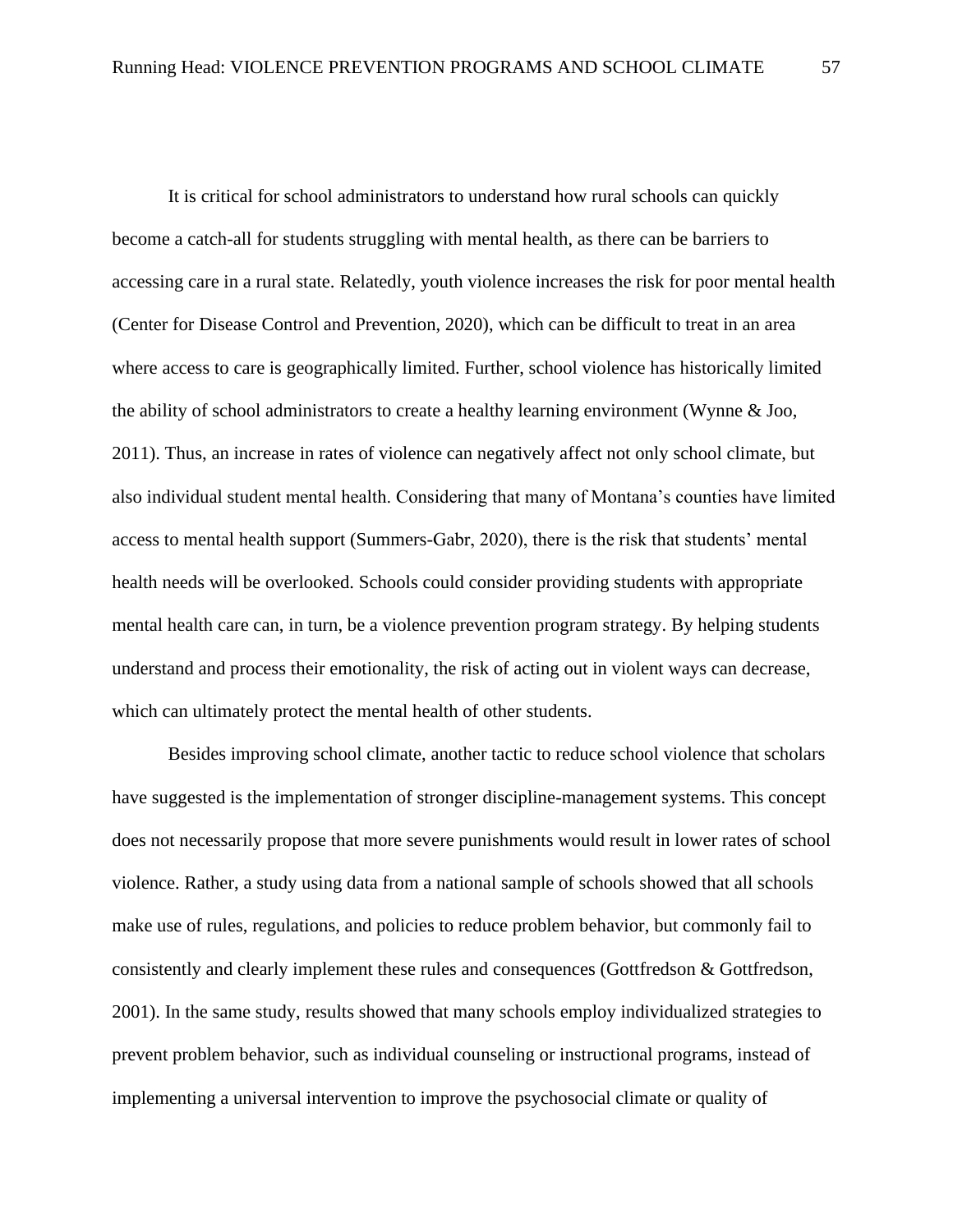interactions among individuals in the school. With this in mind, it is believed that the majority of schools identify school violence as an issue of individual-deficit behavior, rather than considering environmental influences that may affect student behavior. Schools hoping to reduce school violence should consider implementing universal school violence prevention programs, as they are more inclusive and encompass the entire student body (Humphrey et al., 2016).

Many rural schools continue to remain in a unique position of geographic isolation, weapon culture, and sparse resources. Mental health staff receive less training, have lower hiring requirements, and are available for fewer hours each week in rural schools compared to their urban and suburban counterparts (Mink et al., 2005). However, it is important to understand why these disparities exist, which can be different according to each school's circumstances. If a rural school has fewer resources available for staff training, funding should become a priority. However, if rural school administrators perceive a lower need for violence prevention programs, then raising awareness of the problem and risk of school violence could motivate a re-allocation of training for mental health care staff (Mink et al., 2005). Chronic underfunding of violence prevention programs is an issue that sometimes cannot be solved within just the school district. Consequently, it may fall on the school mental health professionals to advocate to their local or state government for proper school violence prevention resources.

Despite rural schools being at a great disposition for certain forms of violence, school districts may argue the financial insensibility of spending thousands of dollars on school safety programs or strategies when it is believed such violence would never occur at their school. Additionally, it is difficult to calculate whether a program or strategy truly deterred an act of violence from occurring. In this case, it is important to share current statistics regarding the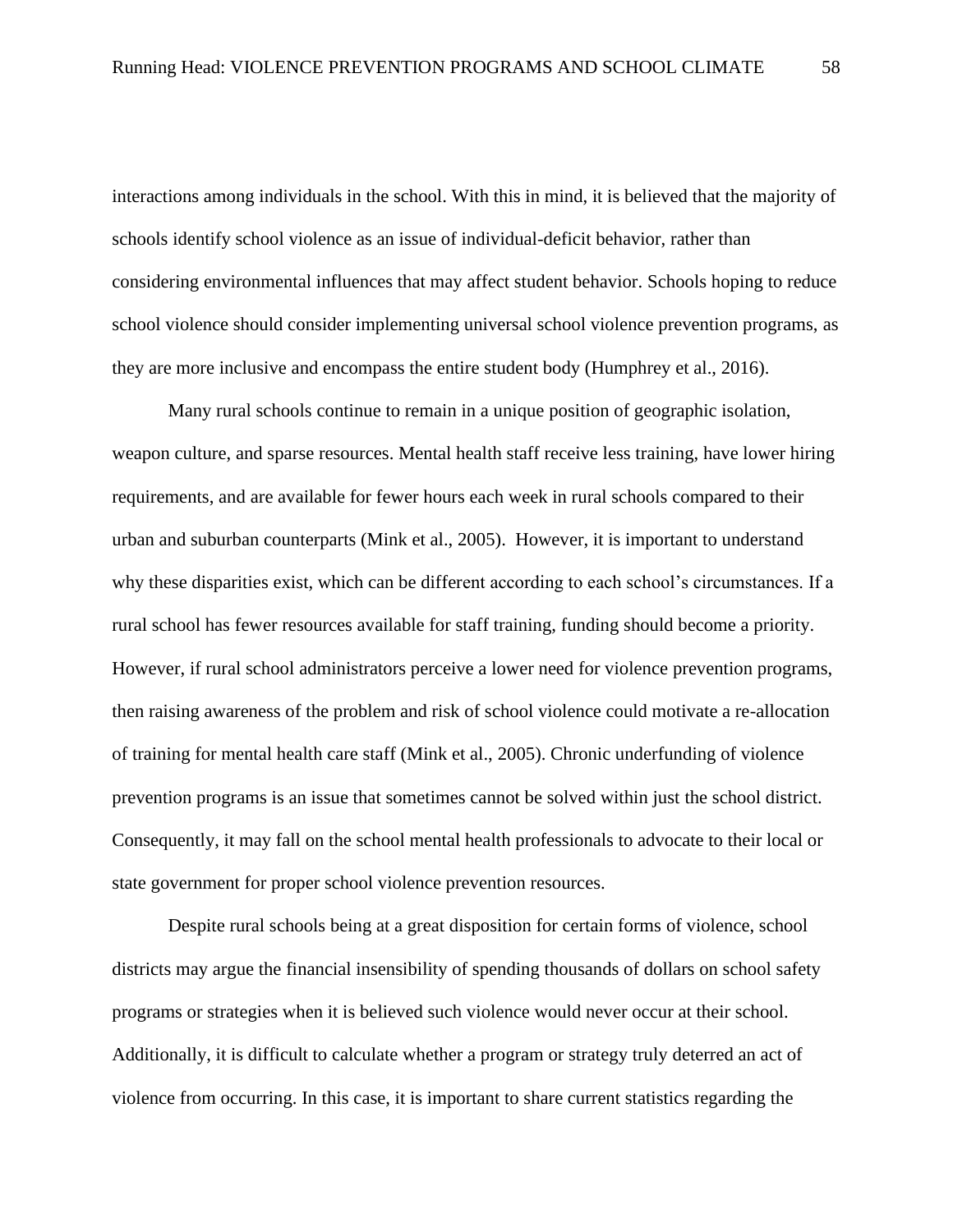prevalence and impact school violence can have on a school and its surrounding communities. Looking at studies that have collected pre/post perceived rates of violence and perceived school climate can provide a measure of how safe students and staff feel on school campus after an intervention has been implemented. The implementation of a school violence prevention program is likely to positively affect school climate, which can deter acts of violence. Although some forms of violence occur more frequently than others, it is best practice to be prepared to intervene when or if a crisis occurs. The implementation of such programs will not only reduce the likelihood of acts of violence from happening, but it can also improve the school climate by improving teacher and student relationships, increase feelings of safety and security, and improve academic and mental health outcomes.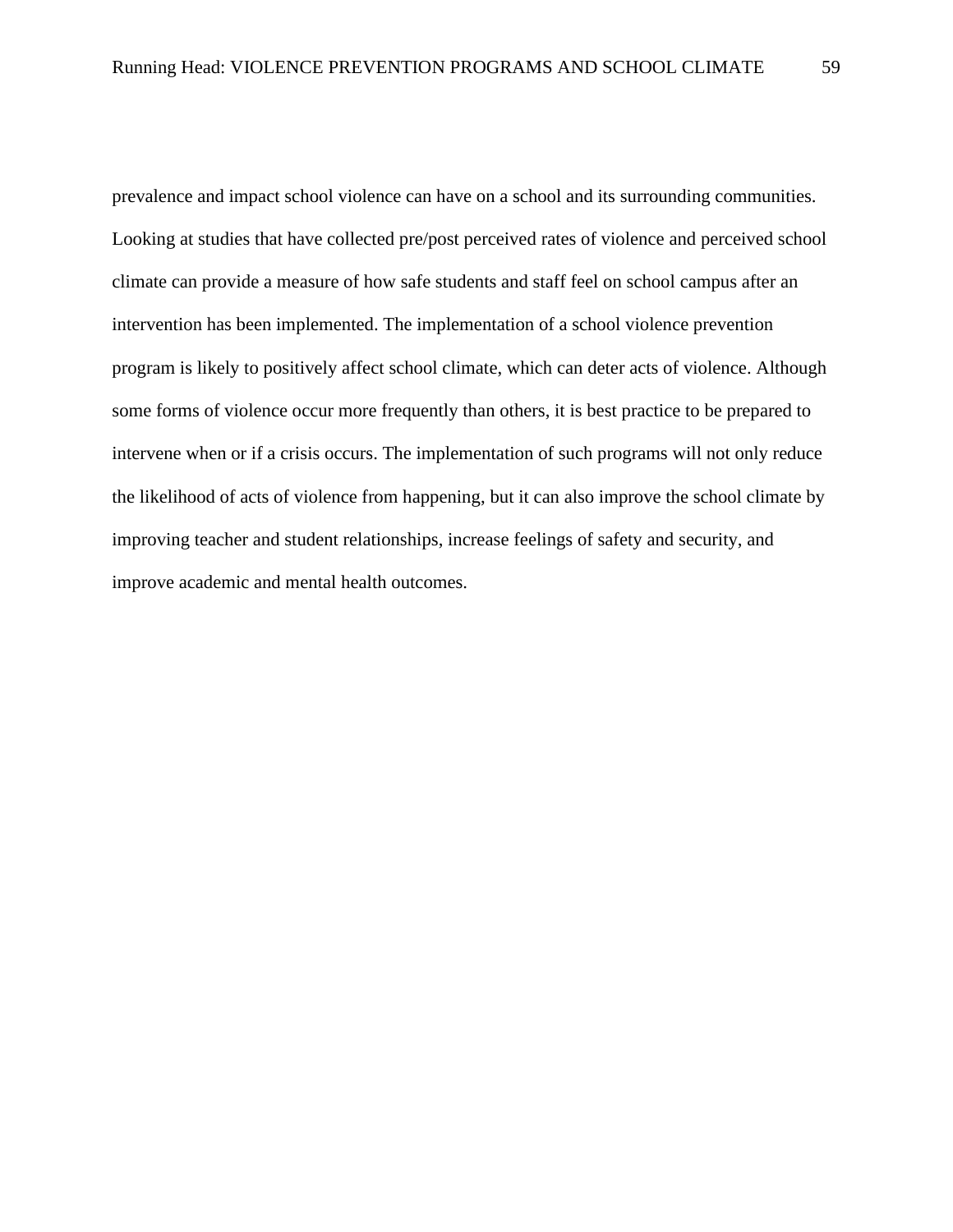#### **References**

#### **Aberson, C. L. (2019).** *Applied power analysis for the behavioral sciences***. Routledge.**

Akiba, M., LeTendre, G. K., Baker, D. P., & Goesling, B. (2002). Student victimization: National and school system effects on school violence in 37 nations. *American educational research journal*, *39*(4), 829-853.

[https://doi.org/10.3102/00028312039004829](https://doi.org/10.3102%2F00028312039004829)

- ARCGis. (2020, January 1). *Montana rural areas. https://www.arcgis.com/apps/webappviewer/i ndex.html?id=2415c18653b14b96b8cc082798285 a61*
- Benbenishty, R., Astor, R. A., Roziner, I., & Wrabel, S. L. (2016). Testing the causal links between school climate, school violence, and school academic performance: A crosslagged panel autoregressive model. *Educational Researcher*, *45*(3), 197-206. DOI: 10.3102/0013189X16644603
- Bingler, S., Diamond, B. M., Hill, B., Hoffman, J. L., Howley, C. B., Lawrence, B. K., ... & Washor, E. (2002). Dollars & Sense: The Cost Effectiveness of Small Schools.
- Brank, E. M., Woolard, J. L., Brown, V. E., Fondacaro, M., Luescher, J. L., Chinn, R. G., & Miller, S. A. (2007). Will they tell? Weapons reporting by middle-school youth. *Youth Violence and Juvenile Justice*, *5*(2), 125-146. [https://doi.org/10.1177/1541204006296171](https://doi.org/10.1177%2F1541204006296171)
- Brock, S. E., Nickerson, A. B., Reeves, M. A., Conolly, C. N., Jimerson, S. R., Pesce, R. C., & Lazzaro, B. R. (2016). *School crisis prevention and intervention: The PREPaRE model* (2nd ed.)*.* Bethesda, MD: National Association of School Psychologists.
- Bronfenbrenner, U. (1992). *Ecological systems theory*. Jessica Kingsley Publishers.

Brown, J. A., Goforth, A. N., & Machek, G. (2018). School Psychologists' Experiences with and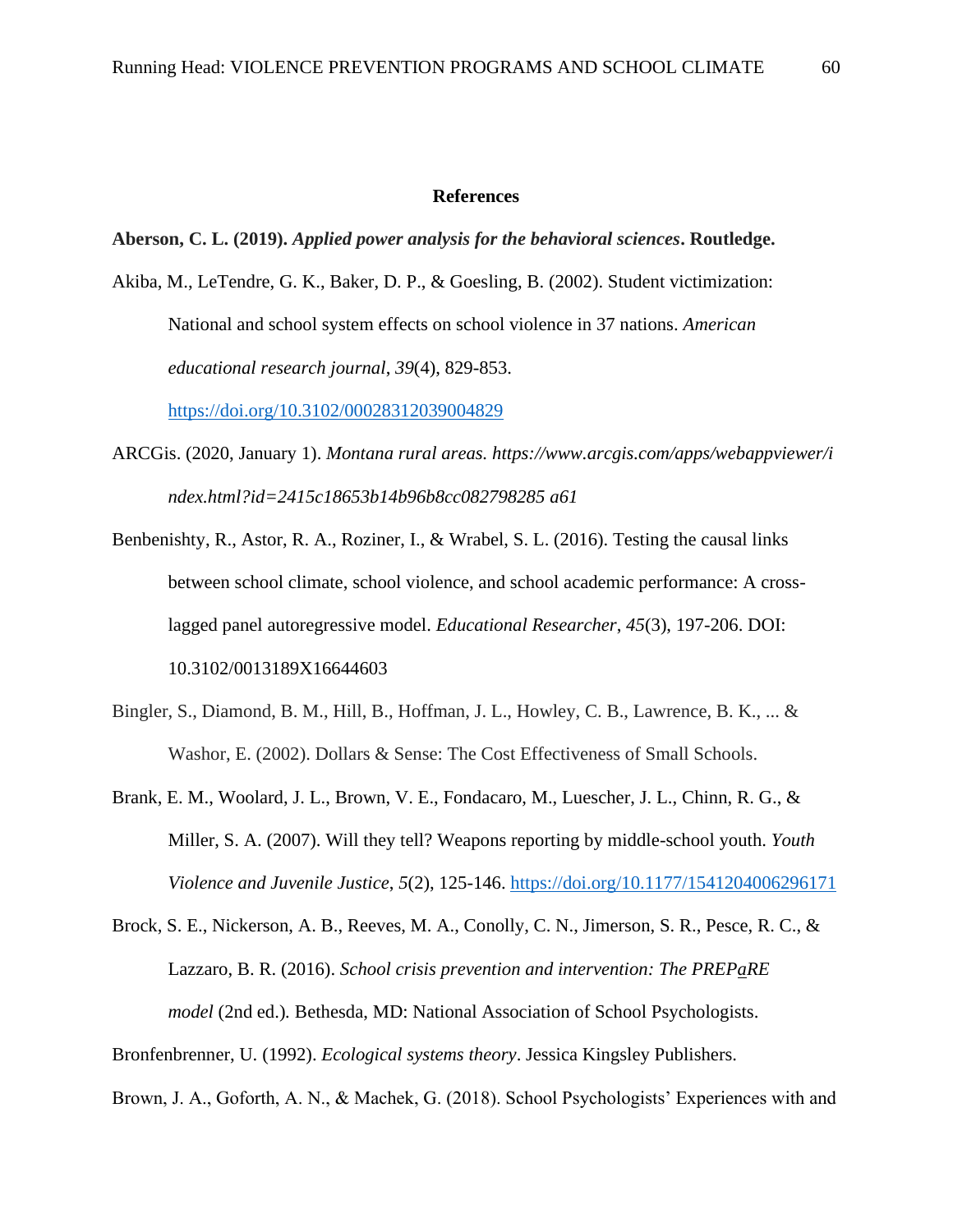Training in Suicide Assessment: Challenges in a Rural State. *Contemporary School Psychology*, *22*(2), 195-206. DOI 10.1007/s40688-017-0147-9

- Bushman, B. J., Newman, K., Calvert, S. L., Downey, G., Dredze, M., Gottfredson, M., ... & Romer, D. (2016). Youth violence: What we know and what we need to know. *American Psychologist*, *71*(1), 17. [https://doi.org/10.1037/a0039687](https://psycnet.apa.org/doi/10.1037/a0039687)
- Centers for Disease Control and Prevention. (2020). United States, High School Youth Risk Behavior Survey, 2019. Retrieved August 31, 2020 from <https://www.cdc.gov/healthyyouth/data/yrbs/results.htm>
- Chen, G., & Weikart, L. A. (2008). Student background, school climate, school disorder, and student achievement: An empirical study of New York City's middle schools. *Journal of School Violence*, *7*(4), 3-20.
- Cicchetti, D., & Rogosch, F. A. (2012). Neuroendocrine regulation and emotional adaptation in the context of child maltreatment. Monographs of the Society for Research in Child Development, 77(2), 87-95.<https://doi.org/10.1111/j.1540-5834.2011.00666.x>
- Cohen, L. E., & Felson, M. (1979). Social change and crime rate trends: A routine activity approach. American sociological review, 588-608. DOI 10.2307/2094589
- Cohen, J., McCabe, L., Michelli, N. M., & Pickeral, T. (2009). School climate: Research, policy, teacher education and practice. Teachers' College Record, 111, 180 –213.
- Committee for Children. (2020, June 2). Second Step ® Social-Emotional Learning. <https://www.cfchildren.org/programs/social-emotional-learning/>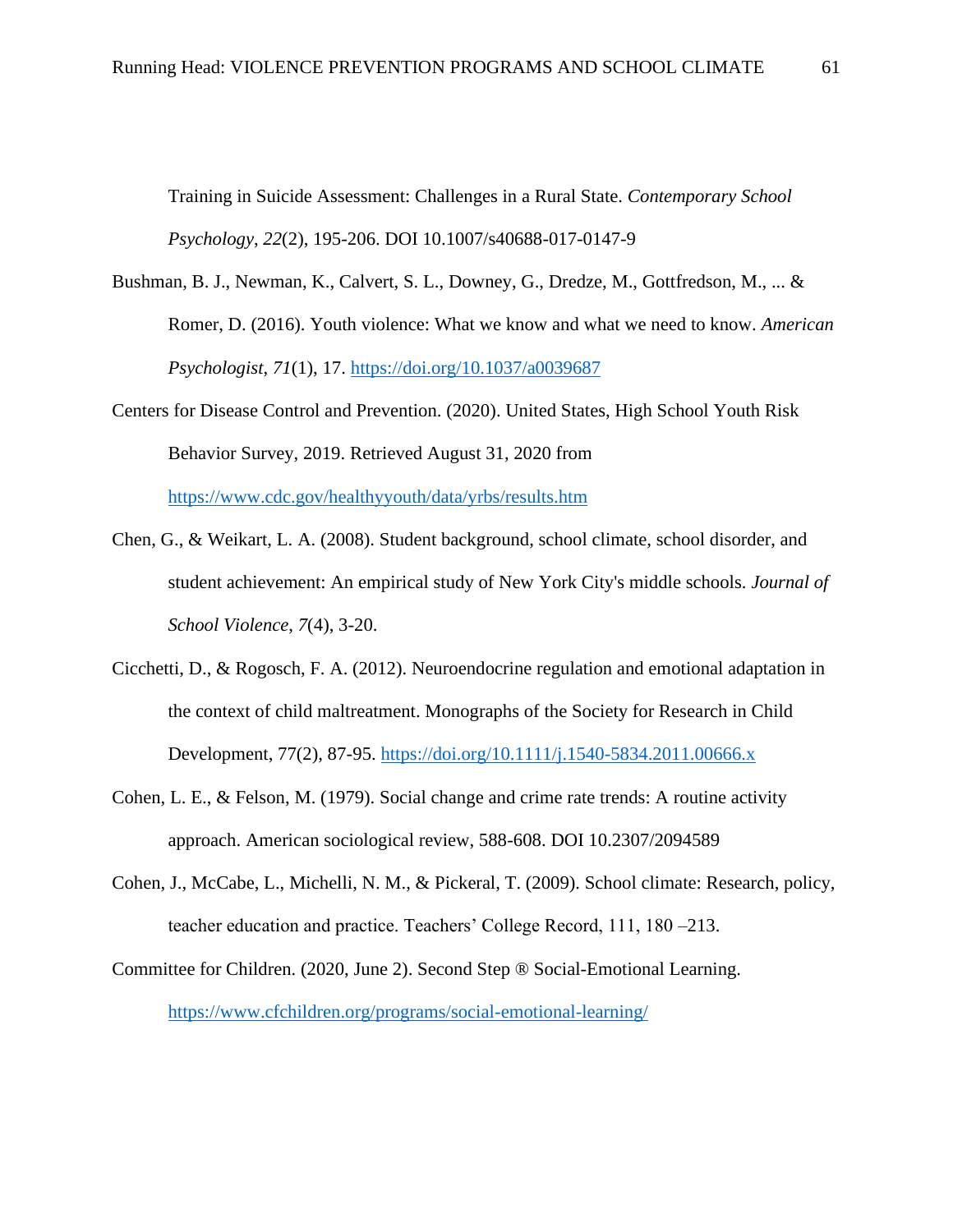- Cotter, K. L., Smokowski, P. R., & Evans, C. B. (2015). Contextual predictors of perception of school danger among rural youths: baseline results from the rural adaptation project. *Children & Schools*, *37*(1), 9-17.<https://doi.org/10.1093/cs/cdu021>
- Cowan, K. C., & Rossen, E. (2013). Responding to the unthinkable: School crisis response and recovery. *Phi Delta Kappan*, *95*(4), 8-12. [https://doi.org/10.1177/003172171309500403](https://doi.org/10.1177%2F003172171309500403)
- Darling-Hammond, L., & Cook-Harvey, C. M. (2018). Educating the Whole Child: Improving School Climate to Support Student Success. *Learning Policy Institute*.
- Daunic, A. P., Smith, S. W., Brank, E. M., & Penfield, R. D. (2006). Classroom-based cognitive–behavioral intervention to prevent aggression: Efficacy and social validity. Journal of school psychology, 44(2), 123-139.
- Duru, E., & Balkis, M. (2018). Exposure to school violence at school and mental health of victimized adolescents: The mediation role of social support. *Child Abuse & Neglect*, *76*, 342-352.<https://doi.org/10.1016/j.chiabu.2017.11.016>
- Elgar, F. J., McKinnon, B., Walsh, S. D., Freeman, J., Donnelly, P. D., de Matos, M. G., Gariepy, G., Aleman-Diaz, A. Y., Pickett, W., Molcho, M. & Currie, C. (2015). Structural determinants of youth bullying and fighting in 79 countries. *Journal of Adolescent Health*, *57*(6), 643-650.<https://doi.org/10.1016/j.jadohealth.2015.08.007>
- Felson, R. B., & Pare, P. P. (2010). Gun cultures or honor cultures? Explaining regional and race differences in weapon carrying. *Social forces*, *88*(3), 1357-1378. <https://doi.org/10.1353/sof.0.0310>
- Finkelhor, D., Vanderminden, J., Turner, H., Shattuck, A., & Hamby, S. (2016). At-school victimization and violence exposure assessed in a national household survey of children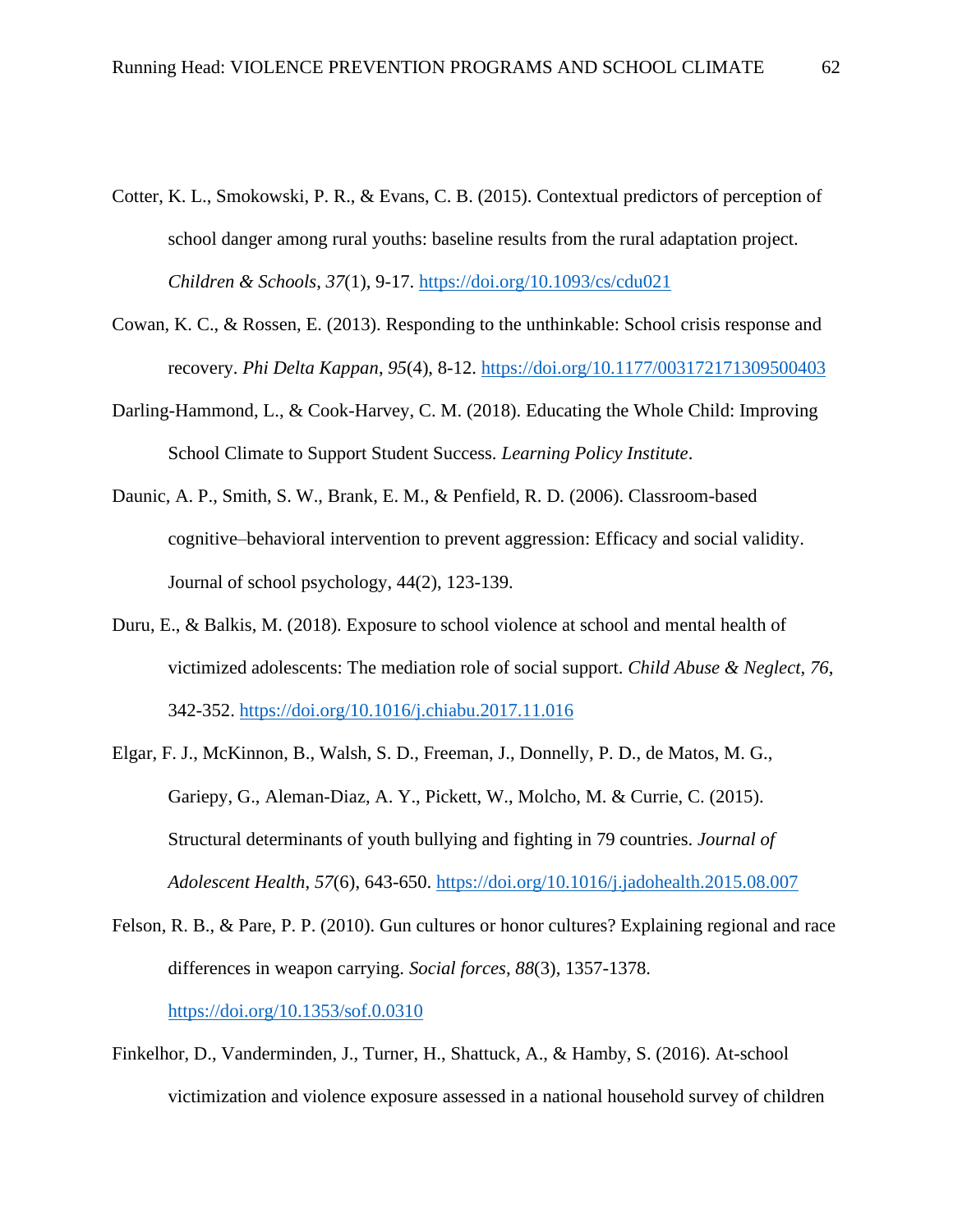and youth. *Journal of school violence*, *15*(1), 67-90.

<https://doi.org/10.1080/15388220.2014.952816>

- Fox, B. H., Perez, N., Cass, E., Baglivio, M. T., & Epps, N. (2015). Trauma changes everything: Examining the relationship between adverse childhood experiences and serious, violent and chronic juvenile offenders. Child abuse & neglect, 46, 163-173. <https://doi.org/10.1016/j.chiabu.2015.01.011>
- Freiberg, H. J., & Stein, T. A. (1999). Measuring, improving and sustaining healthy learning environments. In H. J. Freiberg (Ed.), School climate: Measuring, improving and sustaining healthy learning environments (pp. 11–29). Philadelphia, PA: Falmer Press.
- Goforth, A. N., Yosai, E. R., Brown, J. A., & Shindorf, Z. R. (2017). A multi-method inquiry of the practice and context of rural school psychology. *Contemporary school psychology*, *21*(1), 58-70. DOI 10.1007/s40688-016-0110-1
- Growth and Enhancement of Montana Students. (n.d.). *Montana Education Facts.* https://gems.opi.mt.gov/.
- Guo, S., Wu, Q., Smokowski, P. R., Bacallao, M., Evans, C. B., & Cotter, K. L. (2015). A longitudinal evaluation of the positive action program in a low-income, racially diverse, rural county: Effects on self-esteem, school hassles, aggression, and internalizing symptoms. Journal of youth and adolescence, 44(12), 2337-2358.
- Henson, B., Wilcox, P., Reyns, B. W., & Cullen, F. T. (2010). Gender, adolescent lifestyles, and violent victimization: Implications for routine activity theory. *Victims & Offenders*, *5*(4), 303-328.<https://doi.org/10.1080/15564886.2010.509651>

Humphrey, N., Barlow, A., Wigelsworth, M., Lendrum, A., Pert, K., Joyce, C., ... & Calam, R.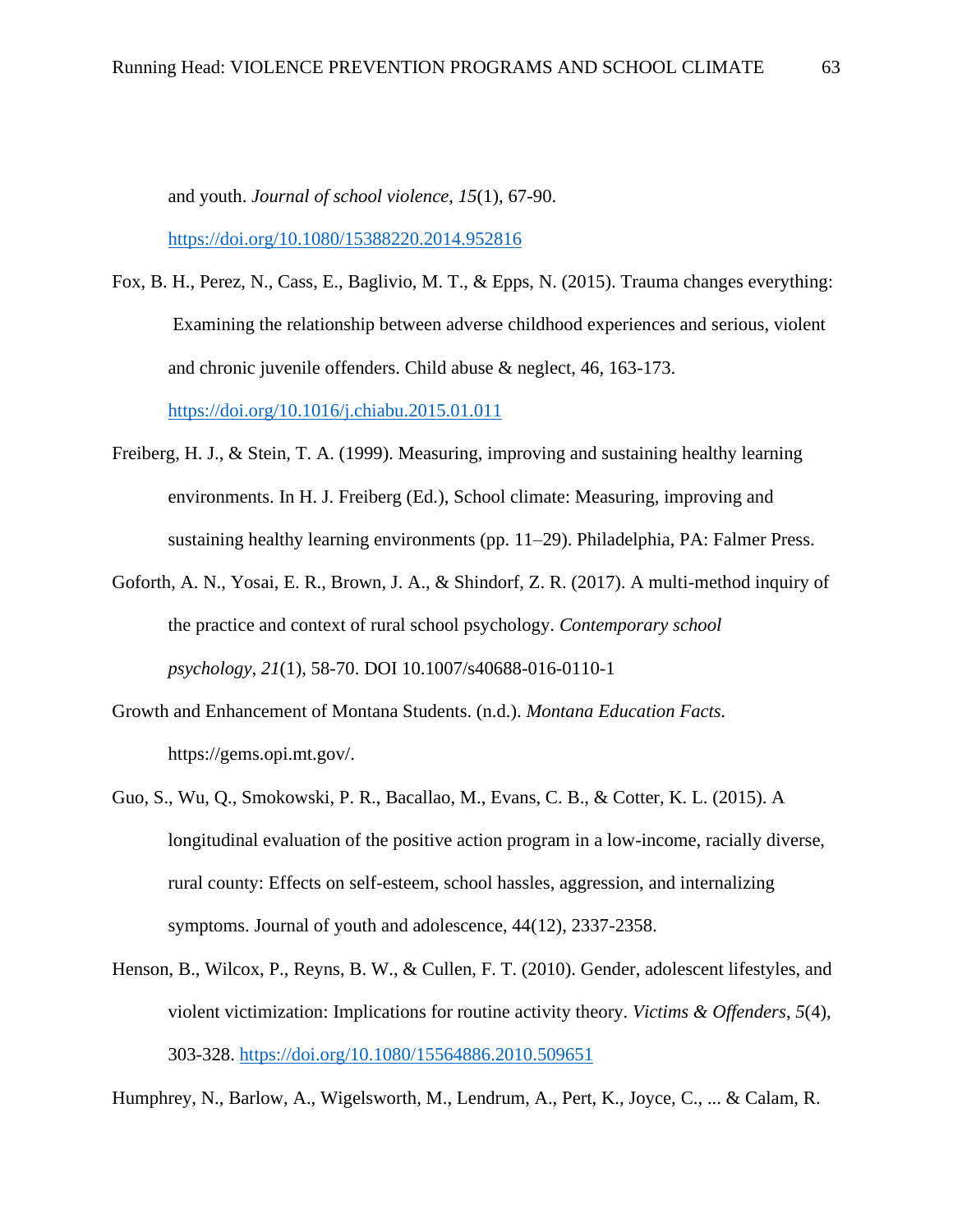(2016). A cluster randomized controlled trial of the Promoting Alternative Thinking Strategies (PATHS) curriculum. Journal of school psychology, 58, 73-89. <https://doi.org/10.1016/j.jsp.2016.07.002>

Kann, L., McManus, T., Harris, W. A., Shanklin, S. L., Flint, K. H., Queen, B., ... & Lim, C. (2018). Youth risk behavior surveillance—United States, 2017. *MMWR Surveillance Summaries*, *67*(8), 1.

- King, K. (2014). Violence in the school setting: A school nurse perspective. *OJIN: The online journal of issues in nursing*, *19*(1), 4. DOI 10.3912/OJIN.Vol19No01Man04
- Klinger, A. (2019). *Violent threats and incidents in schools.* The Educator's School Safety Network.<http://eschoolsafety.org/violence>
- Kutsyuruba, B., Klinger, D. A., & Hussain, A. (2015). Relationships among school climate, school safety, and student achievement and well-being: a review of the literature. Review of Education, 3(2), 103-135.<https://doi.org/10.1002/rev3.3043>
- LaRusso, M. D., Romer, D., & Selman, R. L. (2008). Teachers as builders of respectful school climates: Implications for adolescent drug use norms and depressive symptoms in high school. *Journal of Youth and Adolescence*, *37*(4), 386. DOI 10.1007/s10964-007-9212-4
- Leachman, M., Albares, N., Masterson, K., & Wallace, M. (2016). Most states have cut school funding, and some continue cutting. *Center on Budget and Policy Priorities*, *4*, 1-16.
- Lunenburg, F. C. (2010). School violence in America's schools. Focus on colleges, universities, and schools, 4(1), 1-6.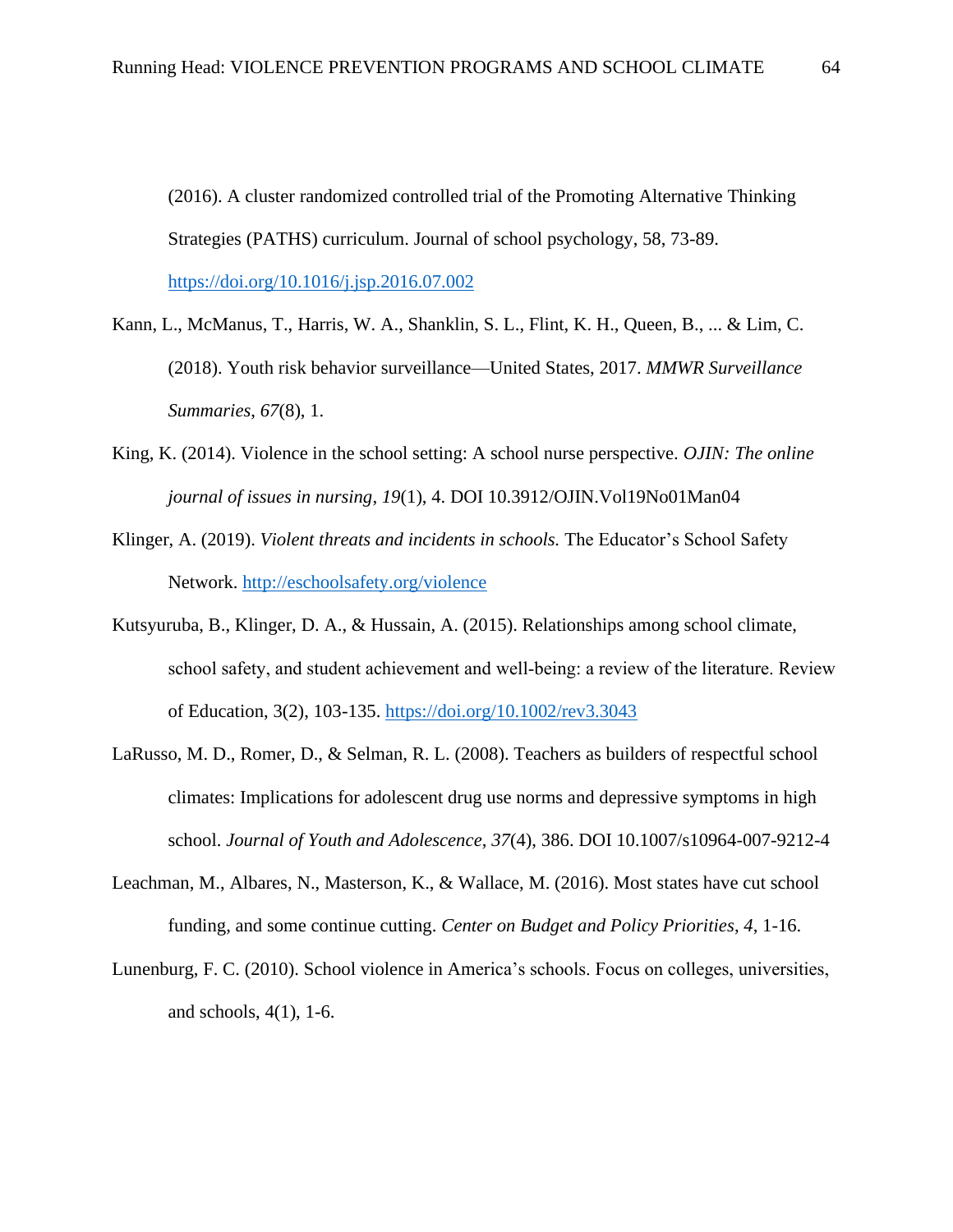- Maring, E. F., & Koblinsky, S. A. (2013). Teachers' challenges, strategies, and support needs in schools affected by community violence: A qualitative study. *Journal of school health*, *83*(6), 379-388.<https://doi.org/10.1111/josh.12041>
- Miguel, C., & Gargano, J. (2017). Moving Beyond Retribution: Alternatives to Punishment in a Society Dominated by the School-to-Prison Pipeline. *Humanities*, *6*(2), 15. <https://doi.org/10.3390/h6020015>
- Mink, M. D., Moore, C. G., Johnson, A., Probst, J. C., & Martin, A. (2005). Violence and rural teens: Teen violence, drug use, and school-based prevention services in rural America*. Columbia, SC: South Carolina Rural Health Research Center.* Available at http://rhr.sph.sc.edu/report/scrhrc\_teenviolence.pdf.
- Montana Association of School Psychologists. (2020, August 7). Retrieved from [https://masponline.us/learn-about-school-psychologists/.](https://masponline.us/learn-about-school-psychologists/)
- Montana School Counselor Association. (2020, August 7). Retrieved from [https://www.mtschoolcounselor.org/#:~:text=About%20Us,500%20Montana%20professi](https://www.mtschoolcounselor.org/#:~:text=About%20Us,500%20Montana%20professional%20school%20counselors.) [onal%20school%20counselors.](https://www.mtschoolcounselor.org/#:~:text=About%20Us,500%20Montana%20professional%20school%20counselors.)
- Muschert, G. W. (2007). Research in school shootings. *Sociology Compass*, *1*(1), 60-80. <https://doi.org/10.1111/j.1751-9020.2007.00008.x>
- Muschert, G. W., Henry, S., Bracy, N. L., & Peguero, A. A. (2014). *Responding to School Violence*. New York, United States: Macmillan Publishers.
- Musu, L., Zhang, A., Wang, K., Zhang, J., & Oudekerk, B. (2019). Indicators of school crime and safety: 2018.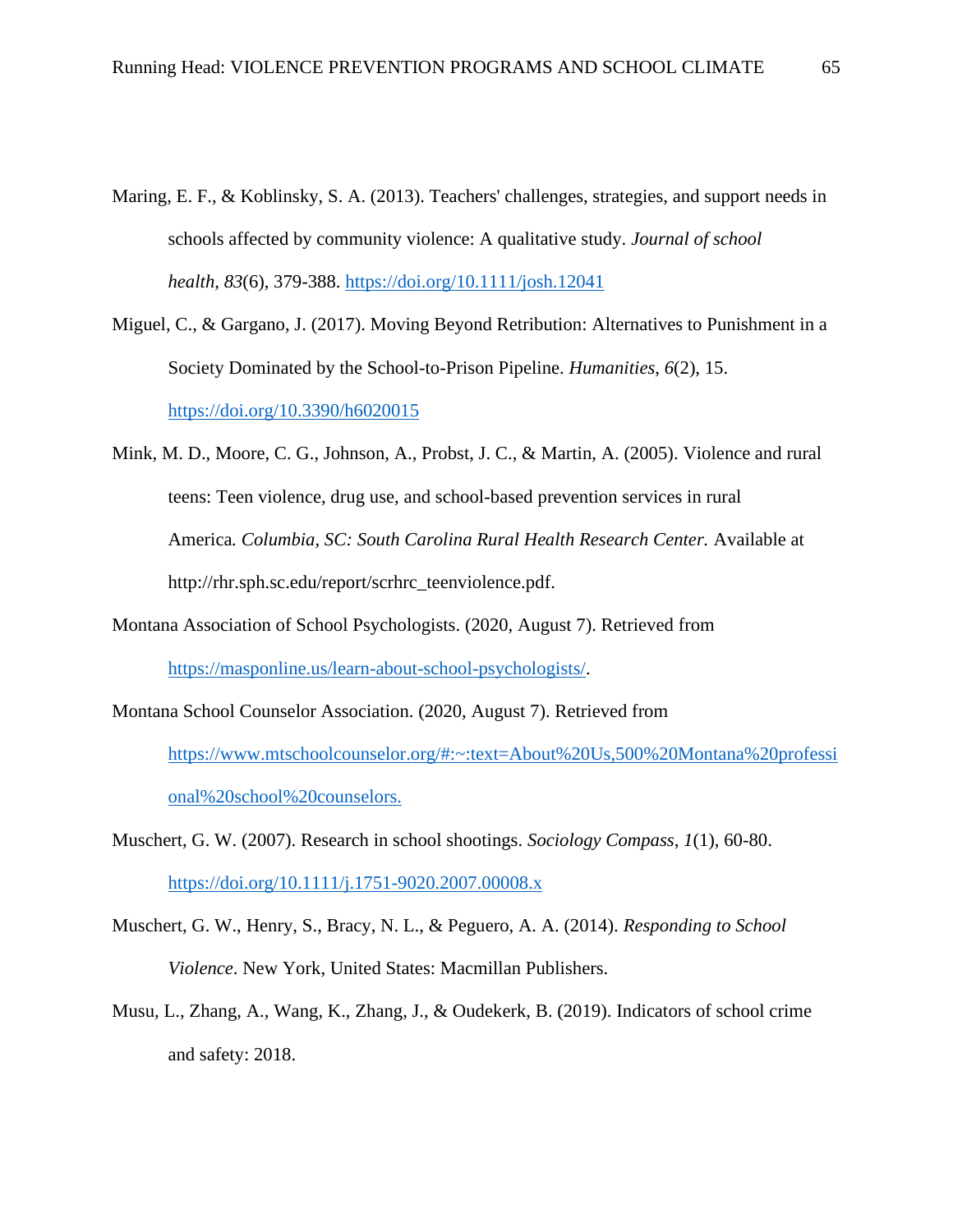- National School Climate Council. (2007). *The school climate challenge: Narrowing the gap between school climate research and school climate policy, practice guidelines and teacher education policy.* Retrieved from [http://www.schoolclimate.org/climate/](http://www.schoolclimate.org/climate/documents/policy/school-climate-challenge-web.pdf)  [documents/policy/school-climate-challenge-web.pdf.](http://www.schoolclimate.org/climate/documents/policy/school-climate-challenge-web.pdf)
- National Threat Assessment Center (US). (2018). *Enhancing school safety using a threat assessment model: An operational guide for preventing targeted school violence*. US Department of Homeland Security, United States Secret Service, National Threat Assessment Center.

Newman, O. (1972). *Defensible space* (p. 264). New York: Macmillan.

Perkins, J. M., Perkins, H. W., & Craig, D. W. (2019). Misperceiving a code of silence: peer support for telling authorities about weapons at school among middle school and high school students in the United States. Youth & Society, 51(6), 814-839.

[https://doi.org/10.1177/0044118X17714808](https://doi.org/10.1177%2F0044118X17714808)

- Peterson, R. L., & Skiba, R. (2000). Creating school climates that prevent school violence. *Preventing School Failure: Alternative Education for Children and Youth*, *44*(3), 122- 129. DOI: 10.1080/10459880009599794
- Shuval, K., Pillsbury, C. A., Cavanaugh, B., McGruder, L. R., McKinney, C. M., Massey, Z., & Groce, N. E. (2010). Evaluating the impact of conflict resolution on urban children's violence-related attitudes and behaviors in New Haven, Connecticut, through a community–academic partnership. *Health education research*, *25*(5), 757-768. <https://doi.org/10.1093/her/cyq030>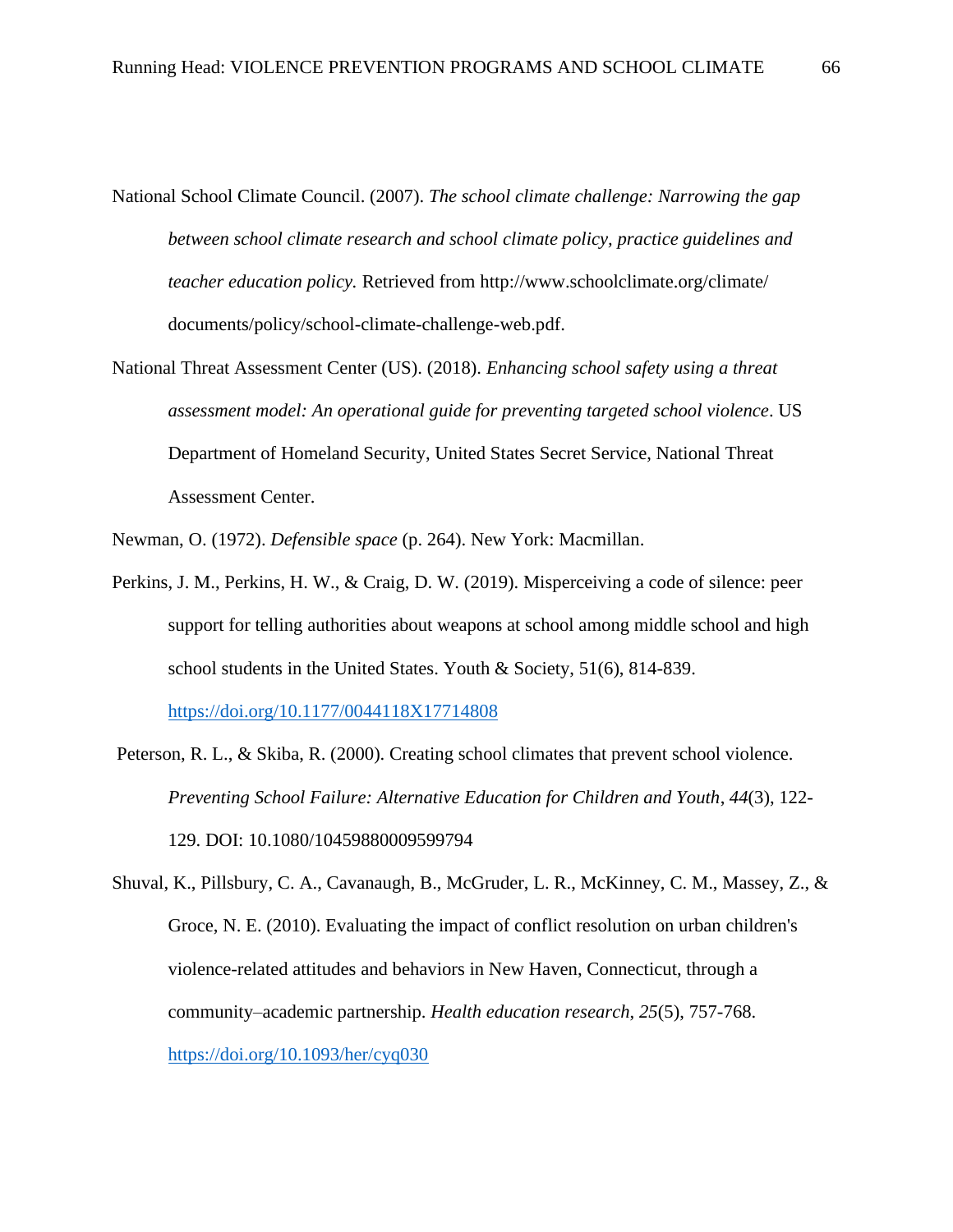- Skiba, R., Simmons, A.B., Peterson, R., & Forde, S. (2006). The SRS safe schools survey: A broader perspective on school violence prevention. In S.R. Jimerson & M.J. Furlong (Eds.), The handbook of school violence and school safety: From research to practice (pp. 157-170). Mahwah, NF: Lawrence Erlbaum Associates, Inc.
- Snyder, T. D., de Brey, C., & Dillow, S. A. (2019). Digest of Education Statistics 2017, NCES 2018-070. *National Center for Education Statistics*.
- Suldo, S. M., McMahan, M. M., Chappel, A. M., & Loker, T. (2012). Relationships between perceived school climate and adolescent mental health across genders. *School Mental Health*, *4*(2), 69-80. DOI 10.1007/s12310-012-9073-1
- Summers-Gabr, N. M. (2020). Rural–urban mental health disparities in the United States during COVID-19. *Psychological Trauma: Theory, Research, Practice, and Policy*.
- Taylor, R.D., Oberle, E., Durlak, J.A., & Weissberg, R.P. (2017) Promoting Positive Youth Development Through School-Based Social and Emotional Learning Interventions: A Meta-Analysis of Follow-Up Effects. *Child Development, 88*(4): 1156–1171. <https://doi.org/10.1111/cdev.12864>
- Thapa, A., Cohen, J., Guffey, S., & Higgins-D'Alessandro, A. (2013). A review of school climate research. *Review of educational research*, *83*(3), 357-385. [https://doi.org/10.3102/0034654313483907](https://doi.org/10.3102%2F0034654313483907)
- Tillyer, M. S., Fisher, B. S., & Wilcox, P. (2011). The effects of school crime prevention on students' violent victimization, risk perception, and fear of crime: A multilevel opportunity perspective. *Justice Quarterly*, *28*(2), 249-277.

<https://doi.org/10.1080/07418825.2010.493526>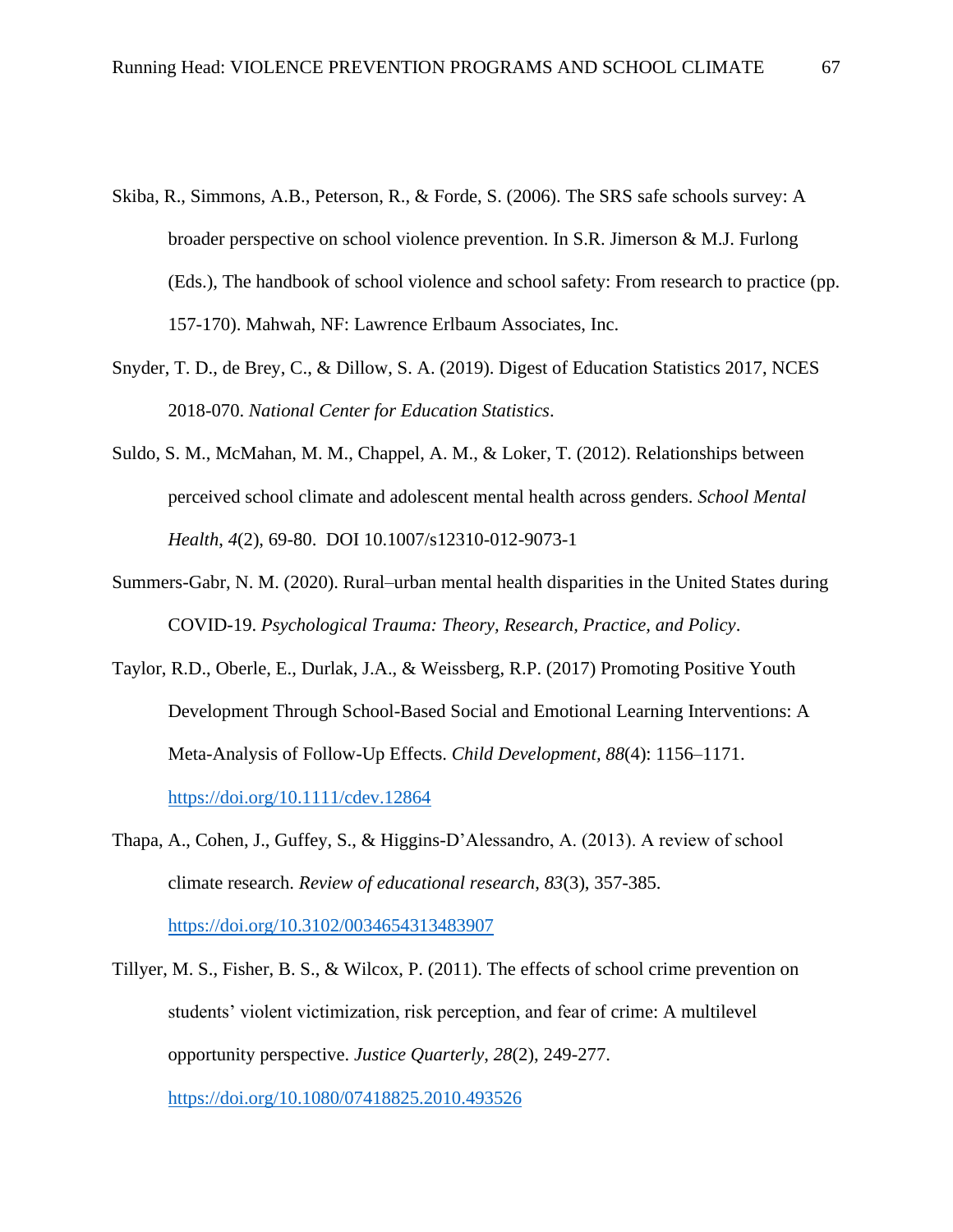- Thompkins, A. C., Chauveron, L. M., Harel, O., & Perkins, D. F. (2014). Optimizing violence prevention programs: An examination of program effectiveness among urban high school students. Journal of school health, 84(7), 435-443.<https://doi.org/10.1111/josh.12171>
- Uline, C., & Tschannen-Moran, M. (2008). The walls speak: The interplay of quality facilities, school climate, and student achievement. *Journal of educational administration*.
- Ursache, A., Blair, C., & Raver, C. C. (2012). The promotion of self‐regulation as a means of enhancing school readiness and early achievement in children at risk for school failure. *Child Development Perspectives*, *6*(2), 122-128.

<https://doi.org/10.1111/j.1750-8606.2011.00209.x>

- U. S. Department of Agriculture Economic Research Service. (2014). Rural poverty and wellbeing. Retrieved from http://www.ers.usda.gov/topics/rural-economypopulation/ruralpoverty-well-being/povertyoverview.aspx
- Wallace, L. N. (2017). Armed kids, armed adults? Weapon carrying from adolescence to adulthood. Youth violence and juvenile justice, 15(1), 84-98.

[https://doi.org/10.1177/1541204015585363](https://doi.org/10.1177%2F1541204015585363)

- Wang, M. T., & Degol, J. L. (2016). School climate: A review of the construct, measurement, and impact on student outcomes. Educational Psychology Review, 28(2), 315-352. DOI 10.1007/s10648-015-9319-1
- Wynne, S. L., & Joo, H. J. (2011). Predictors of school victimization: individual, familial, and school factors. *Crime & Delinquency*, *57*(3), 458-488.

[https://doi.org/10.1177/0011128710389586](https://doi.org/10.1177%2F0011128710389586)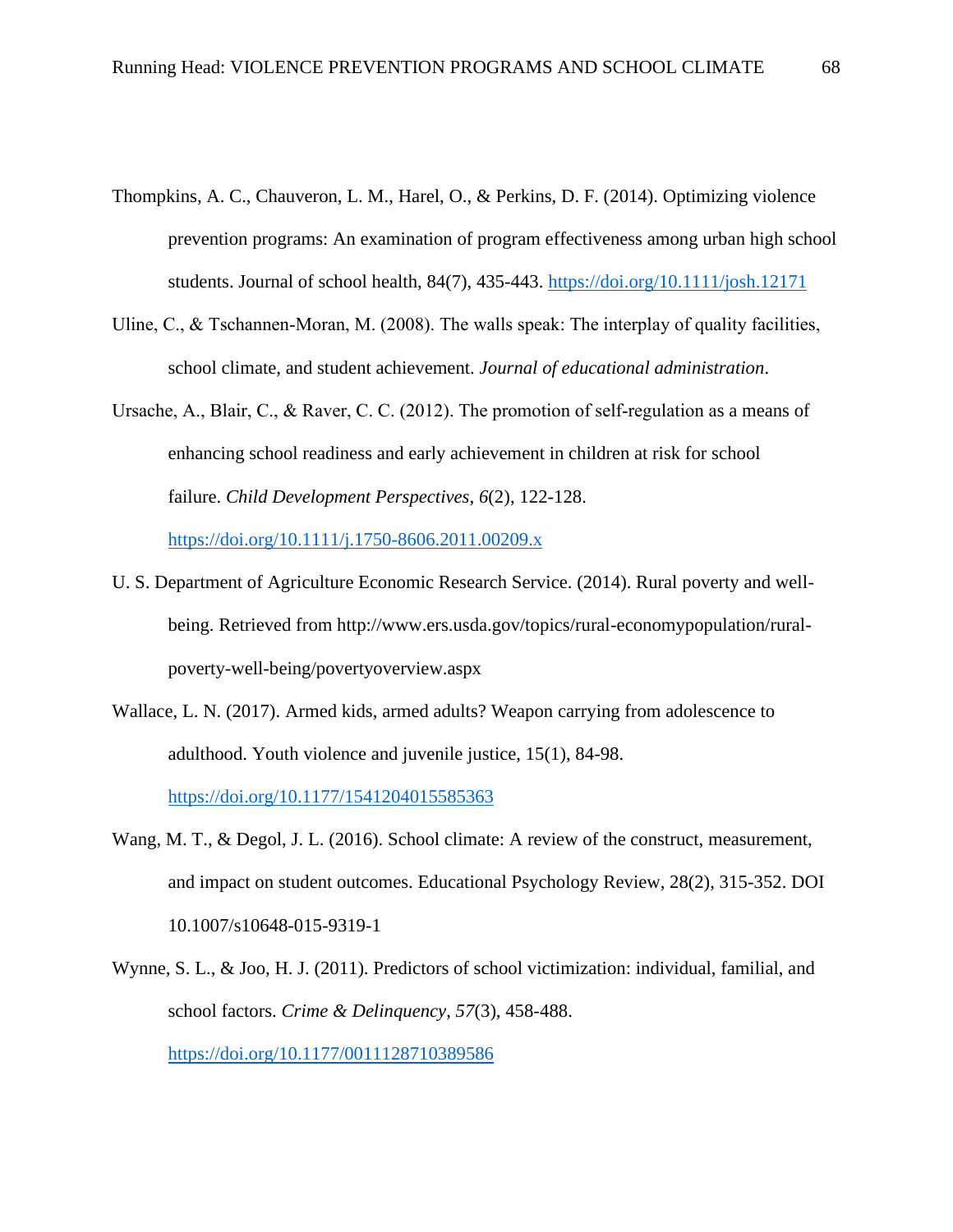Ye, C., & Wang, Y. (2018). ED School Climate Surveys (EDSCLS): Psychometric benchmarking technical report. National Center for Education Statistics, US Department of Education. https://safesupportivelearning. ed. gov/sites/default/files/SCIRP/EDSCLS\_Psychometric\_Benchmarking\_Technical\_Report \_2018-04-25. pdf.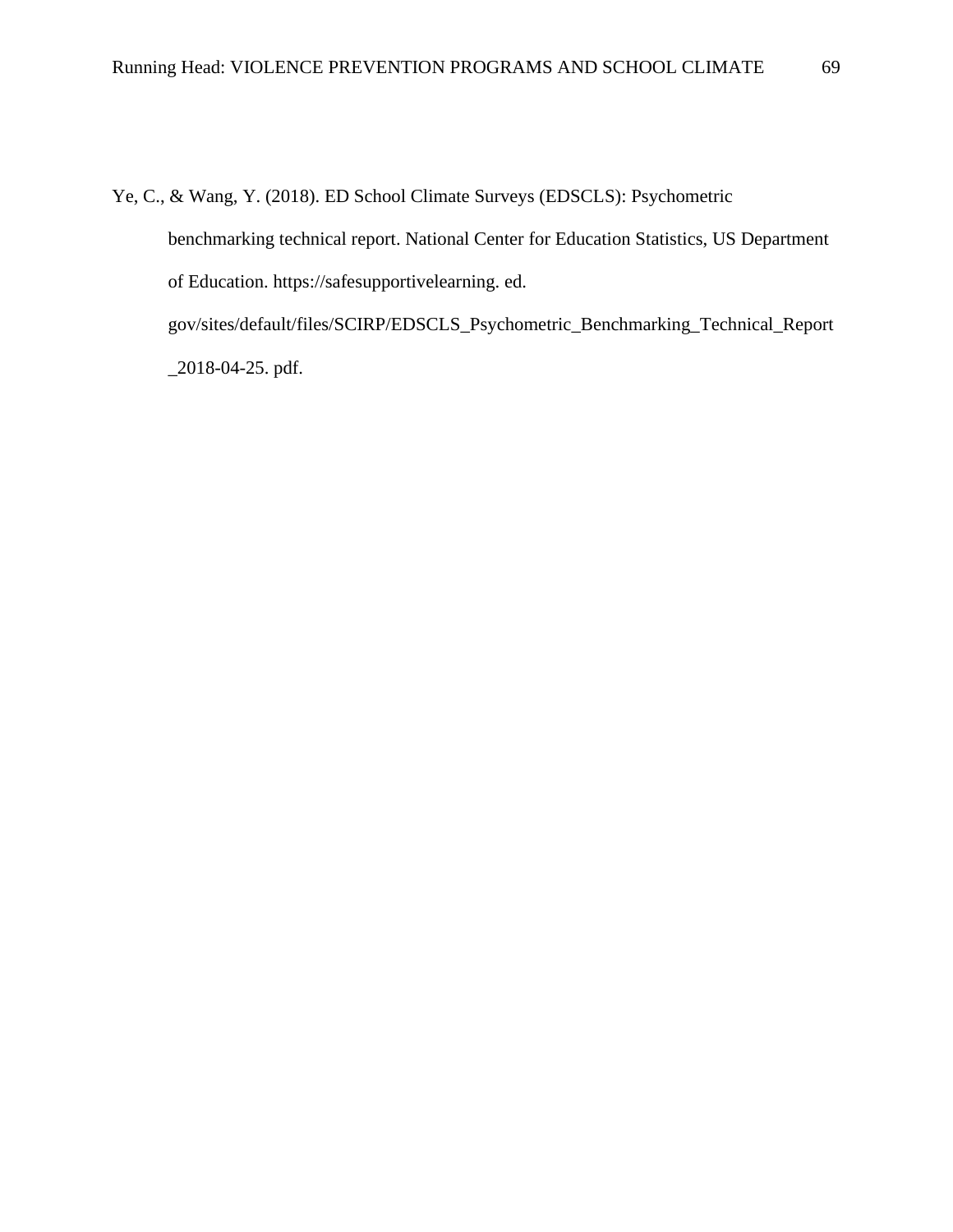### **Appendix A**

#### Demographic Questionnaire

- 1. What is your highest degree earned? (Masters [MS, MA, Med], Specialist [EdS, SSP], Doctorate [PhD, PsyD, EdD], Other)
- 2. How many years have you worked in the field as a school mental health professional? (0 years, 1-5 years, 6-10 years, 11-15 years, 16-20 years, 21+ years)
- 3. What is your position at this school? (School Psychologist, School Counselor, Social Worker, Other (please fill in))
- 4. With what grade level(s) do you currently work? (Check all that apply) (Pre-K, K-5, 6-8, 9-12, College)
- 5. What is the approximate ratio of school psychologists to students within your district? (1:500 or lower, 1:750, 1:1000, 1:1500, 1:2000, 1:3000, 1:>3000)
- 6. How would you describe the current type of community in which you work? (Check all that apply) (Urban, Suburban, Rural)
- 7. What is the size of the district you serve? (Please estimate, if applicable) (Less than 250 students, 250-999 students, 1,000-1,999 students, 2,000-4,999 students, 5,000-9,999 students, 10,000 or more students)
- 8. How many schools do you serve?  $(1, 2, 3, 4, 5, 5+)$
- 9. Please list the names of **all** the schools that you serve and their corresponding district(s) and/or cooperative(s).
- 10. What is your racial background? (Check all that apply) (White Non-Hispanic, African American, Hispanic, Native American, Asian or Pacific Islander, Biracial or Multiracial, Other, Prefer not to Disclose)
- 11. What is your gender? (Check all that apply) (Female, Male, Non-binary, Transgender Female, Transgender Male, Intersex, Prefer not to Disclose)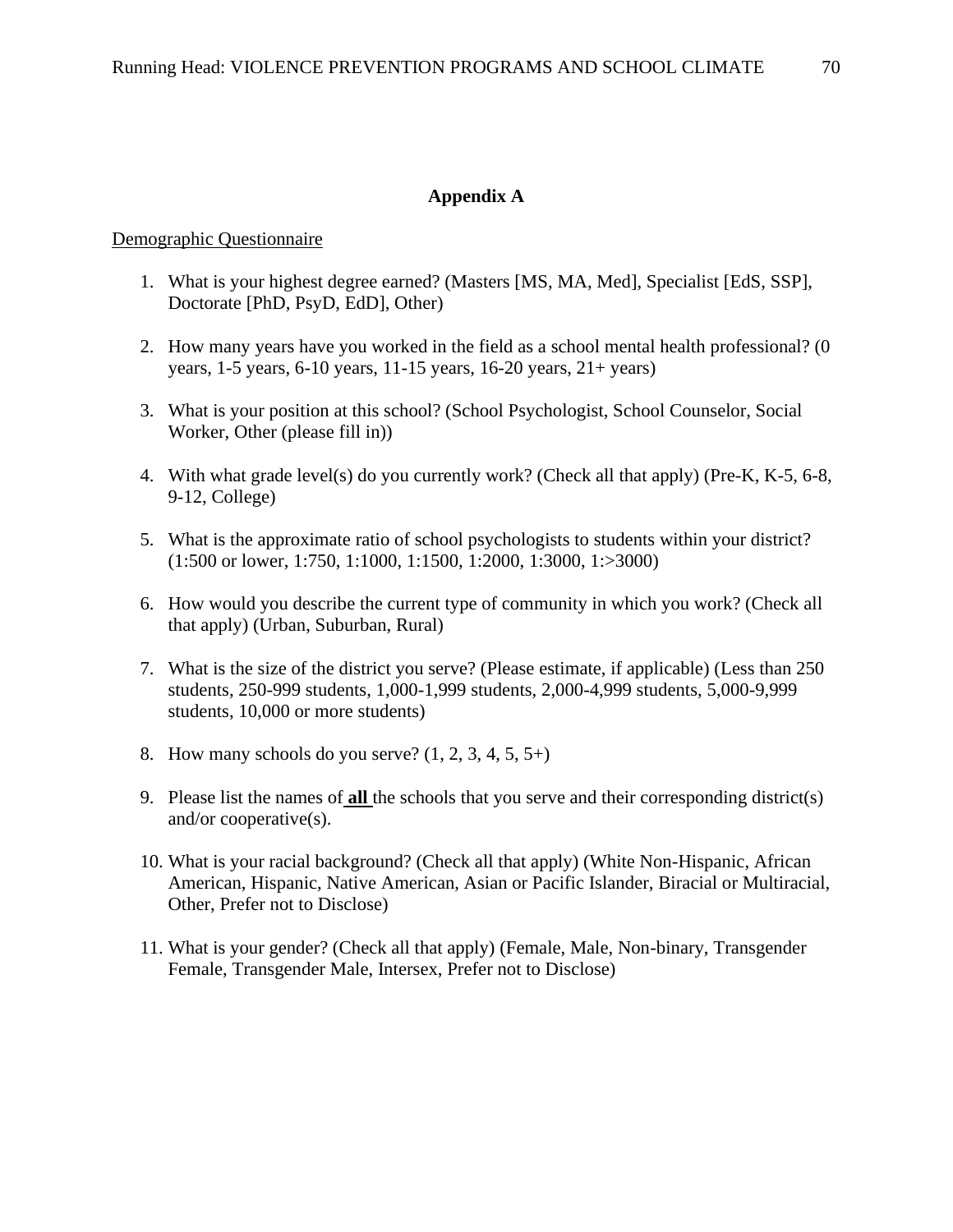### **Appendix B**

#### Efficacy of Violence Prevention Programs Prompts

# **Please answer using the following scale: Strongly Disagree, Disagree, Neutral, Agree, Strongly Agree)**

- 1. I believe the violence prevention program(s) we use at our school are effective in reducing violence on school grounds.
- 2. The strategies and programs we use to reduce school violence are evidence-based.
- 3. Our school violence prevention program(s) makes our school safer.
- 4. I believe that our school appropriately reacts to acts of violence on campus.
- 5. I believe our school successfully uses school violence prevention programs (e.g., Second Step, PATHS, positive behavioral supports and interventions, bullying prevention programs) that deter acts of violence.
- 6. I believe that our school successfully uses violence prevention strategies that deter acts of violence (e.g., cameras, glass windows to increase visibility, hall monitors, locked doors).
- 7. I know what procedures to follow if there is a dangerous situation during the school day (e.g., violent person on campus).
- 8. We have drills to practice what procedures to follow if there is a dangerous situation during the school day (e.g., violent person on campus).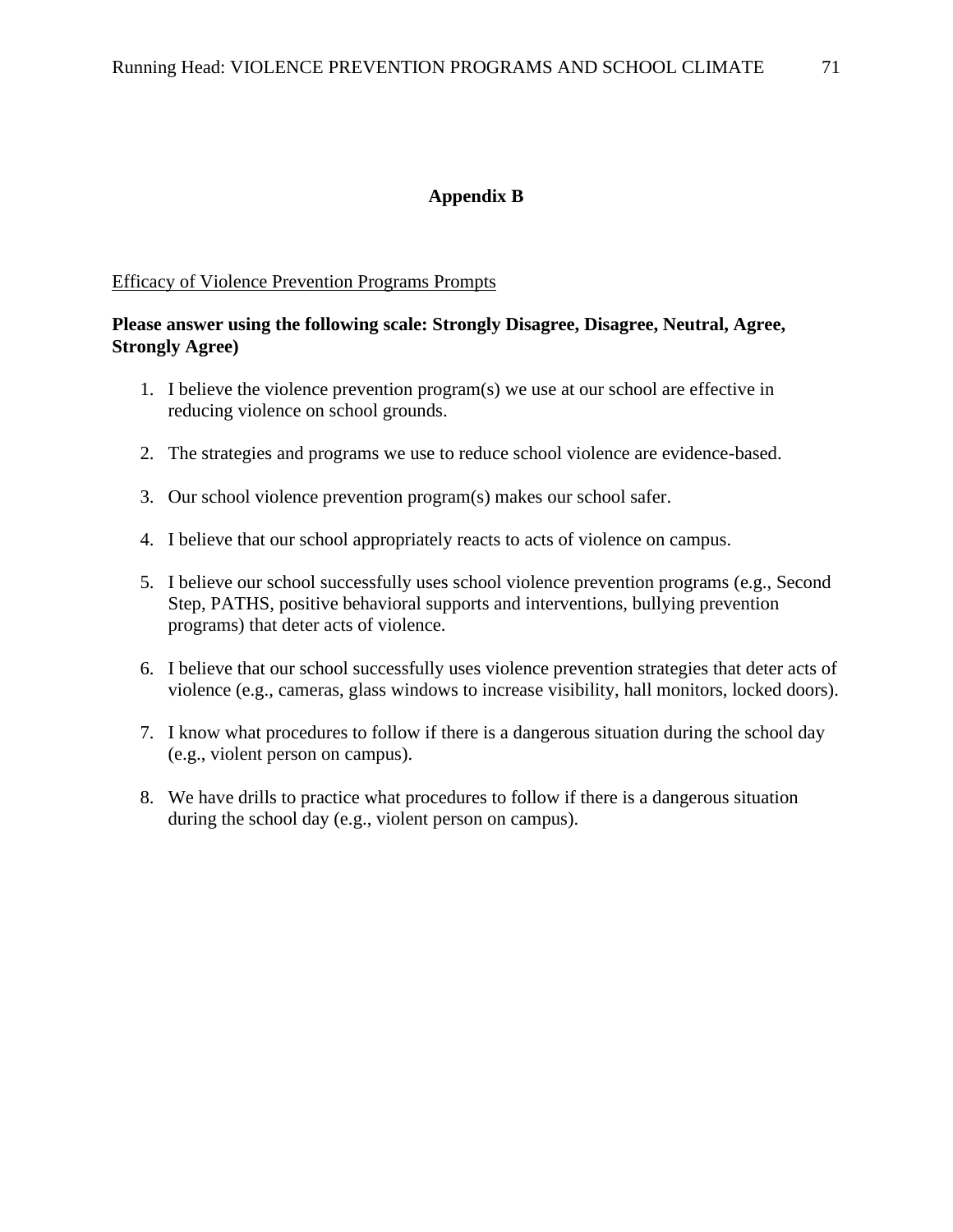## **Appendix C**

### School Climate Prompts (SRS School Safety Survey)

## **Please answer using the following scale: 1=Strongly Disagree, 2=Disagree, 3=Neutral,**

### **4=Agree, 5=Strongly Agree)**

- 1. I feel safe before and after school while on school grounds.
- 2. Students use drugs and alcohol outside of school.
- 3. Students enjoy learning here.
- 4. I feel as though I belong at school.
- 5. Most students have a good relationship with their teachers.
- 6. This school provides instructional materials (e.g., textbooks or handouts) that reflect students' cultural background, ethnicity and identity.
- 7. At this school, the students get along well with the staff.
- 8. This school is an inviting work environment.
- 9. Students feel comfortable telling a teacher or administrator about potential acts of violence.
- 10. Students are generally treated fairly at this school.
- 11. Most students are getting a good education at this school.
- 12. Parents are involved in activities at school.
- 13. Teachers work hard to make every student successful.
- 14. Most students are proud of this school.
- 15. Teachers have input in decision making at this school.
- 16. Teachers care about student learning at this school.
- 17. Teachers and administrators supervise the halls during passing time.
- 18. Teachers praise students when they have done well.
- 19. Teachers enjoy teaching here.
- 20. Parents are made to feel welcome at this school.
- 21. I am proud of this school.
- 22. Administrators listen to what teachers have to say.
- 23. Name calling, insults & teasing happen regularly at school.
- 24. Students respect teachers in this school.
- 25. Parents are made to feel welcome at this school.
- 26. Students use alcohol or drugs at school.
- 27. I am proud of this school.
- 28. Students regularly cheat on tests or assignments.
- 29. Students cut classes or are absent regularly.
- 30. Overall, I feel that this school is a safe school.
- 31. I have seen students with drugs or alcohol at school.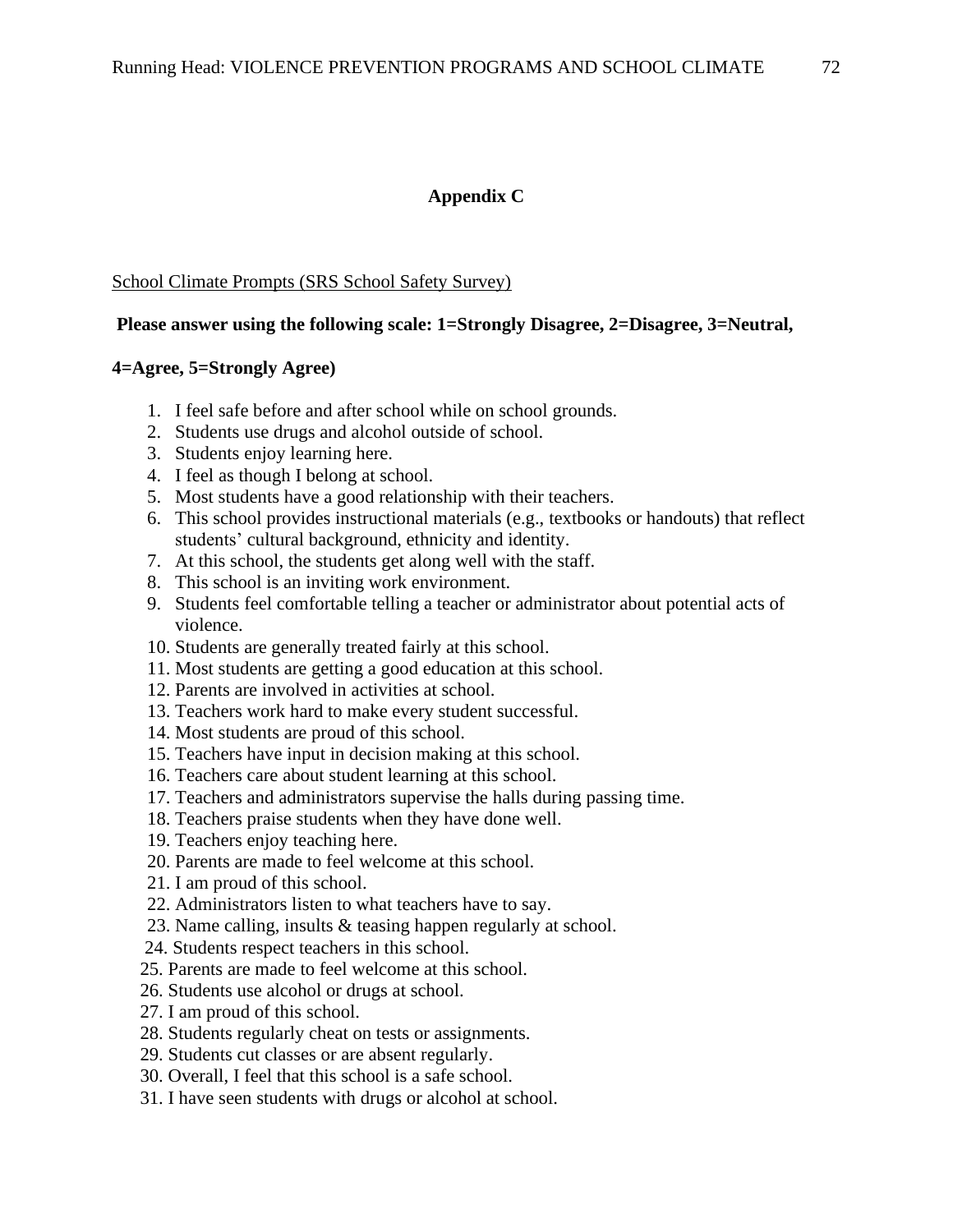- 32. Administrators listen to what teachers have to say.
- 33. I feel safe when I am in my classroom.
- 34. Robbery or theft of school property over \$10 in value is common.
- 35. Students are generally treated fairly at my school.
- 36. Sale of drugs occurs on school grounds.
- 37. Students cooperate with teacher requests.
- 38. Physical fighting or conflicts happen regularly at school.
- 39. Most students are getting a good education at this school.
- 40. Threats by one student against another are common at school.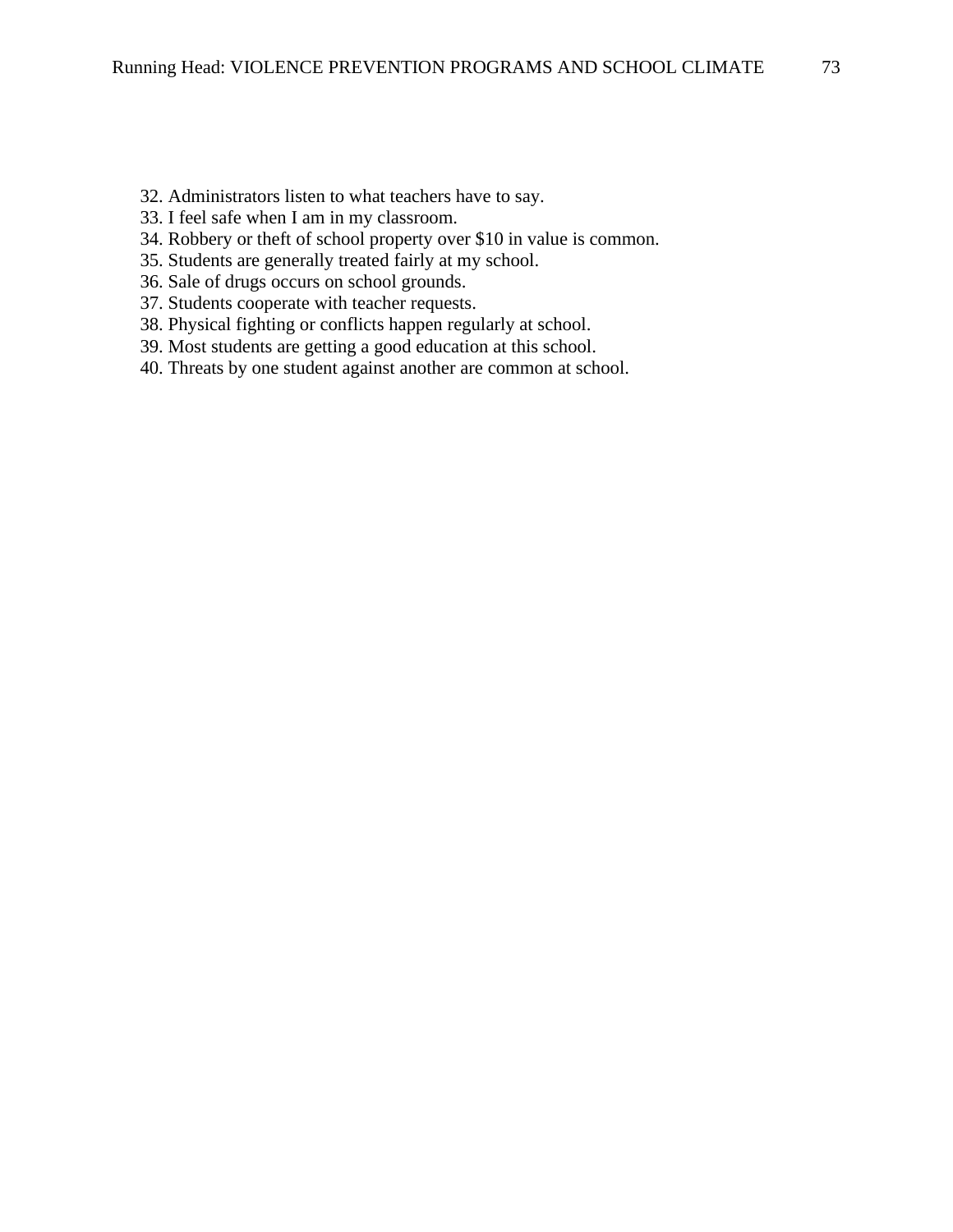## **Appendix D**

Rates of Violence Prompts

1. The following types of problems occur at this school: physical fights among students. (1=Never, 2=Rarely, 3=Sometimes, 4=Often)

2. The following types of problems occur at this school: student possession of weapons. (1=Never, 2=Rarely, 3=Sometimes, 4=Often)

3. Per school year, how frequently did the following form of violence occur at this school? (Please estimate, if applicable)

a. Physical fights (0-10 incidents, 11-20 incidents, 21-30 incidents, 30+ incidents)

4. Per school year, how frequently did the following form of violence occur at this school? (Please estimate, if applicable)

> a. Weapon Possession (0-10 incidents, 11-20 incidents, 21-30 incidents, 30+ incidents)